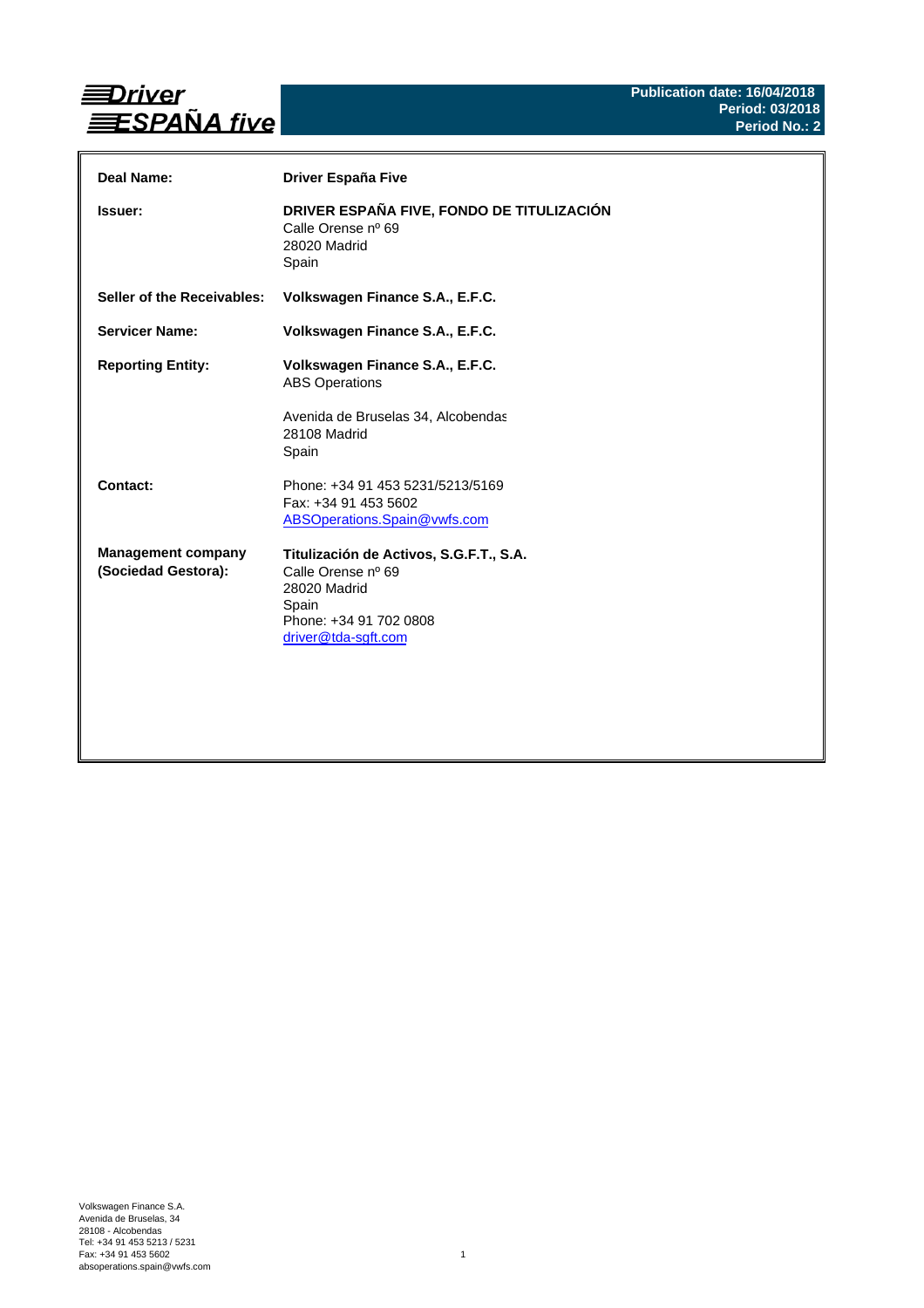

|                 | Page Table of contents                                                                            |
|-----------------|---------------------------------------------------------------------------------------------------|
|                 | 2 Contents                                                                                        |
|                 | <b>Deal Overview</b>                                                                              |
|                 | 4 Deal Overview: Counterparties I.                                                                |
| 5               | Deal Overview: Counterparties II.                                                                 |
|                 | Information regarding the Notes I.                                                                |
|                 | Information regarding the Notes II.                                                               |
|                 | <b>Credit Enhancement</b>                                                                         |
| 9               | <b>Swap/ Waterfall</b>                                                                            |
| 10 <sup>1</sup> | <b>Run Out Schedule</b>                                                                           |
|                 | <b>Amortisation Notes</b>                                                                         |
|                 | 12 Defaults/ Performance Trigger                                                                  |
| 13              | <b>Overview Outstanding Contracts</b>                                                             |
|                 | 14 Information on the retention of net economic interest                                          |
| 15              | <b>Delinquent Contracts</b>                                                                       |
| 16              | <b>Defaulted Contracts</b>                                                                        |
|                 | <b>Recovery Contracts</b>                                                                         |
| 18              | Prepayments                                                                                       |
| 19              | <b>Poolinformation I. - Down Payments</b>                                                         |
| 20              | Poolinformation II. - Customer Type and Type of Payment                                           |
| 21              | Poolinformation III. - Obligor Concentration                                                      |
|                 | Poolinformation IV. - Distribution by Outstanding Discounted Balance and Original Nominal Balance |
| 23              | Poolinformation V. - Interest Rate paid by the Receivable Debtor                                  |
| 24              | Poolinformation VI. - Distribution by Original Term, Remaining Term and Seasoning                 |
| 25              | Poolinformation VII. - Credit Type and Type of Car                                                |
| 26              | Poolinformation VIII. - Distribution by Vehicle Makes and Models                                  |
| 27              | Poolinformation IX. - Geographic Distribution                                                     |
|                 | 28 Poolinformation X. - Motor Type                                                                |
| 29              | Poolinformation XI - Loan Level Data                                                              |
|                 | 30 Glossary                                                                                       |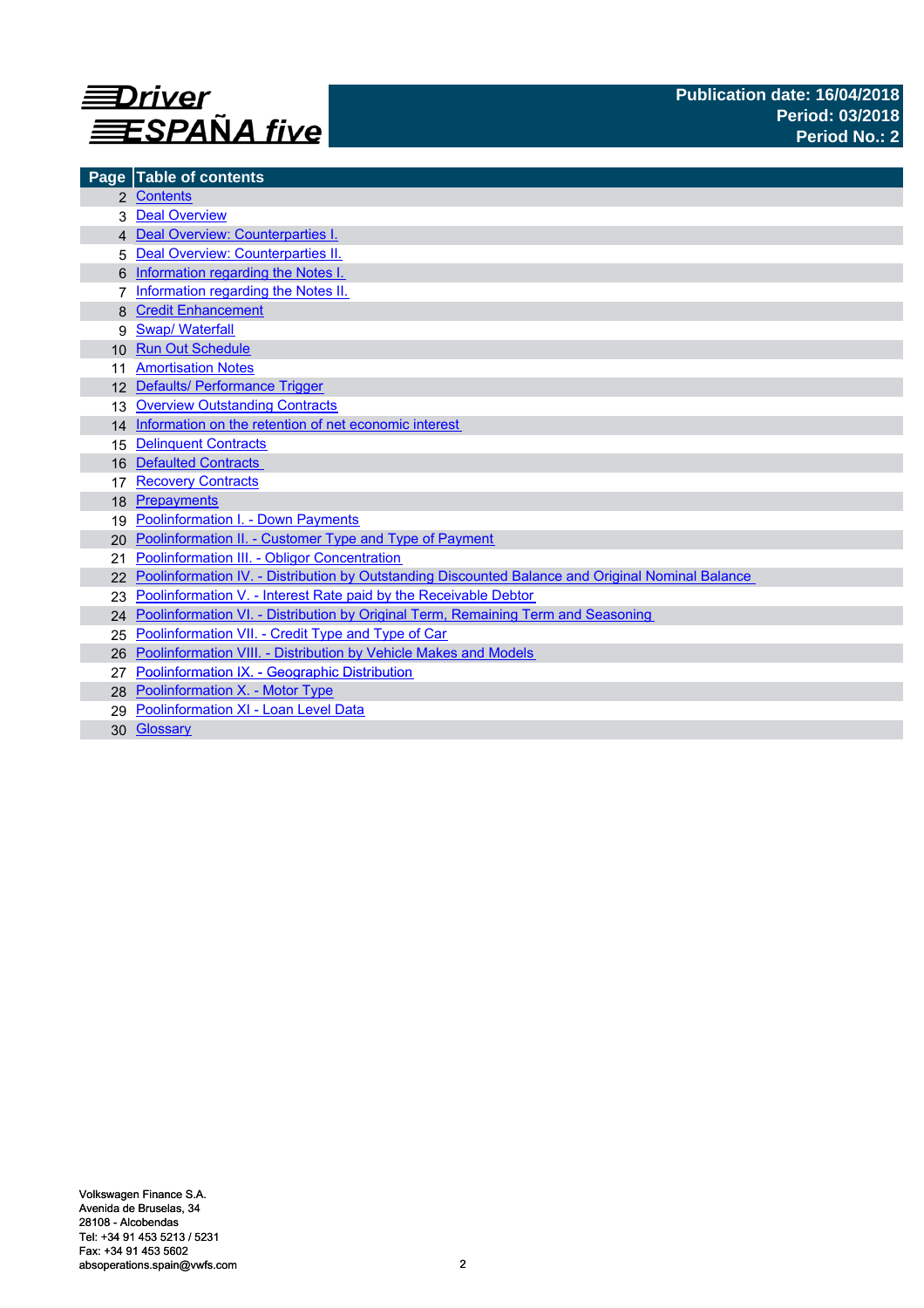

**Deal Overview**

| <b>Deal Overview</b>            |                                 |       |            |                          |    |
|---------------------------------|---------------------------------|-------|------------|--------------------------|----|
| Cut Off Date:                   | 31/01/2018                      |       |            |                          |    |
| <b>Issue Date:</b>              | 27/02/2018 Legal Maturity Date: |       | 21/04/2028 |                          |    |
| Reporting period:               | March                           |       |            |                          |    |
| Reporting date:                 | 16/04/2018                      |       |            |                          |    |
| <b>Reporting Frequency:</b>     | monthly                         |       |            |                          |    |
| Period No.:                     |                                 |       |            |                          |    |
| Payment date:                   | 23/04/2018                      |       |            |                          |    |
| Next payment date:              | 21/05/2018                      |       |            |                          |    |
| Asset collection period:        | 01/03/2018                      | until | 31/03/2018 |                          |    |
| <b>Interest Accrual Period:</b> | 21/03/2018                      | until |            | 23/04/2018 Days accrued: | 33 |
| Note Payment Period:            | 21/03/2018                      | until | 23/04/2018 |                          |    |

# **Poolinformation at Cut Off Date**

|                                   | Number of<br><b>Contracts</b> | Outstanding<br><b>Discounted Principal</b><br><b>Balance</b> | <b>Outstanding Nominal</b><br><b>Balance</b> |
|-----------------------------------|-------------------------------|--------------------------------------------------------------|----------------------------------------------|
| Outstanding Pool                  | 86.320                        | 1.000.002.231.57                                             | 1.029.405.033.97 €                           |
| <b>Repurchased Loan Contracts</b> |                               |                                                              | 0.00 €                                       |

| <b>Credit Type</b>    | <b>Percentage of Loans</b><br>(%) | Outstanding<br><b>Balance</b> | Discounted Principal Percentage of Balance (%) |  |
|-----------------------|-----------------------------------|-------------------------------|------------------------------------------------|--|
| Auto Credit           | 12.93%                            | 88.987.892,58                 | 8.90%                                          |  |
| <b>Classic Credit</b> | 87.07%                            | 911.014.338.99                | 91,10%                                         |  |
| <b>Total</b>          | 100,00%                           | 1.000.002.231,57 €            | 100,00%                                        |  |

| <b>Type of Car</b> | <b>Percentage of Loans</b><br>(%) | <b>Outstanding</b><br><b>Balance</b> | Discounted Principal Percentage of Balance (%) |  |
|--------------------|-----------------------------------|--------------------------------------|------------------------------------------------|--|
| <b>New</b>         | 83.06%                            | 824.396.601.44                       | 82.44%                                         |  |
| Used               | 16.94%                            | 175.605.630.13                       | 17.56%                                         |  |
| <b>Total</b>       | 100,00%                           | $1.000.002.231.57 \in$               | 100,00%                                        |  |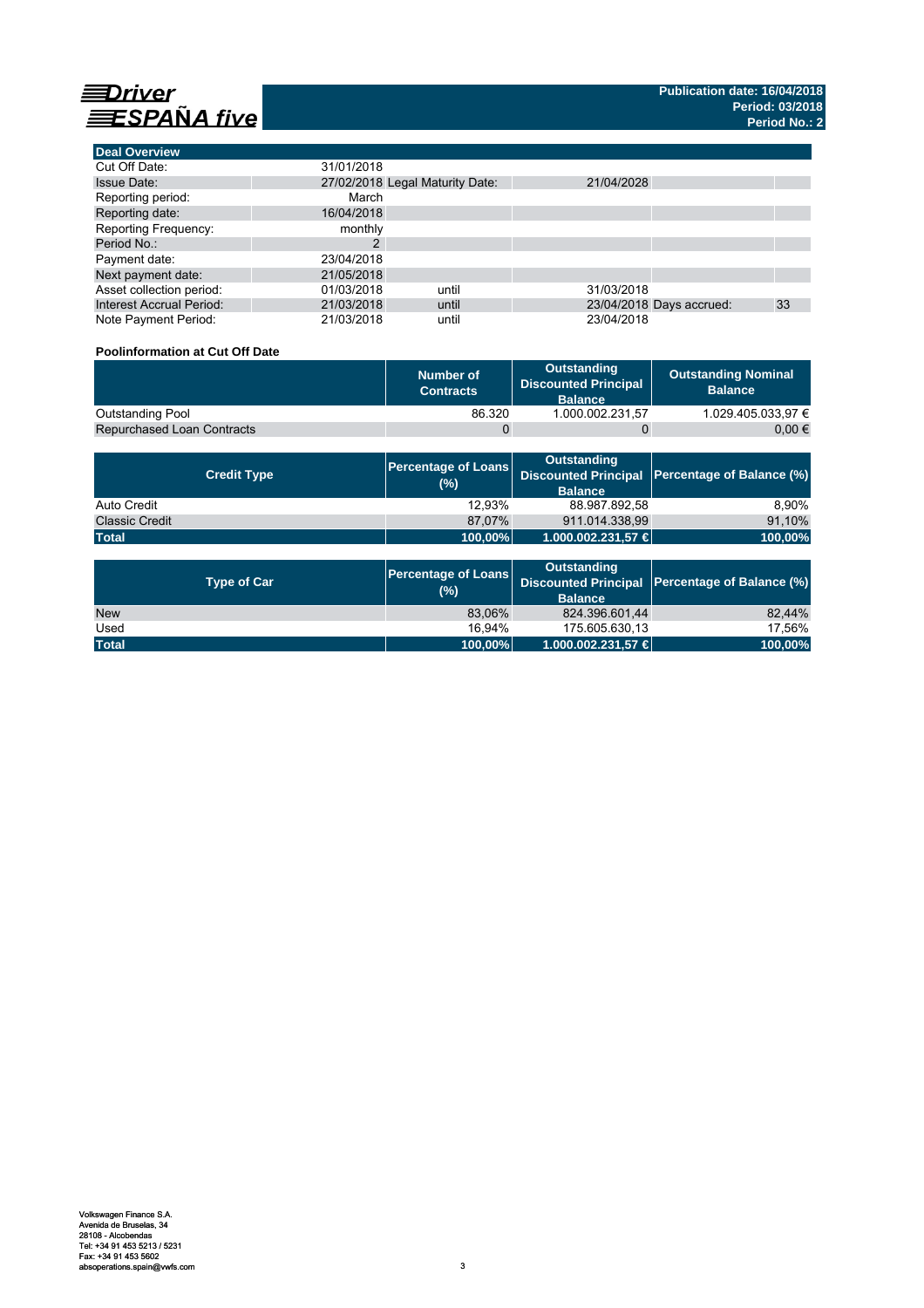| Driver            |  |
|-------------------|--|
| <b>SPANA</b> five |  |

**Publication date: 16/04/2018 Period: 03/2018 Period No.: 2**

**Transaction Events, Trigger & Rating Overview**

### **Clean-Up Call Condition**

| Clean-up Call Condition          |                     | <b>Current Outstanding</b><br><b>Discounted Portfolio</b> | Min. Outstanding<br><b>Discounted Portfolio</b> |                          |
|----------------------------------|---------------------|-----------------------------------------------------------|-------------------------------------------------|--------------------------|
|                                  |                     | 94.81%                                                    |                                                 | 10.00%                   |
| <b>Repurchase of Receivables</b> |                     |                                                           |                                                 |                          |
|                                  | Number of contracts |                                                           | Outstanding Discounted<br>Balance               | <b>Re-Purchase Price</b> |

the contract of the contract of the contract of the contract of the contract of

Current Period Previous Periods **Total** - - the contract of the contract of the contract of the contract of the contract of **Contract Contract Contract** 

**Contract Contract Contract Contract** 

If a repurchase of receivables occurred, it would only result from non-eligibility as of the respective Cut Off Date (which has been discovered at a later stage).

#### **Credit Enhancement Increase Condition**

**Cumulative Gross Loss Ratio**

**0,00000%**

#### **Targeted Overcollateralisation Percentage**

|                                  | <b>Class A</b> | <b>Class B</b> |
|----------------------------------|----------------|----------------|
| Initial OC @ Poolcut             | 11.20%         | 8.60%          |
| <b>Current OC Level</b>          | 11.85%         | 9.11%          |
| <b>Current Target OC</b>         | 21.00%         | 14.50%         |
| Regular Target OC                | 21.00%         | 14.50%         |
| Level 1 Target OC                | 25.00%         | 18.00%         |
| Level 2 Target OC                | 100.00%        | 100.00%        |
| OC = Asset Overcollateralisation |                |                |

Level 1 Credit Enhancement Increase Condition -

*Cumulative Gross Loss Ratio exceeds (i) 1.8% on any Payment Date prior to or during May 2019 (included); or (ii) 4.00% for any Payment Date after May 2019 and until that for February 2020(inclusive)* Level 2 Credit Enhancement Increase Condition - *Cumulative Gross Loss Ratio exceeds 8.0% for any Payment Date*

#### **Transaction Party Replacements**

| <b>Capacity of<br/>Transaction Party</b> | <b>Date of Replacement</b> | <b>Reason for Replacement</b> | <b>Replaced Party</b> | Replaced by |
|------------------------------------------|----------------------------|-------------------------------|-----------------------|-------------|
|                                          |                            |                               |                       |             |
|                                          |                            |                               |                       |             |

*no no*

#### **Rating Information on relevant Transaction Parties**

|                                                                                                   |                  | Fitch                                                                                                                               |         |                  | DBI.                                                                                                                                                           |               |                  | Moody's                                                                                                                                                                                          |         |                  | S&P                     |               |
|---------------------------------------------------------------------------------------------------|------------------|-------------------------------------------------------------------------------------------------------------------------------------|---------|------------------|----------------------------------------------------------------------------------------------------------------------------------------------------------------|---------------|------------------|--------------------------------------------------------------------------------------------------------------------------------------------------------------------------------------------------|---------|------------------|-------------------------|---------------|
|                                                                                                   | <b>Long Term</b> | <b>Short Term</b>                                                                                                                   | Outlook | <b>Long Term</b> | <b>Short Term</b>                                                                                                                                              | Outlook       | <b>Long Term</b> | <b>Short Term</b>                                                                                                                                                                                | Outlook | <b>Long Term</b> | <b>Short Term</b>       | Outlook       |
| <b>Account Bank:</b>                                                                              |                  |                                                                                                                                     |         |                  |                                                                                                                                                                |               |                  |                                                                                                                                                                                                  |         |                  |                         |               |
| <b>BNP Paribas Securities Services</b>                                                            |                  |                                                                                                                                     |         |                  |                                                                                                                                                                |               |                  |                                                                                                                                                                                                  |         |                  |                         |               |
| <b>Current Rating</b>                                                                             |                  |                                                                                                                                     |         |                  |                                                                                                                                                                |               | Aa3              | $P-1$                                                                                                                                                                                            | Stable  | А                | A-1                     | <b>Stable</b> |
| <b>Minimum required Rating</b>                                                                    |                  |                                                                                                                                     |         |                  |                                                                                                                                                                |               | A <sub>2</sub>   | $P-1$                                                                                                                                                                                            |         | A                | $A-1$                   |               |
| (if no short term Rating available, the higher long term rating<br>is applicable)                 |                  |                                                                                                                                     |         |                  |                                                                                                                                                                |               |                  |                                                                                                                                                                                                  |         |                  |                         |               |
|                                                                                                   |                  |                                                                                                                                     |         |                  |                                                                                                                                                                |               |                  |                                                                                                                                                                                                  |         |                  |                         |               |
|                                                                                                   |                  |                                                                                                                                     |         |                  |                                                                                                                                                                |               |                  |                                                                                                                                                                                                  |         |                  |                         |               |
|                                                                                                   |                  |                                                                                                                                     |         |                  |                                                                                                                                                                |               |                  |                                                                                                                                                                                                  |         |                  | <b>Required Rating:</b> |               |
|                                                                                                   |                  |                                                                                                                                     |         |                  |                                                                                                                                                                |               |                  |                                                                                                                                                                                                  |         |                  | fulfilled               |               |
|                                                                                                   |                  | Fitch                                                                                                                               |         |                  | DBRS                                                                                                                                                           |               |                  | Moody's                                                                                                                                                                                          |         |                  | S&P                     |               |
|                                                                                                   | <b>Long Term</b> | <b>Short Term</b>                                                                                                                   | Outlook | <b>Long Term</b> | <b>Short Term</b>                                                                                                                                              | Outlook       | <b>Long Term</b> | <b>Short Term</b>                                                                                                                                                                                | Outlook | <b>Long Term</b> | <b>Short Term</b>       | Outlook       |
| <b>Paying Agent</b>                                                                               |                  |                                                                                                                                     |         |                  |                                                                                                                                                                |               |                  |                                                                                                                                                                                                  |         |                  |                         |               |
| <b>BNP Paribas Securities Services</b>                                                            |                  |                                                                                                                                     |         |                  |                                                                                                                                                                |               | Aa3              | $P-1$                                                                                                                                                                                            | Stable  | А                | $A-1$                   | <b>Stable</b> |
| <b>Current Rating</b>                                                                             |                  |                                                                                                                                     |         |                  |                                                                                                                                                                |               |                  |                                                                                                                                                                                                  |         |                  |                         |               |
| <b>Minimum required Rating</b>                                                                    |                  |                                                                                                                                     |         |                  |                                                                                                                                                                |               | A <sub>2</sub>   | $P-1$                                                                                                                                                                                            |         | А                | $A-1$                   |               |
| (if no short term Rating available, the higher long term rating<br>is applicable)                 |                  |                                                                                                                                     |         |                  |                                                                                                                                                                |               |                  |                                                                                                                                                                                                  |         |                  |                         |               |
|                                                                                                   |                  |                                                                                                                                     |         |                  |                                                                                                                                                                |               |                  |                                                                                                                                                                                                  |         |                  |                         |               |
|                                                                                                   |                  |                                                                                                                                     |         |                  |                                                                                                                                                                |               |                  |                                                                                                                                                                                                  |         |                  | <b>Required Rating:</b> |               |
|                                                                                                   |                  |                                                                                                                                     |         |                  |                                                                                                                                                                |               |                  |                                                                                                                                                                                                  |         |                  |                         |               |
|                                                                                                   | fulfilled        |                                                                                                                                     |         |                  |                                                                                                                                                                |               |                  |                                                                                                                                                                                                  |         |                  |                         |               |
|                                                                                                   |                  |                                                                                                                                     |         |                  |                                                                                                                                                                |               |                  |                                                                                                                                                                                                  |         |                  |                         |               |
|                                                                                                   |                  | Fitch                                                                                                                               |         |                  | S&P                                                                                                                                                            |               |                  | Moody's                                                                                                                                                                                          |         |                  | S&P                     |               |
|                                                                                                   | <b>Long Term</b> | <b>Short Term</b>                                                                                                                   | Outlook | <b>Long Term</b> | <b>Short Term</b>                                                                                                                                              | Outlook       | <b>Long Term</b> | <b>Short Term</b>                                                                                                                                                                                | Outlook | <b>Long Term</b> | <b>Short Term</b>       | Outlook       |
| <b>Swap Counterparty:</b>                                                                         |                  |                                                                                                                                     |         |                  |                                                                                                                                                                |               |                  |                                                                                                                                                                                                  |         |                  |                         |               |
| ING Bank N.V.                                                                                     |                  |                                                                                                                                     |         | A+               | A-1                                                                                                                                                            | <b>Stable</b> | Aa3              | P-1                                                                                                                                                                                              | Stable  |                  |                         |               |
| <b>Current Rating</b>                                                                             |                  |                                                                                                                                     |         |                  |                                                                                                                                                                |               |                  |                                                                                                                                                                                                  |         |                  |                         |               |
|                                                                                                   |                  |                                                                                                                                     |         |                  |                                                                                                                                                                |               |                  |                                                                                                                                                                                                  |         |                  |                         |               |
| <b>Minimum required Rating</b><br>(if no short term Rating available, the higher long term rating |                  |                                                                                                                                     |         |                  |                                                                                                                                                                |               |                  |                                                                                                                                                                                                  |         |                  |                         |               |
| is applicable)                                                                                    |                  |                                                                                                                                     |         |                  |                                                                                                                                                                |               |                  |                                                                                                                                                                                                  |         |                  |                         |               |
|                                                                                                   |                  | If the Swap Counterparty does not have the Swap Counterparty Required Rating or the<br>rating is withdrawn for any reason, it shall |         |                  |                                                                                                                                                                |               |                  |                                                                                                                                                                                                  |         |                  | <b>Required Rating:</b> |               |
|                                                                                                   |                  | (ii) obtains a guarantee from an institution with a Swap Counterparty Required Rating; or                                           |         |                  | (i) posts an amount of collateral (in the form of cash and/or securities) as calculated in accordance with the Credit support Annex to each Swap Agreement; or |               |                  |                                                                                                                                                                                                  |         |                  |                         |               |
|                                                                                                   |                  |                                                                                                                                     |         |                  | (ii) assigns its rights and obligations under the Swap Agreement to a successor Swap Counterparty with a Swap Counterparty Required Rating; or                 |               |                  | (iv) takes any other action that will allow it to maintain the rating of the Notes or to restore the rating of the Notes to the level it would have been at immediately prior to such downgrade. |         |                  | fulfilled               |               |
|                                                                                                   |                  |                                                                                                                                     |         |                  | If none of the measures is taken within a given timespan, the Issuer may enter into new arrangements at its own initiative with another Swap Bank.             |               |                  |                                                                                                                                                                                                  |         |                  |                         |               |
| Servicer:                                                                                         |                  |                                                                                                                                     |         |                  |                                                                                                                                                                |               |                  |                                                                                                                                                                                                  |         |                  |                         |               |
| Volkswagen Finance S.A.                                                                           |                  |                                                                                                                                     |         |                  |                                                                                                                                                                |               |                  |                                                                                                                                                                                                  |         |                  |                         |               |
| <b>Current Rating</b>                                                                             |                  |                                                                                                                                     |         |                  |                                                                                                                                                                |               |                  | n.a.                                                                                                                                                                                             | n.a.    | n.a.             | n.a.                    | n.a.          |
| <b>Minimum required Rating</b>                                                                    |                  |                                                                                                                                     |         |                  |                                                                                                                                                                |               |                  |                                                                                                                                                                                                  |         |                  |                         |               |
|                                                                                                   |                  |                                                                                                                                     |         |                  |                                                                                                                                                                |               |                  |                                                                                                                                                                                                  |         |                  |                         |               |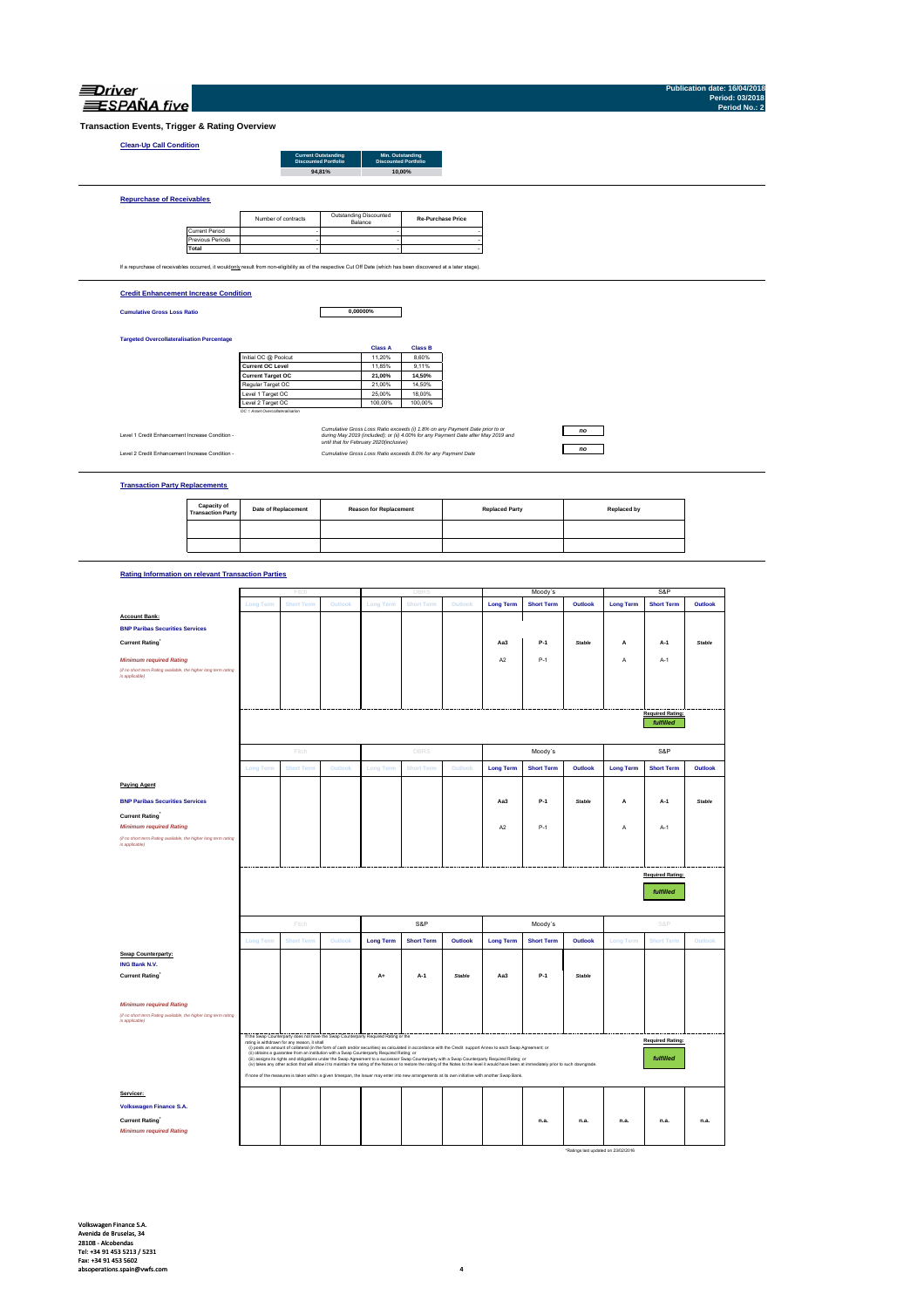

### **Deal Overview: Counterparties**

| <b>Joint Lead Managers:</b>                      | <b>ING Bank N.V.</b><br>Bijlmerplein 888<br>1102 MG, Amsterdam<br>The Netherlands                                                       |                                                                               | DZ BANK AG DEUTSCHE ZENTRAL<br>Platz der Republik<br>60325 Frankfurt am Main<br>Germany                                |
|--------------------------------------------------|-----------------------------------------------------------------------------------------------------------------------------------------|-------------------------------------------------------------------------------|------------------------------------------------------------------------------------------------------------------------|
| <b>Management company</b><br>(Sociedad Gestora): | Titulización de Activos, S.G.F.T., S.A.<br>Calle Orense nº 69<br>28020 Madrid<br>Spain<br>phone: +34 91 702 0808<br>driver@tda-sqft.com |                                                                               |                                                                                                                        |
| Servicer:                                        | Volkswagen Finance E.F.C.<br>Avd de Bruselas 34<br>28108 Alcobendas (Madrid)<br>AbsOperations.Spain@vwfs.com                            | <b>Clearing Systems:</b>                                                      | <b>IBERCLEAR</b><br>Plaza de la Lealtad 1<br>28014 Madrid<br>Spain<br>phone: +34 91 709 5000<br>iberclear@iberclear.es |
| <b>Paying Agent:</b>                             | <b>BNP Paribas Securities Services,</b><br>Sucursal en España<br>Calle Ribera del Loira, 28<br>28042 Madrid<br>Spain                    | <b>Account Bank:</b><br>Cash Collateral<br>Distribution<br>Monthly Collateral | <b>BNP Paribas Securities Services,</b><br>Sucursal en España<br>Calle Ribera del Loira, 28<br>28042 Madrid<br>Spain   |
| <b>Rating Agencies:</b>                          | Moody's<br>Príncipe de Vergara, 131<br>28002 Madrid<br>Spain                                                                            |                                                                               | S&P<br>20 Canada Square<br>Canary Wharf, London<br>United Kingdom                                                      |
| <b>Swap Counterparty:</b>                        | <b>ING Bank N.V.</b><br>Bijlmerplein 888<br>1102 MG, Amsterdam<br>The Netherlands                                                       |                                                                               |                                                                                                                        |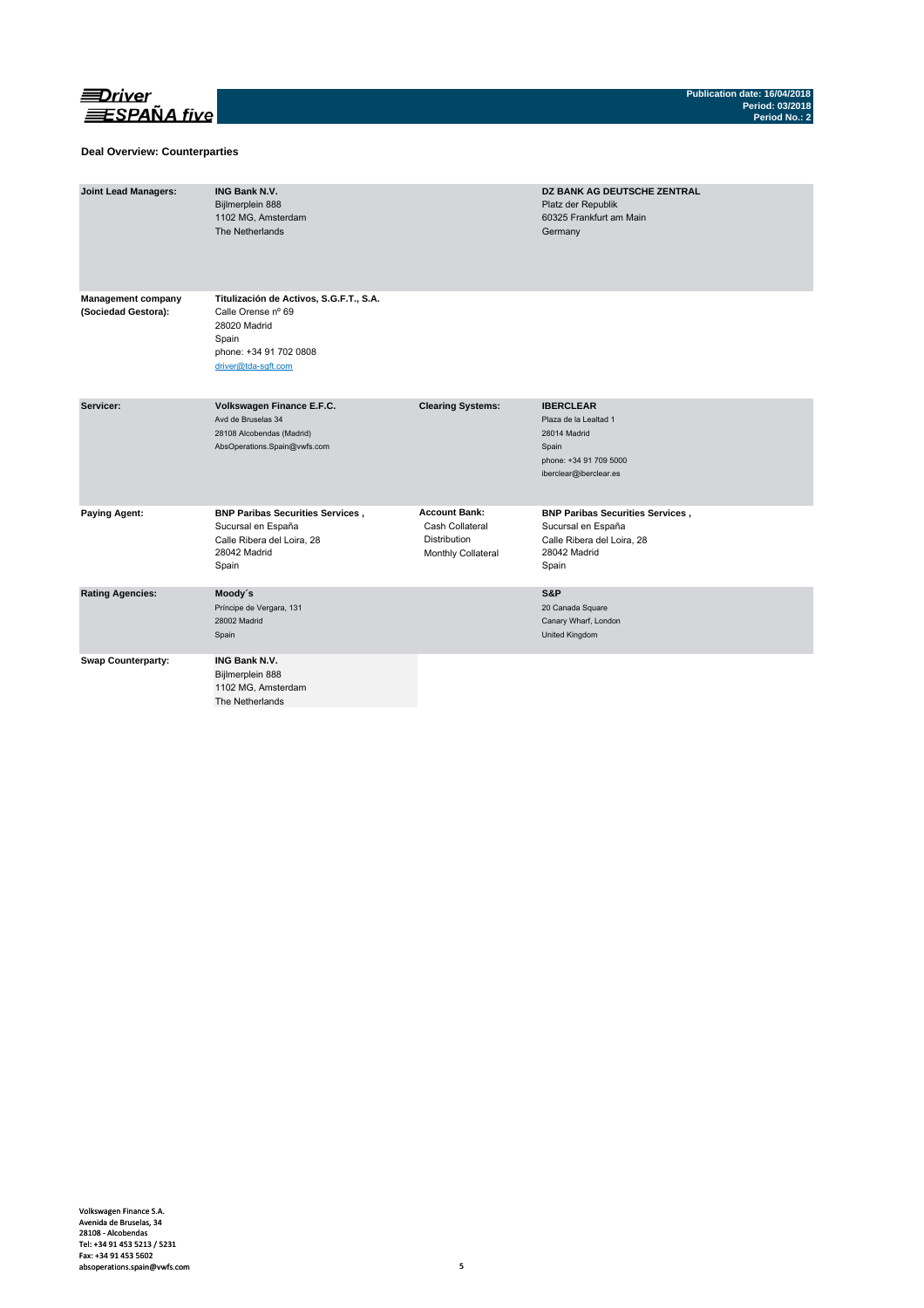

# **Information regarding the Notes I**

# **Rating Details:**

| <b>Rating at Issue Date</b> | <b>Class All</b> | <b>Class B</b> |
|-----------------------------|------------------|----------------|
| Moody's                     | Aa2              | A2             |
| S&P                         | AA+              | AA-            |

| <b>Current Rating</b> | Class Al | <b>Class B</b> |
|-----------------------|----------|----------------|
| Moody's               | Aa2      | A2             |
| S&P                   | AA+      | AA-            |

| <b>Information on Notes</b>    | <b>Class A</b> | <b>Class B</b> |
|--------------------------------|----------------|----------------|
| <b>Final Maturity Date</b>     | 21/04/2028     | 21/04/2028     |
| Scheduled Repayment Date:      | 21/10/2025     | 21/10/2025     |
| ISIN:                          | ES0305319008   | ES0305319016   |
| Common Code:                   | 175957723      | 175958193      |
| <b>Nominal Amount:</b>         | 100.000,00 €   | 100.000,00 €   |
|                                |                |                |
| <b>Information on Interest</b> | <b>Class A</b> | <b>Class B</b> |

| Information on Interest | <b>Class A</b>           | <b>Class B</b>           |
|-------------------------|--------------------------|--------------------------|
| Spread/Margin:          | 40 pbs                   | 54 pbs                   |
| Index Rate:             | 1-Month Euribor          | 1-Month Euribor          |
| Fixed/Floating:         | Floating                 | Floating                 |
| <b>Current Coupon:</b>  | 1-Month Euribor + 40 pbs | 1-Month Euribor + 54 pbs |
| Day Count Convention    | Actual/360               | Actual/360               |

# **Clean-Up Call**

Volkswagen Finance will have the right at its option to exercise a Clean-Up Call and to repurchase the Loan Receivables from Driver España One at any time when the sum of the Discounted Principal Balance for all loan contracts is less than 10 per cent. of the sum of the Discounted Principal Balance for all Loan contracts as of the Cut Off Date, provided that all payment obligations under the Notes will be thereby fulfilled.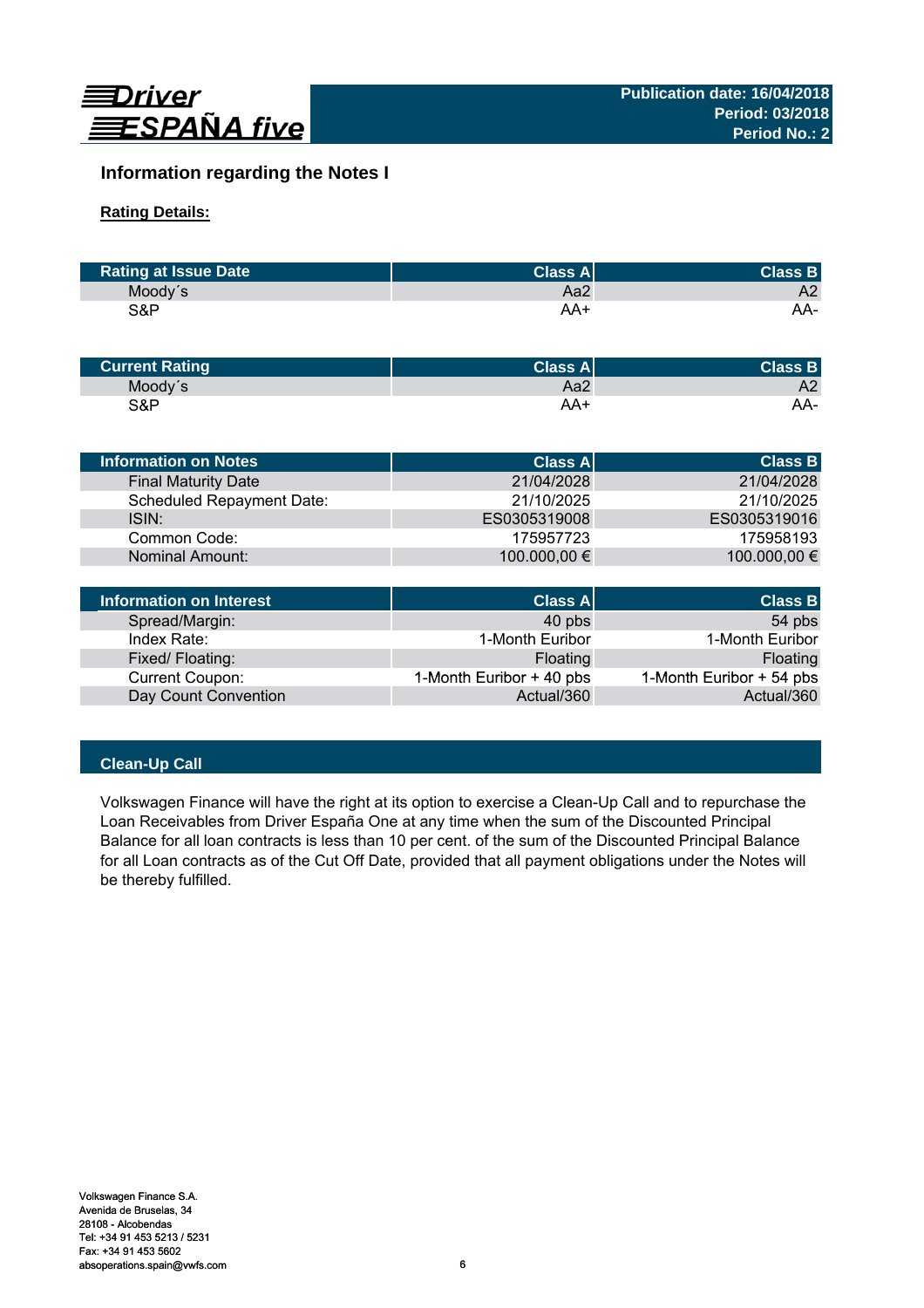

# **Information regarding the Notes II**

| <b>Monthly Period:</b>                       | March      |            |  |
|----------------------------------------------|------------|------------|--|
| <b>Payment Date:</b>                         | 23/04/2018 |            |  |
| <b>Interest Accrual Period (from/until):</b> | 21/03/2018 | 23/04/2018 |  |
| Days Accrued:                                | 33         |            |  |
| <b>Base Interest Rate (1-Month Euribor):</b> | $-0.370\%$ |            |  |
|                                              | <b>EUR</b> |            |  |
| Day Count Convention:                        | 30/360     |            |  |

| <b>Interest Payments</b>                      | <b>Class A</b> | <b>Class B</b> |
|-----------------------------------------------|----------------|----------------|
| Total Interest Amount of the Reporting Period | 23.709,60 €    | 4.050,80 €     |
| Gross Paid interest:                          | 23.709.60 €    | 4.050,80 €     |
| <b>Unpaid Interest:</b>                       |                |                |
| Unpaid interest of the Reporting Period:      |                | €<br>∕€7       |
| Cumulative unpaid interest:                   |                |                |

| <b>Principal Payment</b>                                              |                 | <b>Class A</b>   | <b>Class B</b>  |
|-----------------------------------------------------------------------|-----------------|------------------|-----------------|
| Note Balance (Cut Off Date):                                          |                 | 888.000.000,00 € | 26.000.000,00 € |
| Note Balance (Beginning of Period):                                   |                 | 861.667.514,40 € | 26.000.000,00 € |
| Unallocated Redemption Amount from Previous<br>Period:                | 49.61 €         |                  |                 |
| Available Redemption Amount Reporting Period:                         | 25.978.202.77 € |                  |                 |
| <b>Total Available Redemption Amount:</b>                             | 25.978.252,38 € |                  |                 |
| Redemption Amount per Class:                                          |                 | 25.978.173.60 €  | $0.00 \in$      |
| Unallocated Redemption Amount per note class from<br>current period:: |                 | 78.78 €          | $0.00 \in$      |
| Note Balance (End of Period):                                         |                 | 835.689.340,80   | 26.000.000,00   |
| Note Factor (End of Period):                                          |                 | 94.11%           | 100.00%         |

| Overcollateralisation            | Class A     | <b>Class B</b> |
|----------------------------------|-------------|----------------|
| Initial OC Percentage at Poolcut | $11.2023\%$ | 8.6023%        |
| Current OC Percentage            | 11.8523%    | 9.1098%        |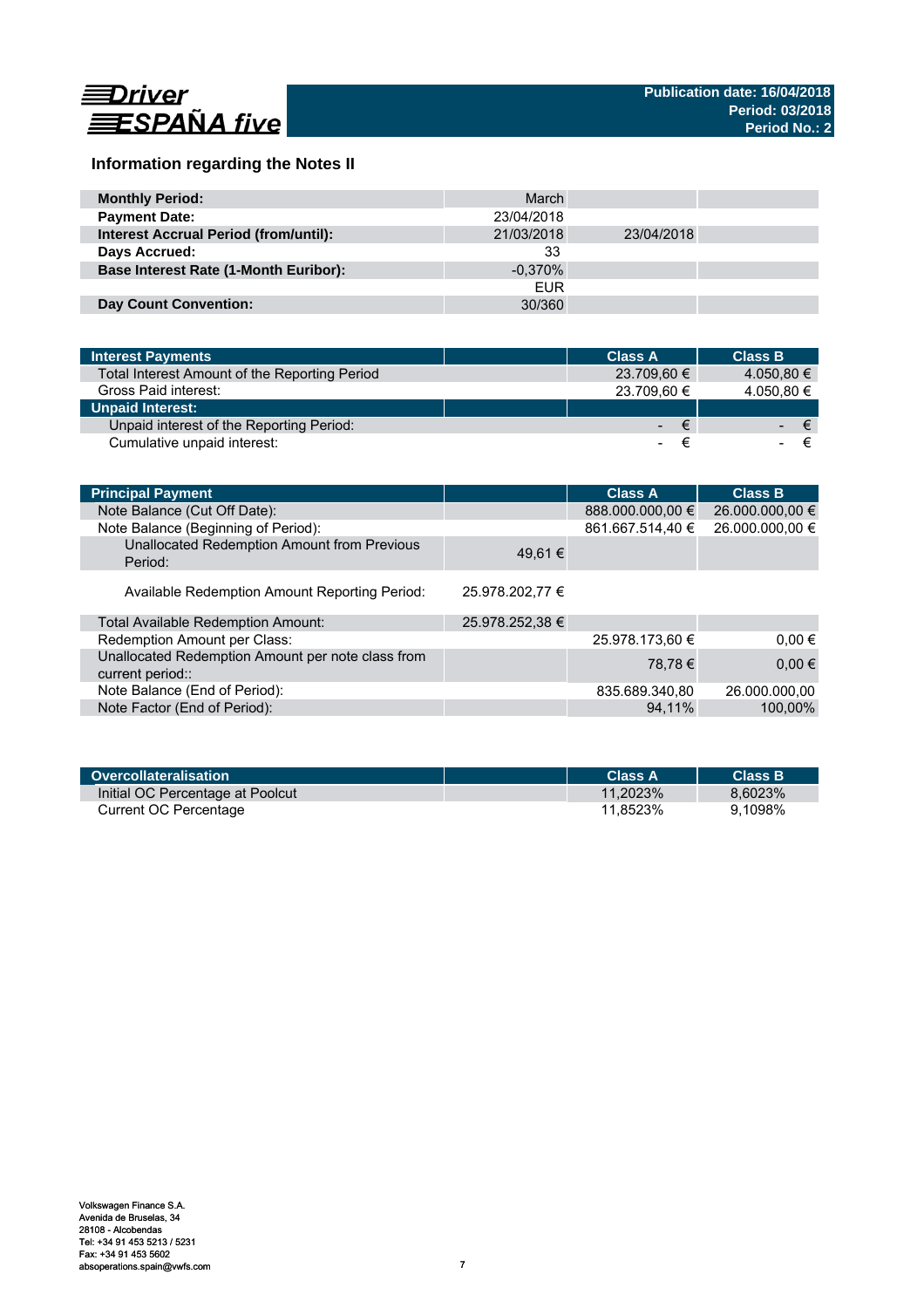

# **Credit Enhancement**

### *Credit Enhancement as of Cut Off Date*

|                                    | <b>Outstanding</b><br><b>Discounted Principal</b><br>Balance (%) | <b>Value</b>    |  |
|------------------------------------|------------------------------------------------------------------|-----------------|--|
| Class B Note*                      | 2.60%                                                            | 26.000.000,00 € |  |
| Subordinated Loan                  | 5,10%                                                            | 51.002.231,57 € |  |
| Overcollateralization              | 3,50%                                                            | 35.000.000,00 € |  |
| Cash Collateral Account            | 1.30%                                                            | 13.000.000.00 € |  |
| *for subordination to class A note |                                                                  |                 |  |

| <b>Cash Collateral Account (CCA)</b>      | in EUR          | in % of Outstanding Discounted<br><b>Balance as of</b> |                 |
|-------------------------------------------|-----------------|--------------------------------------------------------|-----------------|
| Initial Balance at Poolcut                | 13.000.000,00 € | 1.30%                                                  | <b>Poolcut</b>  |
| Targeted Balance (Floor)                  | 11.000.000,00 € | 1.10%                                                  | Poolcut         |
| Balance as of the Beginning of the Period | 12.661.428,92 € | 1.27%                                                  | <b>BoPeriod</b> |
| Payment from CCA/ Payment to CCA          | 336.705,98€     | $\overline{\phantom{a}}$                               | -               |
| Balance as of the End of the Period       | 12.324.722,94 € | 1.30%                                                  | EoPeriod        |

# **Calculation of Credit Enhancement:**

The Class B Notes benefit from the Subordinated Loan, the Overcollateralisation and the Cash Collateral Account.

• The transaction starts with sequential amortisation and therefore initially only the Class A Notes will receive principal payments

● The transaction switches into pro rata amortisation once an overcollateralisation percentage (i.e. credit enhancement excluding cash collateral) of OC-Percentage for the Class A Notes and OC-Percentage for the Class B Notes has been reached

• The amortisation will revert to sequential in case the total amount of notes outstanding falls below 10% of the initial notes outstanding

# **Set off Risk**

No set off risk is applicable in this transaction.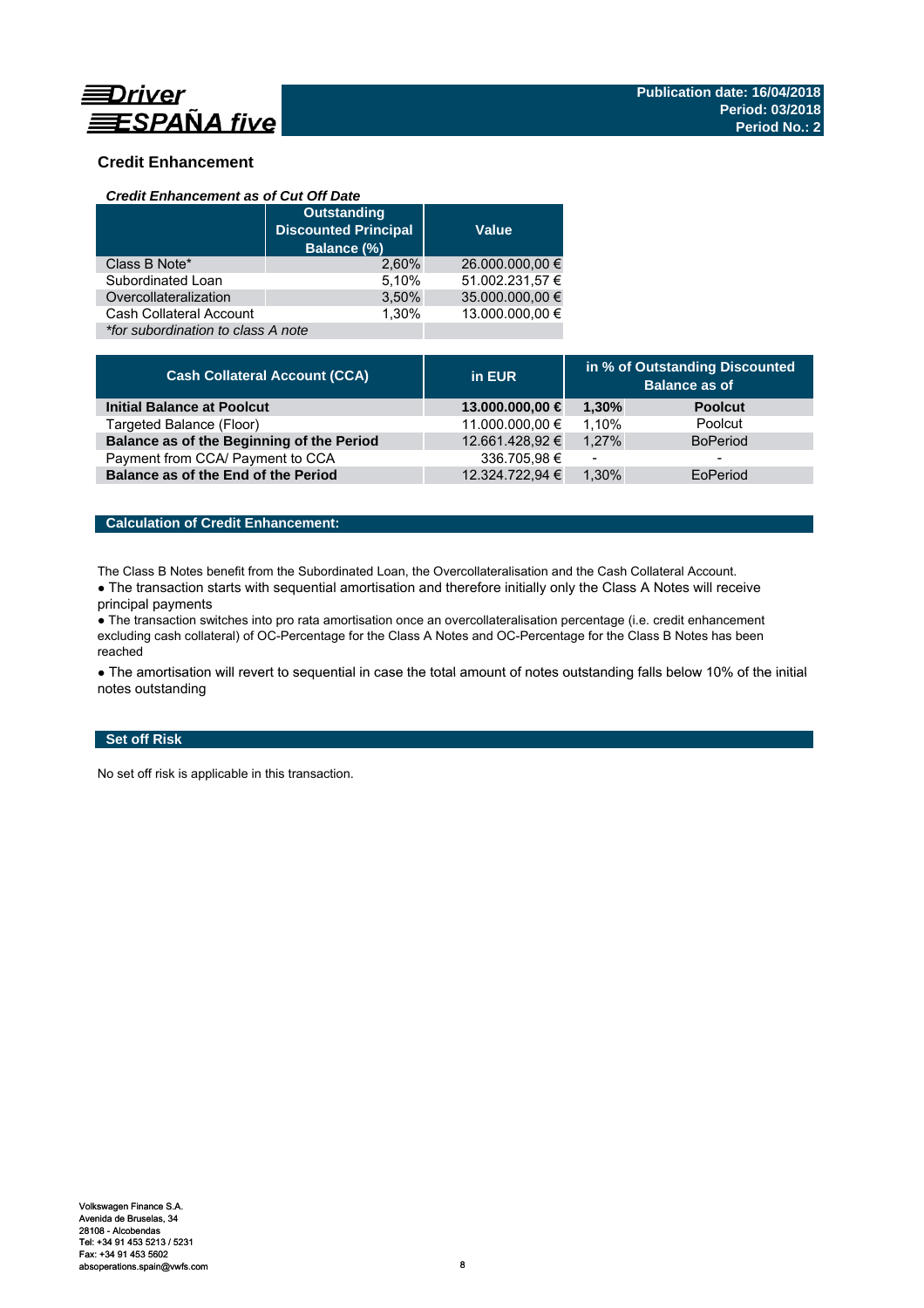

# **Swap/ Waterfall**

| <b>Amortising Interest Rate Swap</b>      | <b>Class A</b>                | <b>Class B</b>  |
|-------------------------------------------|-------------------------------|-----------------|
| Initial Principal                         | 861.667.514,40 €              | 26.000.000,00 € |
| Underlying Principal for Reporting Period | 861.667.514,40 €              | 26.000.000,00 € |
| Paying Leg                                | <b>Fix Interest Rate</b>      |                 |
|                                           |                               |                 |
| Receiving Leg                             | <b>Floating Interest Rate</b> |                 |
| Net Swap payments/ Receipts               | 211.898,40 € -                | 7.852,00€       |

# **Waterfall**

|                                                   |      | <b>Payment</b>  | <b>Remaining Amount</b> |
|---------------------------------------------------|------|-----------------|-------------------------|
| Remaining Balance from Previous Period            |      | 49,61 €         |                         |
| <b>Available Distribution Amount</b>              | plus | 27.046.273,58 € | 27.046.323,19 €         |
| Fees                                              | less | 820.560.01 €    | 26.225.763.18 €         |
| Net Swap Payments Class A                         | less | 211.898.40 €    | 26.013.864.78 €         |
| Net Swap Payments Class B                         | less | 7.852.00 €      | 26.006.012,78 €         |
| Interest Class A                                  | less | 23.709,60 €     | 25.982.303,18 €         |
| Interest Class B                                  | less | 4.050.80 €      | 25.978.252,38 €         |
| Payment to Cash Collateral Account                | less | €               | 25.978.252,38 €         |
| <b>Redemption Class A</b>                         | less | 25.978.173.60 € | 78.78€                  |
| <b>Redemption Class B</b>                         | less | €               | 78.78€                  |
| Remaining Amount Due to Rounding                  | less | 78,78€          | €                       |
| Other Payments to Swap Counterparties             | less | €               | €                       |
| <b>Interest Subordinated Loan</b>                 | less | €               | €                       |
| Redemption Subordinated Loan                      | less | €               | €                       |
| Payment to Subordinated Lender or VW Finance less |      | €               | €                       |
| Payment from Cash Collateral Account              |      | 336.705,98 €    | 336.705,98€             |
| Interest Subordinated Loan                        | less | 62.611,39 €     | 274.094,59 €            |
| Redemption Subordinated Loan                      | less | 274.094.59 €    | €                       |
| Payment to Subordinated Lender or VW Finance less |      | €               | €                       |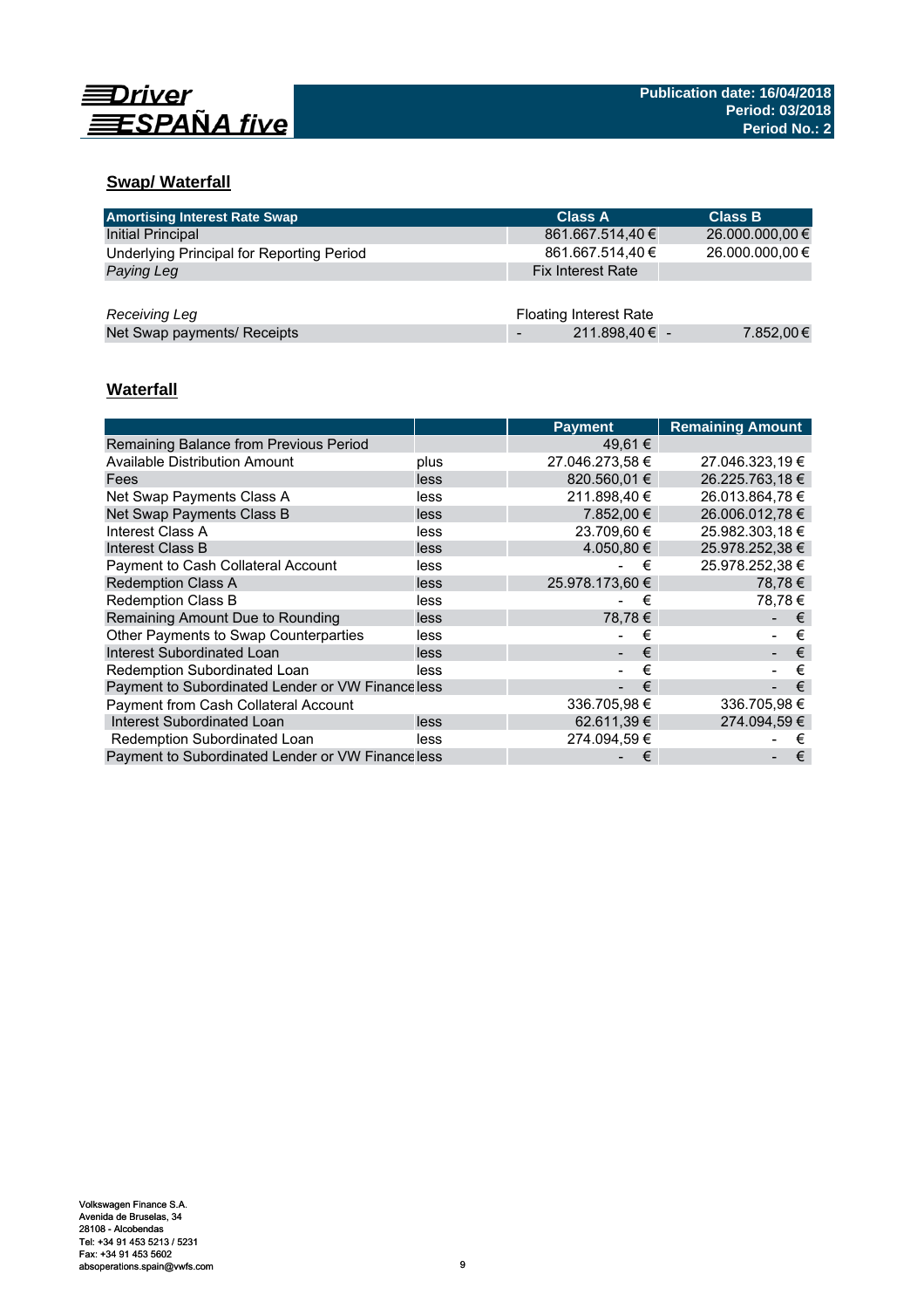

**Run Out Schedule**

| At the End of Previous Reporting Period 28/02/2018                   |                                  |                                         |                                            | At the end of Reporting Period 31/03/2018 |                                             |                                         |                                            |  |  |
|----------------------------------------------------------------------|----------------------------------|-----------------------------------------|--------------------------------------------|-------------------------------------------|---------------------------------------------|-----------------------------------------|--------------------------------------------|--|--|
| <b>ABS Remaining</b><br><b>Payment Period</b><br><b>Depreciation</b> |                                  | <b>ABS Remaining</b><br><b>Interest</b> | <b>ABS Remaining</b><br><b>Instalments</b> | <b>Payment Period</b>                     | <b>ABS Remaining</b><br><b>Depreciation</b> | <b>ABS Remaining</b><br><b>Interest</b> | <b>ABS Remaining</b><br><b>Instalments</b> |  |  |
| Arrears                                                              | 41.595,21€                       | 2.675,39€                               | 44.270,60€                                 | Arrears                                   | 95.863.65€                                  | 5.940.44 €                              | 101.804.09€                                |  |  |
| 03/2018                                                              | 23.867.268.39€                   | 1.156.517,13€                           | 25.023.785.52€                             |                                           |                                             |                                         |                                            |  |  |
| 04/2018                                                              | 23.901.688.15€                   | 1.128.175.28€                           | 25.029.863.43€                             | 04/2018                                   | 23.865.302,78€                              | 1.125.696.42€                           | 24.990.999.20€                             |  |  |
| 05/2018                                                              | 23.924.828,13€                   | 1.099.794,40€                           | 25.024.622,53€                             | 05/2018                                   | 23.885.601,35€                              | 1.097.358,66 €                          | 24.982.960,01€                             |  |  |
| 06/2018                                                              | 23.924.283,30€                   | 1.071.384,03€                           | 24.995.667,33€                             | 06/2018                                   | 23.884.106,77€                              | 1.068.994,96€                           | 24.953.101,73€                             |  |  |
| 07/2018                                                              | 23.942.380,56€                   | 1.042.973,99€                           | 24.985.354,55€                             | 07/2018                                   | 23.900.608,46€                              | 1.040.632,59€                           | 24.941.241,05€                             |  |  |
| 08/2018                                                              | 23.957.532,95€                   | 1.014.543,70 €                          | 24.972.076,65€                             | 08/2018                                   | 23.914.015,68€                              | 1.012.251,93€                           | 24.926.267,61€                             |  |  |
| 09/2018                                                              | 23.955.234,30€                   | 986.093,72€                             | 24.941.328,02€                             | 09/2018                                   | 23.910.289,84€                              | 983.853,71€                             | 24.894.143,55€                             |  |  |
| 10/2018                                                              | 23.975.345,35€                   | 957.647,64€                             | 24.932.992,99€                             | 10/2018                                   | 23.926.367,29€                              | 955.460,94€                             | 24.881.828,23€                             |  |  |
| 11/2018                                                              | 23.957.269,61€                   | 929.178,08€                             | 24.886.447,69€                             | 11/2018                                   | 23.907.956,65€                              | 927.049,53€                             | 24.835.006,18€                             |  |  |
| 12/2018                                                              | 23.781.911,67€                   | 900.730,72€                             | 24.682.642,39€                             | 12/2018                                   | 23.732.540,16€                              | 898.660,72€                             | 24.631.200,88€                             |  |  |
| 01/2019                                                              | 23.646.975,52€                   | 872.489,31€                             | 24.519.464,83€                             | 01/2019                                   | 23.597.805,98€                              | 870.477,96€                             | 24.468.283,94€                             |  |  |
| 02/2019                                                              | 23.548.274,53€                   | 844.412,84€                             | 24.392.687,37€                             | 02/2019                                   | 23.499.046,67€                              | 842.459,81€                             | 24.341.506,48€                             |  |  |
| 03/2019                                                              | 23.440.504,75€                   | 816.445,02€                             | 24.256.949,77€                             | 03/2019                                   | 23.391.729,61€                              | 814.550,47€                             | 24.206.280,08€                             |  |  |
| 04/2019                                                              | 23.362.596.11€                   | 788.608,38€                             | 24.151.204,49€                             | 04/2019                                   | 23.313.762,94€                              | 786.771,86€                             | 24.100.534,80€                             |  |  |
| 05/2019                                                              | 23.189.520,34 €                  | 760.867,18€                             | 23.950.387,52€                             | 05/2019                                   | 23.140.801,29€                              | 759.088,59€                             | 23.899.889,88€                             |  |  |
| 06/2019                                                              | 23.070.920,27€                   | 733.328,14€                             | 23.804.248,41€                             | 06/2019                                   | 23.022.611,07€                              | 731.607,41€                             | 23.754.218,48€                             |  |  |
| 07/2019                                                              | 22.896.794.89€                   | 705.930,57€                             | 23.602.725,46€                             | 07/2019                                   | 22.848.715,48€                              | 704.267,14€                             | 23.552.982,62€                             |  |  |
| 08/2019                                                              | 22.711.482,51€                   | 678.742,32€                             | 23.390.224,83€                             | 08/2019                                   | 22.663.345,94€                              | 677.136,05€                             | 23.340.481,99€                             |  |  |
| 09/2019                                                              | 22.574.970.06€                   | 651.771,51€                             | 23.226.741.57€                             | 09/2019                                   | 22.527.154.69€                              | 650.222.37€                             | 23.177.377.06€                             |  |  |
| 10/2019                                                              | 22.386.466,19€                   | 624.964,07€                             | 23.011.430,26€                             | 10/2019                                   | 22.338.916,46€                              | 623.471,74€                             | 22.962.388,20€                             |  |  |
| 11/2019                                                              | 22.130.028,39€                   | 598.377,81€                             | 22.728.406,20€                             | 11/2019                                   | 22.083.485,43€                              | 596.941,89€                             | 22.680.427,32€                             |  |  |
| 12/2019                                                              | 21.688.072,01€                   | 572.098,84 €                            | 22.260.170,85€                             | 12/2019                                   | 21.641.606,62€                              | 570.718,21€                             | 22.212.324,83€                             |  |  |
| 01/2020                                                              | 21.179.068.99€                   | 546.343,89€                             | 21.725.412,88€                             | 01/2020                                   | 21.134.725,66€                              | 545.018,41€                             | 21.679.744,07€                             |  |  |
| 02/2020                                                              | 20.776.614,52€                   | 521.195,21€                             | 21.297.809,73€                             | 02/2020                                   | 20.732.433,19€                              | 519.922,45€                             | 21.252.355,64€                             |  |  |
| 03/2020                                                              | 20.358.050,73€                   | 496.524,14€                             | 20.854.574,87€                             | 03/2020                                   | 20.314.398,29€                              | 495.303,86€                             | 20.809.702,15€                             |  |  |
| 04/2020                                                              | 19.713.679,50€                   | 472.348,10€                             | 20.186.027,60€                             | 04/2020                                   | 19.671.609,24€                              | 471.179,59€                             | 20.142.788,83€                             |  |  |
| 05/2020                                                              | 19.011.841,21€                   | 448.939,00€                             | 19.460.780,21€                             | 05/2020                                   | 18.970.357,57€                              | 447.820,47€                             | 19.418.178,04€                             |  |  |
| 06/2020                                                              | 18.430.665,06€                   | 426.364,20€                             | 18.857.029,26€                             | 06/2020                                   | 18.389.743,08€                              | 425.294,95€                             | 18.815.038,03€                             |  |  |
| 07/2020                                                              | 17.743.989,96€                   | 404.475,89€                             | 18.148.465,85€                             | 07/2020                                   | 17.705.660,87€                              | 403.455,17€                             | 18.109.116,04€                             |  |  |
| 08/2020                                                              | 17.038.812,38€                   | 383.406,74€                             | 17.422.219,12€                             | 08/2020                                   | 17.000.663,47€                              | 382.431,57€                             | 17.383.095,04€                             |  |  |
| 09/2020                                                              | 16.586.462.75€                   | 363.174.75€                             | 16.949.637.50€                             | 09/2020                                   | 16.548.268.53€                              | 362.244,89€                             | 16.910.513,42€                             |  |  |
| 10/2020                                                              | 16.003.391,45€                   | 343.478,02€                             | 16.346.869,47€                             | 10/2020                                   | 15.965.151,84€                              | 342.593,55€                             | 16.307.745,39€                             |  |  |
| 11/2020                                                              | 15.443.951,71€                   | 324.472,82€                             | 15.768.424,53€                             | 11/2020                                   | 15.406.691,33€                              | 323.633,75€                             | 15.730.325,08€                             |  |  |
| 12/2020                                                              | 15.111.875,31€                   | 306.130,06€                             | 15.418.005,37€                             | 12/2020                                   | 15.074.570,71€                              | 305.335,21€                             | 15.379.905,92€                             |  |  |
| 01/2021                                                              | 14.787.044,08€                   | 288.184,40€                             | 15.075.228,48€                             | 01/2021                                   | 14.750.345,95€                              | 287.433,87€                             | 15.037.779,82€                             |  |  |
| 02/2021                                                              | 14.515.527.30 €                  | 270.622.14€                             | 14.786.149,44€                             | 02/2021                                   | 14.479.176,67€                              | 269.915,21€                             | 14.749.091,88€                             |  |  |
|                                                                      |                                  |                                         |                                            |                                           |                                             |                                         |                                            |  |  |
| 03/2021<br>04/2021                                                   | 14.141.128,22€<br>13.338.189,31€ | 253.387,43€<br>236.596,16€              | 14.394.515,65€                             | 03/2021<br>04/2021                        | 14.105.202,87€<br>13.302.751,30€            | 252.723,61€<br>235.975,08€              | 14.357.926,48€<br>13.538.726,38€           |  |  |
| 05/2021                                                              |                                  |                                         | 13.574.785,47€                             |                                           |                                             |                                         |                                            |  |  |
|                                                                      | 12.401.392,90€                   | 220.756,63€                             | 12.622.149,53€                             | 05/2021                                   | 12.367.114,05€                              | 220.177,58€                             | 12.587.291,63€                             |  |  |
| 06/2021                                                              | 11.590.602,98€                   | 206.028,58€                             | 11.796.631,56€                             | 06/2021                                   | 11.556.941,88€                              | 205.490,26€                             | 11.762.432,14€                             |  |  |
| 07/2021                                                              | 10.514.804,13€                   | 192.264,49€                             | 10.707.068,62€                             | 07/2021                                   | 10.482.358,93€                              | 191.766,12€                             | 10.674.125,05€                             |  |  |
| 08/2021                                                              | 9.480.684,73€                    | 179.778,43€                             | 9.660.463,16€                              | 08/2021                                   | 9.449.823,38€                               | 179.318,62€                             | 9.629.142,00€                              |  |  |
| 09/2021                                                              | 8.771.014,67€                    | 168.519,43€                             | 8.939.534,10€                              | 09/2021                                   | 8.741.101,20€                               | 168.096,23€                             | 8.909.197,43€                              |  |  |
| 10/2021                                                              | 7.852.326,87€                    | 158.104,93€                             | 8.010.431,80€                              | 10/2021                                   | 7.822.999,69€                               | 157.717,25€                             | 7.980.716,94€                              |  |  |
| 11/2021                                                              | 7.069.575,37€                    | 148.779,98€                             | 7.218.355,35€                              | 11/2021                                   | 7.040.484,59€                               | 148.427,12€                             | 7.188.911,71€                              |  |  |
| 12/2021                                                              | 6.933.541,05€                    | 140.385,61€                             | 7.073.926,66€                              | 12/2021                                   | 6.904.415,74€                               | 140.067,28€                             | 7.044.483,02€                              |  |  |
| 01/2022                                                              | 6.775.287,41€                    | 132.151,75€                             | 6.907.439,16€                              | 01/2022                                   | 6.746.624,79€                               | 131.868,05€                             | 6.878.492,84€                              |  |  |
| 02/2022                                                              | 6.652.787.63€                    | 124.105,37€                             | 6.776.893.00 €                             | 02/2022                                   | 6.624.090.93€                               | 123.855.75€                             | 6.747.946,68€                              |  |  |
| 03/2022                                                              | 6.517.503,86€                    | 116.205,25€                             | 6.633.709,11€                              | 03/2022                                   | 6.488.896,41€                               | 115.989,64 €                            | 6.604.886,05€                              |  |  |
| <b>Subtotal</b>                                                      | 882.615.757,27 €                 | 26.810.473,47€                          | 909.426.230,74 €                           | <b>Subtotal</b>                           | 856.868.236,97€                             | 25.596.668,94 €                         | 882.464.905,91 €                           |  |  |
| >03/2022                                                             | 91.340.313,18€                   | 1.337.477,24€                           | 92.677.790,42€                             | >03/2022                                  | 91.187.373,52€                              | 1.336.156,48€                           | 92.523.530,00€                             |  |  |
| <b>Total</b>                                                         | 973.956.070,45€                  | 28.147.950,71 €                         | 1.002.104.021,16€                          | Total                                     | 948.055.610,49 €                            | 26.932.825.42€                          | 974.988.435.91 €                           |  |  |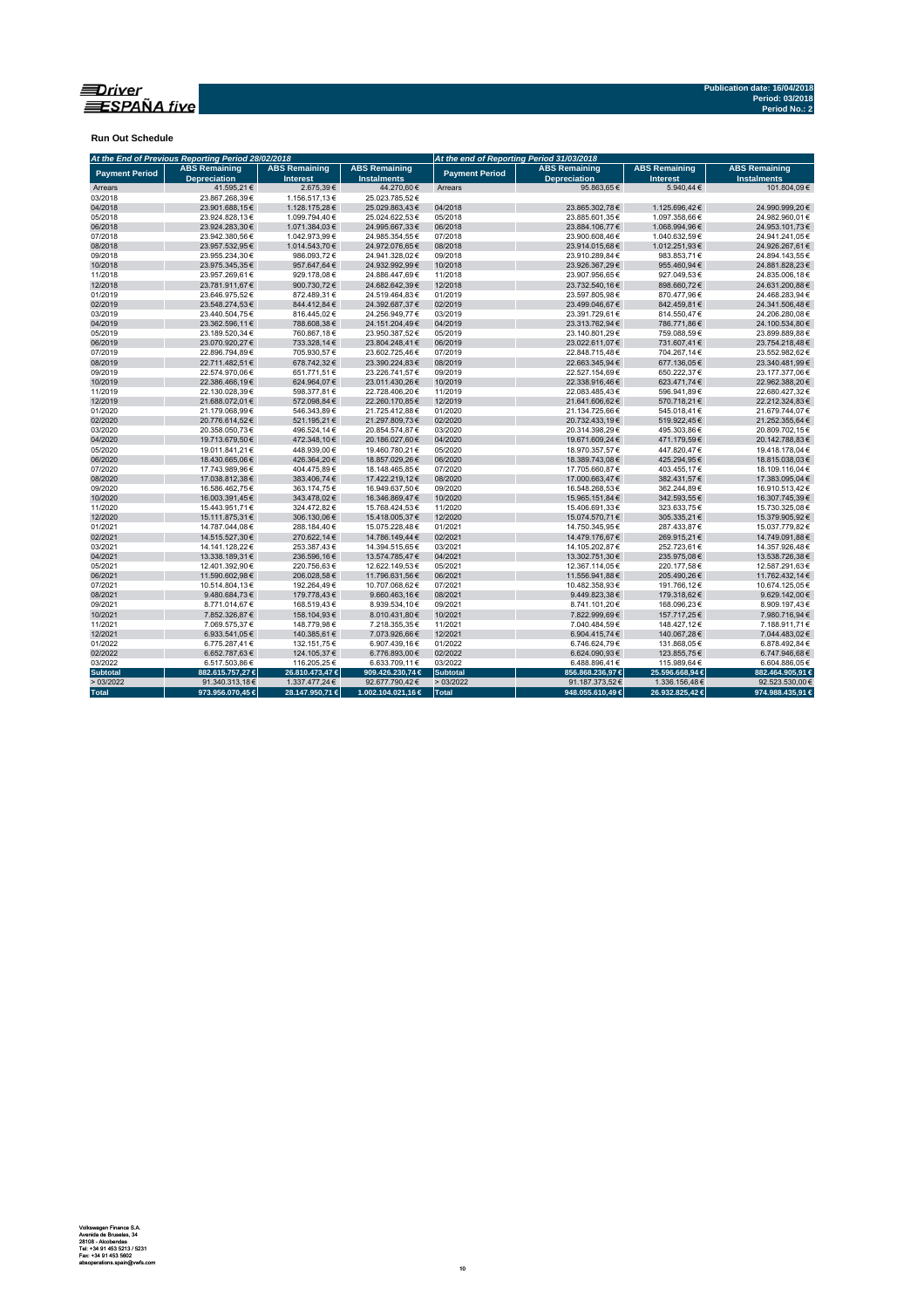

# **Amortisation Profile**

15.000.000 10.000.000 5.000.000

 $\overline{O}$ 

Poolcut **1332018** 

**11-1228** 

**07.2019 09.2019** 

11-1-1-1 **01.2019**  **ANDREW ST** 

**07.2019 00.2019** 

Actual Amortisation Expected Amortisation

**03.2019** 

**HILL** 

**02.2019** 

**021-0219** 

**07.2019** 

**S29 2010** 

**222-2019** 

210 -2021 23-2021 05.2021 07.262

220-2020

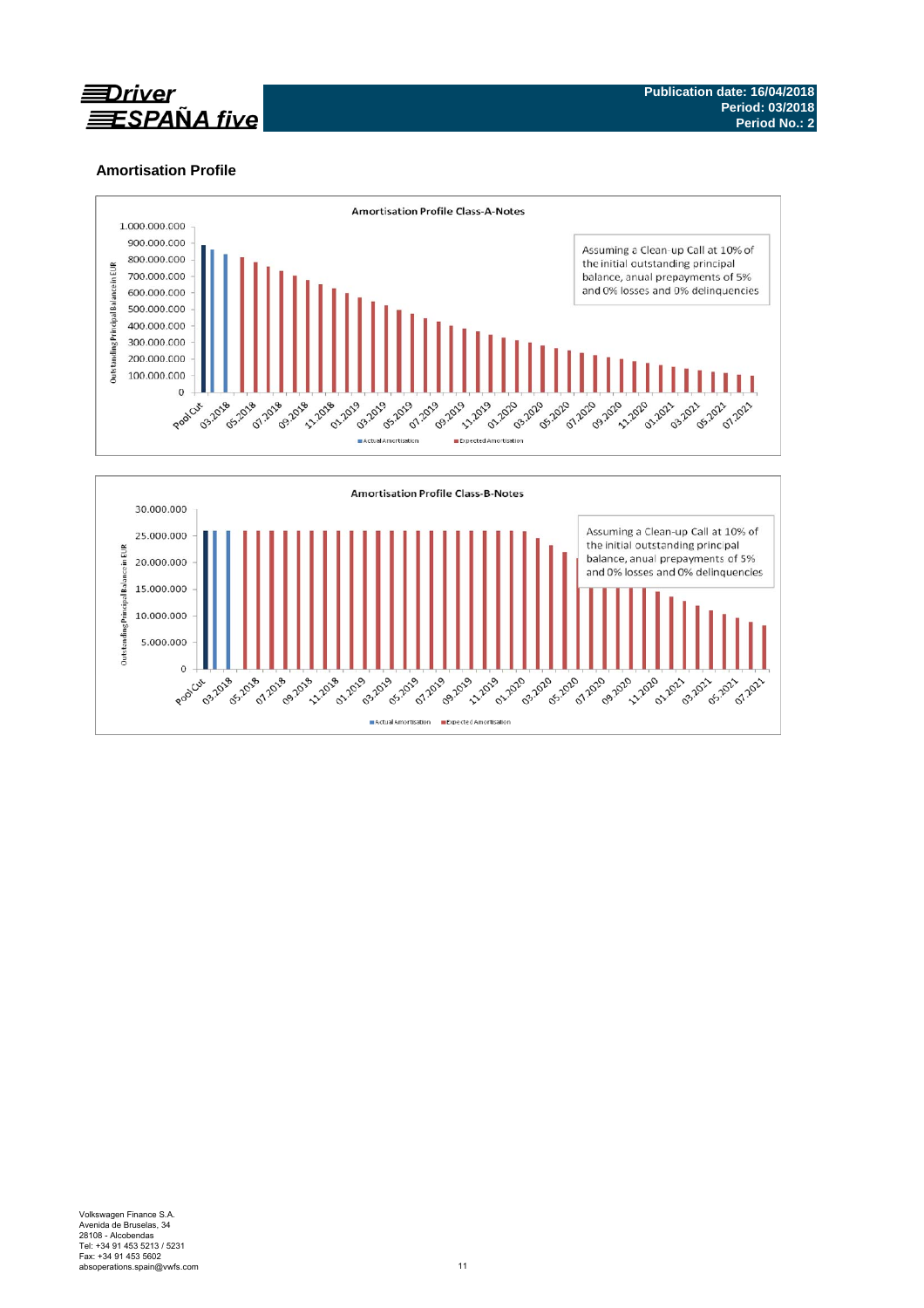

## **Defaults/ Performance Trigger**

| <b>Cumulative Gross Losses</b> |  |  |  |
|--------------------------------|--|--|--|
|--------------------------------|--|--|--|

|                 | <b>Number of Contracts</b> | Defaults - Discounted<br>principal balance |
|-----------------|----------------------------|--------------------------------------------|
| Begin of Period |                            | 0,00                                       |
| Defaults        |                            | 0.00                                       |
| End of Period   |                            | 0,00                                       |
|                 |                            |                                            |

#### **Cumulative Gross Loss Ratio**

| Cumulative Defaults as percentage of Discounted Principal Balance at Pool cut Date $(\epsilon)$ | $0.0000\%$ |
|-------------------------------------------------------------------------------------------------|------------|
|                                                                                                 |            |

# **Performance Triggers**

A Targeted Note Balance was implemented to assure on a monthly basis that no cash is paid to lower steps in the waterfall unless there is sufficient overcollateralization to support the notes.

The performance trigger in form of a credit enhancement increase condition will be activated when the cumulative Gross Loss Ratio exceeds the defined limits. In this case the overcollateralization will be increased accordingly.

|                                                            | <b>OC-Percentage</b> | <b>OC-Percentage</b> |
|------------------------------------------------------------|----------------------|----------------------|
|                                                            | <b>Class A Notes</b> | <b>Class B Notes</b> |
| Until a Credit Enhancement Increase condition is in place  | 21.00%               | 14.50%               |
| Level I Credit Enhancement Increase condition is in place  | 25.00%               | 18.00%               |
| Level II Credit Enhancement Increase condition is in place | 100.00%              | 100.00%              |

#### *Performance Trigger*

| <b>Levels</b> | <b>Credit Enhancement increase condition</b>                                                                                                                                                                 | <b>Credit Enhancement</b><br>increase condition in<br>place? |
|---------------|--------------------------------------------------------------------------------------------------------------------------------------------------------------------------------------------------------------|--------------------------------------------------------------|
| Level 1       | Cumulative Gross Loss Ratio exceeds (i) 1.8% on any Payment Date prior to or<br>during May 2019 (included); or (ii) 4.00% for any Payment Date after May 2019<br>and until that for February 2020(inclusive) | No.                                                          |
| Level 2       | Cumulative Gross Loss Ratio exceeds 8.0% for any Payment Date                                                                                                                                                | No.                                                          |

#### *Performance Pool vis-a-vis Triggers*

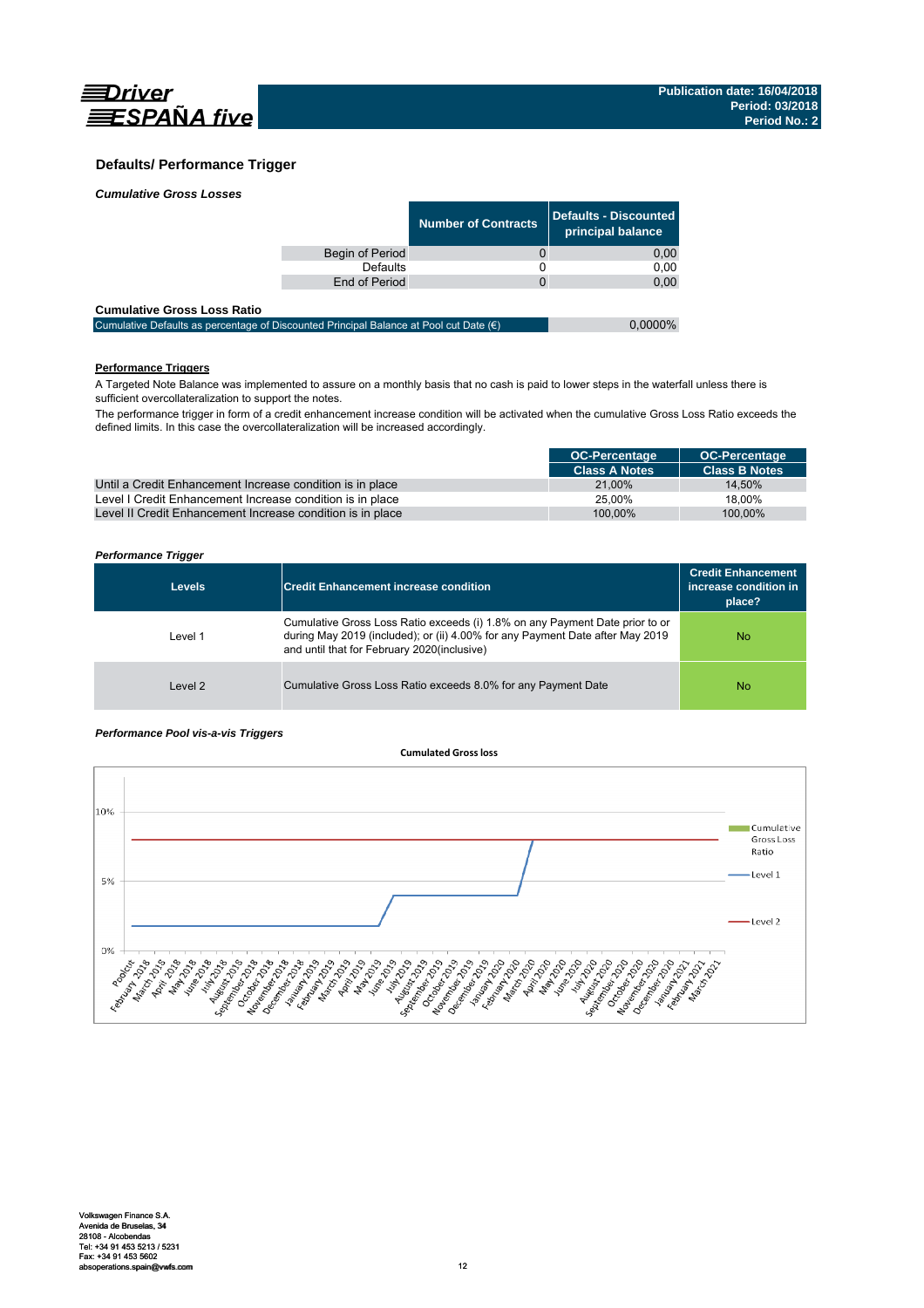

#### **Overview Outstanding Contracts**

#### *Development of Pool within Reporting Period*

|                                      | <b>Number of</b> | <b>Adjustments</b> | <b>Outstanding Nominal</b> |                 |
|--------------------------------------|------------------|--------------------|----------------------------|-----------------|
|                                      | contracts        |                    | <b>Balance</b>             |                 |
| <b>Begin of Period</b>               |                  |                    | 1.002.104.021.16 €         |                 |
| <b>End of Period</b>                 |                  |                    | 974.988.435.91 €           |                 |
| Periodic reduction of Nominal        |                  | 27.115.585.25 €    | 27.115.585.25 €            |                 |
| Excess provision at pool cut         |                  | $0.00 \in$         |                            |                 |
| Adjustment due to outdated arrears   |                  | $0.00 \in$         |                            |                 |
| Cancelled interest in prepayments    |                  | $-62.639.13 \in$   |                            |                 |
| Fees for prolongation                |                  | 772.72€            |                            |                 |
| Write Off / Write Down               | 3                | 69.66 €            |                            |                 |
| Recoveries after Write Off           |                  | $0.00 \in$         |                            |                 |
| Cancelation fees                     |                  | 10.473.03 €        |                            |                 |
| Interest in arrears                  |                  | -17.987.95 €       |                            |                 |
| Net Swaps                            |                  | $0.00 \in$         |                            | 27.046.273.58 € |
| <b>Available Distribution Amount</b> |                  | 27.046.273.58 €    |                            | $0.00 \in$      |

*Status of Contracts*

| <b>Status of Contracts</b> | Pool Balance at Poolcut              |                                                           | <b>Credit Type</b>         |                                                                     |                       | <b>Vehicle Status</b>                                               |                                            |                               |                                            |                               |
|----------------------------|--------------------------------------|-----------------------------------------------------------|----------------------------|---------------------------------------------------------------------|-----------------------|---------------------------------------------------------------------|--------------------------------------------|-------------------------------|--------------------------------------------|-------------------------------|
|                            |                                      |                                                           | <b>Auto Credit</b>         |                                                                     | <b>Classic Credit</b> |                                                                     | lew                                        |                               | <b>Used</b>                                |                               |
| <b>Status</b>              | <b>Number of</b><br><b>Contracts</b> | <b>Outstanding Discounted</b><br><b>Principal Balance</b> | <b>Number of Contracts</b> | <b>Outstanding</b><br><b>Discounted Principal</b><br><b>Balance</b> | Number of Contracts   | <b>Outstanding</b><br><b>Discounted Principal</b><br><b>Balance</b> | Number of Contracts   Discounted Principal | Outstanding<br><b>Balance</b> | Number of Contracts   Discounted Principal | Outstanding<br><b>Balance</b> |
| Current                    | 86.320                               | 1.000.002.231,57 €                                        | 11.160                     | 88.987.892,58 €                                                     | 75.160                | 911.014.338,99 €                                                    | 71.700                                     | 824.396.601,44 €              | 14.620                                     | 175.605.630,13 €              |
| Delinquent                 |                                      |                                                           |                            |                                                                     |                       |                                                                     |                                            |                               |                                            |                               |
| Defaulted                  |                                      |                                                           |                            | $\sim$                                                              |                       | $\sim$                                                              |                                            | $\sim$                        |                                            | $\sim$                        |
| Partial Prepayment         |                                      |                                                           |                            |                                                                     |                       |                                                                     |                                            |                               |                                            |                               |
| End of Term                |                                      |                                                           |                            | $- +$                                                               |                       | $\sim$                                                              |                                            | $-$                           |                                            | $-1$                          |
| Write Off                  |                                      |                                                           |                            | $\sim$                                                              |                       |                                                                     |                                            |                               |                                            |                               |
| <b>Full Prepayment</b>     |                                      |                                                           |                            | - +                                                                 |                       | $\sim$                                                              |                                            | $ -$                          |                                            | $ -$                          |
| Repurchase                 |                                      |                                                           |                            |                                                                     |                       |                                                                     |                                            |                               |                                            |                               |
| <b>Total</b>               | 86.320                               | 1.000.002.231,57 €                                        | 11.160                     | 88.987.892,58 €                                                     | 75.160                | 911.014.338,99 €                                                    | 71.700                                     | 824.396.601,44 €              | 14.620                                     | 175.605.630,13                |

|                        | Pool Balance at the End of Period |                               | <b>Credit Type</b>         |                             |                                            | <b>Vehicle Status</b> |                     |                             |                        |                             |
|------------------------|-----------------------------------|-------------------------------|----------------------------|-----------------------------|--------------------------------------------|-----------------------|---------------------|-----------------------------|------------------------|-----------------------------|
|                        |                                   |                               | <b>Auto Credit</b>         |                             | <b>Classic Credit</b>                      |                       | <b>New</b>          |                             | <b>Used</b>            |                             |
|                        | <b>Number of</b>                  | <b>Outstanding Discounted</b> |                            | <b>Outstanding</b>          |                                            | Outstanding           |                     | Outstanding                 |                        | <b>Outstanding</b>          |
| <b>Status</b>          | <b>Contracts</b>                  | <b>Principal Balance</b>      | <b>Number of Contracts</b> | <b>Discounted Principal</b> | Number of Contracts   Discounted Principal |                       | Number of Contracts | <b>Discounted Principal</b> | al Number of Contracts | <b>Discounted Principal</b> |
|                        | (End of Period)                   | (End of Period)               |                            | <b>Balance</b>              |                                            | <b>Balance</b>        |                     | <b>Balance</b>              |                        | <b>Balance</b>              |
| Current                | 85,750                            | 943.593.600,32 €              | 11.083                     | 83.011.569.63 €             | 74.667                                     | 860.582.030.69 €      | 71.253              | 777.279.232.41 €            | 14.497                 | 166.314.367.91 €            |
| Delinquent             | 313                               | 4.422.689.84 €                | 51                         | 516.556.44 €                | 262                                        | 3.906.133,40 €        | 245                 | 3.470.916.02 €              | 68                     | 951.773,82 €                |
| Defaulted              |                                   | $0.00 \in$                    |                            | $0.00 \in$                  |                                            | 0.00€                 |                     | $\sim$                      |                        | $ +$                        |
| Partial Prepayment     |                                   | 39.320,33 €                   |                            | 29.990,08 €                 |                                            | 9.330,25 €            |                     | 35.547.26 €                 |                        | 3.773,07 €                  |
| End of Term            |                                   | $0.00 \in$                    |                            | $0.00 \in$                  |                                            | $0.00 \in$            |                     | $\sim$                      |                        | $ \epsilon$                 |
| Write Off              |                                   | 0.00€                         |                            | 0,00€                       |                                            | $0,00$ €              |                     | $\sim$                      |                        |                             |
| <b>Full Prepayment</b> | 250                               | $0.00 \in$                    | 23                         | $0.00 \in$                  | 227                                        | $0.00 \in$            | 196                 | $\sim$                      | 54                     | $ \epsilon$                 |
| Repurchase             |                                   | 0,00€                         |                            | 0,00€                       |                                            | $0,00$ €              |                     |                             |                        |                             |
| <b>Total</b>           | 86.320                            | 948.055.610.49 €              | 11.160                     | 83.558.116,15 €             | 75.160                                     | 864.497.494.34 €      | 71.700              | 780.785.695,69 €            | 14.620                 | 167.269.914.80 €            |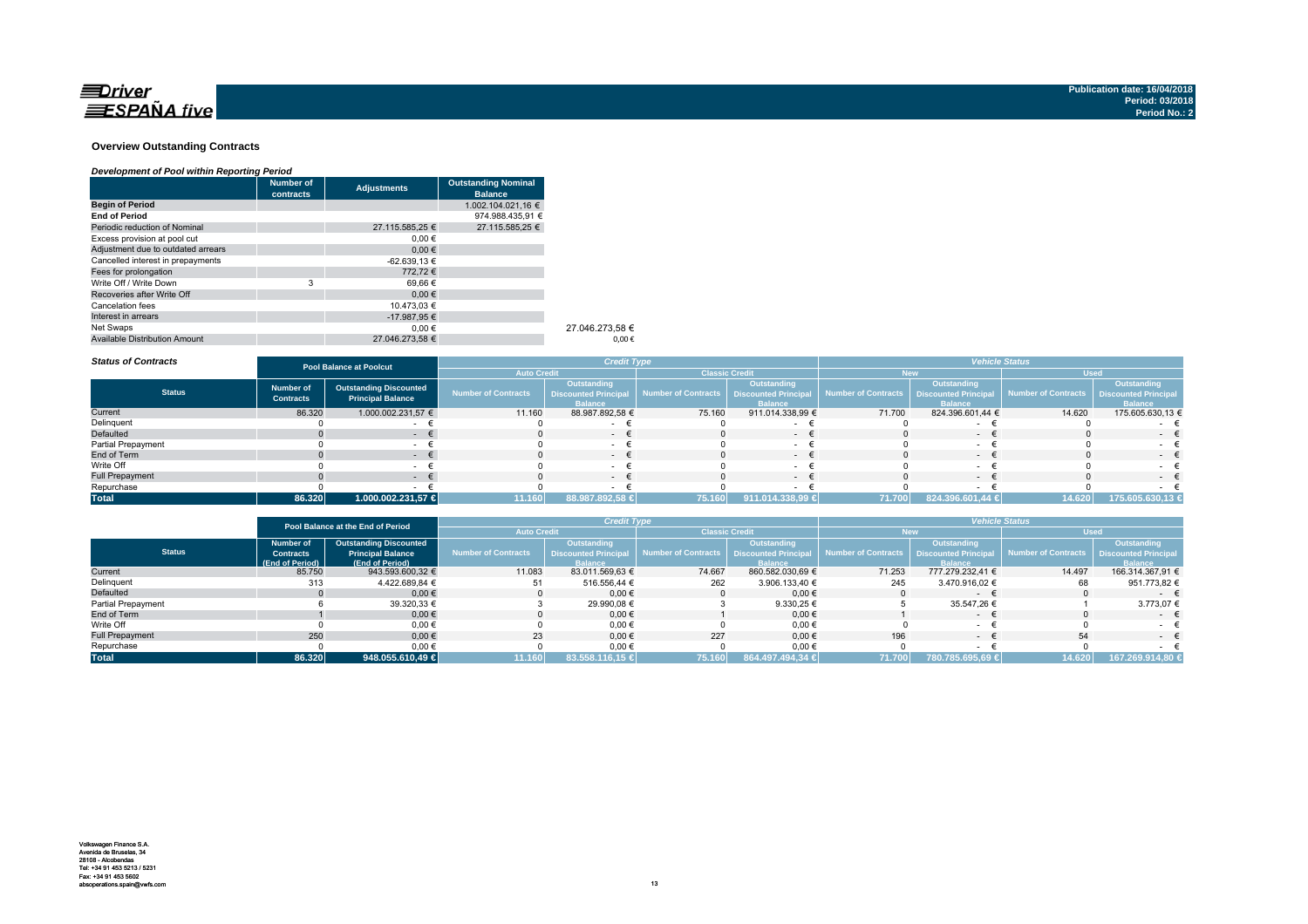## **Information on the retention of net economic interest**

### *Retention Amount at Poolcut*

| <b>Type of Asset</b>            | Number of<br><b>Loans</b> | Percentage of<br><b>Loans</b><br>(%) | <b>Outstanding Nominal</b><br><b>Balance</b> | Percentage of<br><b>Balance</b><br>(%) |
|---------------------------------|---------------------------|--------------------------------------|----------------------------------------------|----------------------------------------|
| Portfolio sold to Fund          | 86.320                    | 94,94%                               | 1.029.405.033,97 €                           | 95,00%                                 |
| Retention of Volkswagen Finance | 4.598                     | 5.06%                                | 54.189.288,02 €                              | 5,00%                                  |
| <b>Total</b>                    | 90.918                    | 100,00%                              | 1.083.594.321,99 €                           | 100,00%                                |
|                                 |                           |                                      |                                              |                                        |
| <b>Retention Amounts</b>        |                           |                                      |                                              |                                        |
| <b>Minimum Retention</b>        | 51.470.251,70 €           | 5,00%                                |                                              |                                        |
| <b>Actual Retention</b>         | 54.189.288.02 €           | 5.00%                                |                                              |                                        |

### *Retention Amount End of Period*

| <b>Type of Asset</b>            | Number of<br><b>Loans</b> | Percentage of<br>Loans<br>(%) | <b>Outstanding Nominal</b><br><b>Balance</b> | Percentage of<br><b>Balance</b><br>(%) |
|---------------------------------|---------------------------|-------------------------------|----------------------------------------------|----------------------------------------|
| Portfolio sold to Fund          | 86.069                    | 94.94%                        | 974.988.435,91 €                             | 95,01%                                 |
| Retention of Volkswagen Finance | 4.583                     | 5.06%                         | 51.234.971.59 €                              | 4.99%                                  |
| Total                           | 90.652                    | 100,00%                       | 1.026.223.407,50 €                           | 100,00%                                |

| <b>Retention Amounts</b> |                 |       |
|--------------------------|-----------------|-------|
| Minimum Retention        | 51.311.170.37 € | 5.00% |
| <b>Actual Retention</b>  | 51.234.971.59 € | 4.99% |

In its capacity as originator and original lender, Volkswagen Finance, S.A. complies with the retention requirement of a material net economic interest in accordance with §122a CRD.

By adhering to option c) of the directive, Volkswagen Finance, S.A. will keep the exposures designated for retention on its balance sheet on an ongoing basis.

The latest end of month level of retention will be published on a monthly basis within the Investor Report.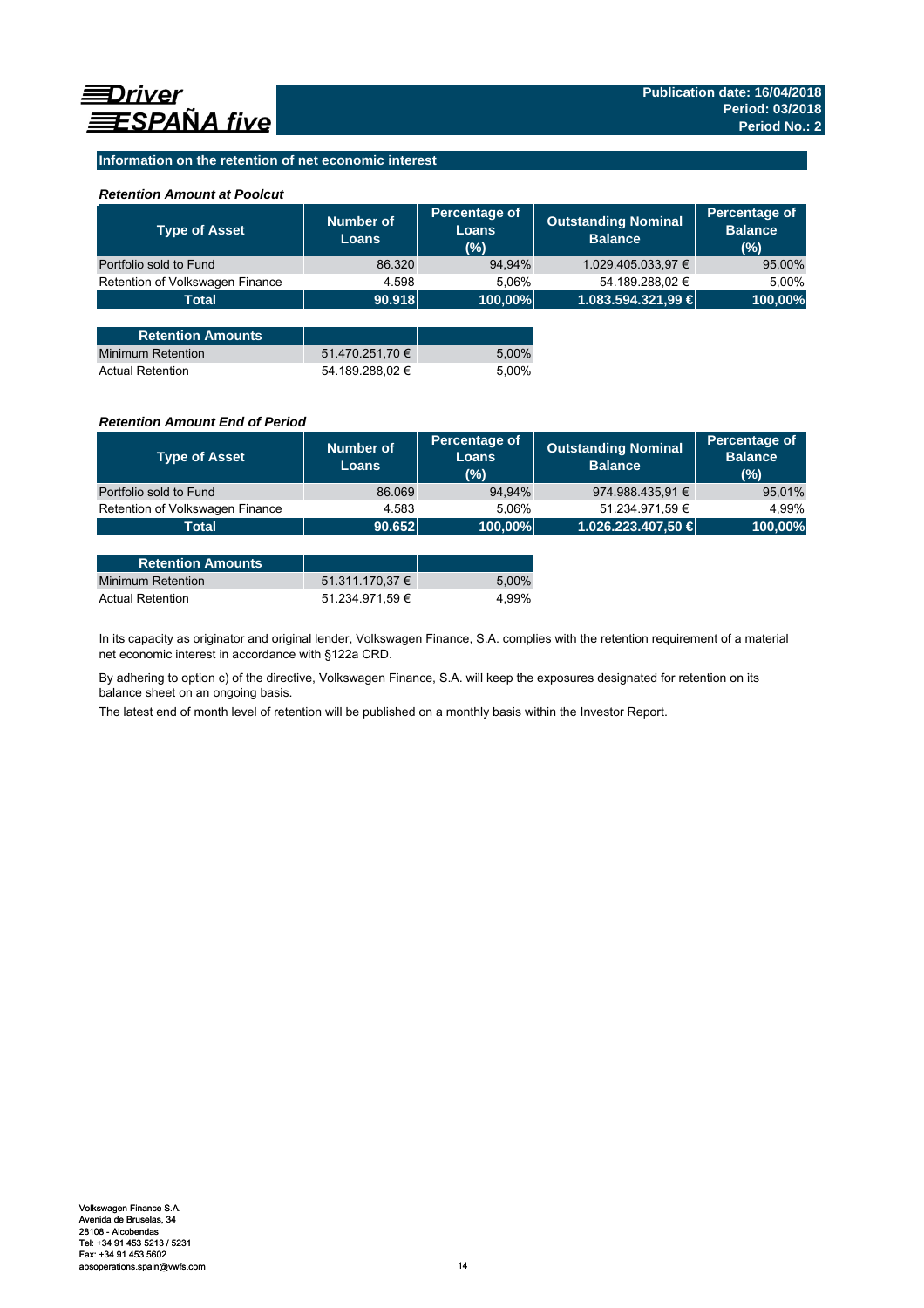#### **Delinquent Contracts**

|                 | <b>Total Portfolio</b> |                                      |                                   |                                                           |                                                               |                                       |                                               | <b>Credit Type</b>                   |                                                              |                                      |                                                              | <b>Vehicle Status</b>         |                                                              |                                      |                                                              |
|-----------------|------------------------|--------------------------------------|-----------------------------------|-----------------------------------------------------------|---------------------------------------------------------------|---------------------------------------|-----------------------------------------------|--------------------------------------|--------------------------------------------------------------|--------------------------------------|--------------------------------------------------------------|-------------------------------|--------------------------------------------------------------|--------------------------------------|--------------------------------------------------------------|
|                 |                        |                                      |                                   |                                                           |                                                               |                                       |                                               |                                      | <b>Auto Credit</b>                                           | <b>Classic Credit</b>                |                                                              |                               | <b>New</b>                                                   |                                      | <b>Used</b>                                                  |
| Days in Arrears |                        | <b>Number of</b><br><b>Contracts</b> | <b>Number of</b><br>Contracts (%) | <b>Outstanding Discounted</b><br><b>Principal Balance</b> | <b>Outstanding Discounted</b><br><b>Principal Balance (%)</b> | Outstanding<br><b>Nominal Balance</b> | Outstanding<br><b>Nominal Balance</b><br>10/1 | <b>Number of</b><br><b>Contracts</b> | Outstanding<br><b>Discounted</b><br><b>Principal Balance</b> | <b>Number of</b><br><b>Contracts</b> | Outstanding<br><b>Discounted</b><br><b>Princinal Ralance</b> | Number of<br><b>Contracts</b> | Outstanding<br><b>Discounted</b><br><b>Princinal Ralance</b> | <b>Number of</b><br><b>Contracts</b> | Outstanding<br><b>Discounted</b><br><b>Princinal Ralance</b> |
| $> 1 \le 30$    |                        | 154                                  | 0,18%                             | 2.137.751,39 €                                            | 0,23%                                                         | 2.215.593,06 €                        | 0,22%                                         | 25                                   | 227.399,90 €                                                 | 129                                  | 1.910.351,49 €                                               | 125                           | 1.748.372,77 €                                               | 29                                   | 389.378,62 €                                                 |
| $> 30 \le 60$   |                        | 159                                  | 0,18%                             | 2.284.938,45 €                                            | 0,24%                                                         | 2.368.770,16 €                        | 0,23%                                         | 26                                   | 289.156,54 €                                                 | 133                                  | .995.781,91 €                                                | 120                           | 1.722.543,25 €                                               | 39                                   | 562.395,20 €                                                 |
| $> 60 \le 90$   |                        | $\mathbf{0}$                         | 0,00%                             | $ \epsilon$                                               | 0,00%                                                         | $ \epsilon$                           | 0,00%                                         |                                      | $\sim$ 100 $\mu$                                             |                                      | $ \epsilon$                                                  |                               | $ \epsilon$                                                  | $\Omega$                             | $\sim$                                                       |
| $> 90 \le 120$  |                        |                                      | 0,00%                             | $\sim$                                                    | 0,00%                                                         | $\sim$                                | 0,00%                                         |                                      | $\sim$                                                       |                                      | $\sim$                                                       |                               | <b>Service</b>                                               |                                      | $\sim$                                                       |
| $> 120 \le 150$ |                        | $\Omega$                             | 0,00%                             | $ \epsilon$                                               | 0,00%                                                         | $ \epsilon$                           | 0,00%                                         |                                      | $\sim$ 100 $\mu$                                             |                                      | $-1$                                                         |                               | $ \epsilon$                                                  | $\Omega$                             | $\sim$                                                       |
| $> 150 \le 180$ |                        |                                      | 0,00%                             |                                                           | 0,00%                                                         | $\sim$                                | 0,00%                                         |                                      | $\sim$                                                       |                                      | $\sim$                                                       |                               | ۰                                                            | $\Omega$                             | ۰                                                            |
| <b>Subtotal</b> |                        | 313                                  | 0,36%                             | 4.422.689,84 €                                            | 0,47%                                                         | 4.584.363.22 €                        | 0,45%                                         |                                      | 516.556.44                                                   | 262                                  | 33.40                                                        | 245                           | $6.02 \text{ }$                                              | 68                                   | 951.773.82                                                   |
| $> 180 \le 210$ |                        | $\mathbf{0}$                         | 0,00%                             | €<br>$\sim$ 100 $\mu$                                     | 0,00%                                                         | €<br>$\sim$                           | 0,00%                                         | $\Omega$                             | $\sim$                                                       |                                      | $\sim$ 100 $\mu$                                             |                               | $ \epsilon$                                                  | $\Omega$                             | $\sim$                                                       |
| > 210 < 240     |                        |                                      | 0,00%                             | $\sim$                                                    | 0,00%                                                         | $\sim$                                | 0,00%                                         |                                      | $\sim$                                                       |                                      | $\sim$                                                       |                               | $\sim$                                                       |                                      | ۰.                                                           |
| $> 240 \le 270$ |                        |                                      | 0,00%                             | $ \epsilon$                                               | 0,00%                                                         | $ \epsilon$                           | 0,00%                                         |                                      | $\sim$                                                       |                                      | $ \epsilon$                                                  |                               | $ \epsilon$                                                  | $\Omega$                             | $\sim$                                                       |
| $> 270 \le 300$ |                        |                                      | 0,00%                             | <b>Service</b>                                            | 0,00%                                                         | $\sim$                                | 0,00%                                         |                                      | $\sim$                                                       |                                      | $\sim$                                                       |                               | - +                                                          |                                      | $\sim$                                                       |
| $>$ 300 <= 330  |                        | $\Omega$                             | 0,00%                             | $ \epsilon$                                               | 0,00%                                                         | $ \epsilon$                           | 0,00%                                         | 0                                    | $\sim$ 100 $\mu$                                             |                                      | $ \epsilon$                                                  |                               | $ \epsilon$                                                  | $\Omega$                             | $\sim$                                                       |
| $> 330 \le 360$ |                        |                                      | 0,00%                             | $\sim$                                                    | 0,00%                                                         | - €                                   | 0,00%                                         |                                      | <b>Contract Contract</b>                                     |                                      | $\sim$                                                       |                               | $ \epsilon$                                                  |                                      | . .                                                          |
| > 360           |                        |                                      | 0,00%                             | $\sim$                                                    | 0,00%                                                         | $\sim$                                | 0,00%                                         |                                      | $\sim$ 100 $\mu$                                             |                                      | $-1$                                                         |                               | $ \epsilon$                                                  |                                      | $\sim$                                                       |
| <b>Subtotal</b> |                        |                                      | $0.00\%$                          | $0,00$ €                                                  | 0,00%                                                         | $0,00$ ∈                              | 0,00%                                         |                                      | $0.00 \leq$                                                  |                                      | $0.00*$                                                      |                               | $0.00 \le$                                                   |                                      | 0.00                                                         |
| <b>Total</b>    |                        | 313                                  | 0,36%                             | 4.422.689,84 €                                            | 0,47%                                                         | 4.584.363,22 €                        | 0,45%                                         |                                      | 516.556.44 €                                                 | 262                                  | 3.906.133.40 €                                               | 245                           | 3.470.916.02 €                                               | 68                                   | 951.773,82 €                                                 |

#### *Performance Delinquencies*

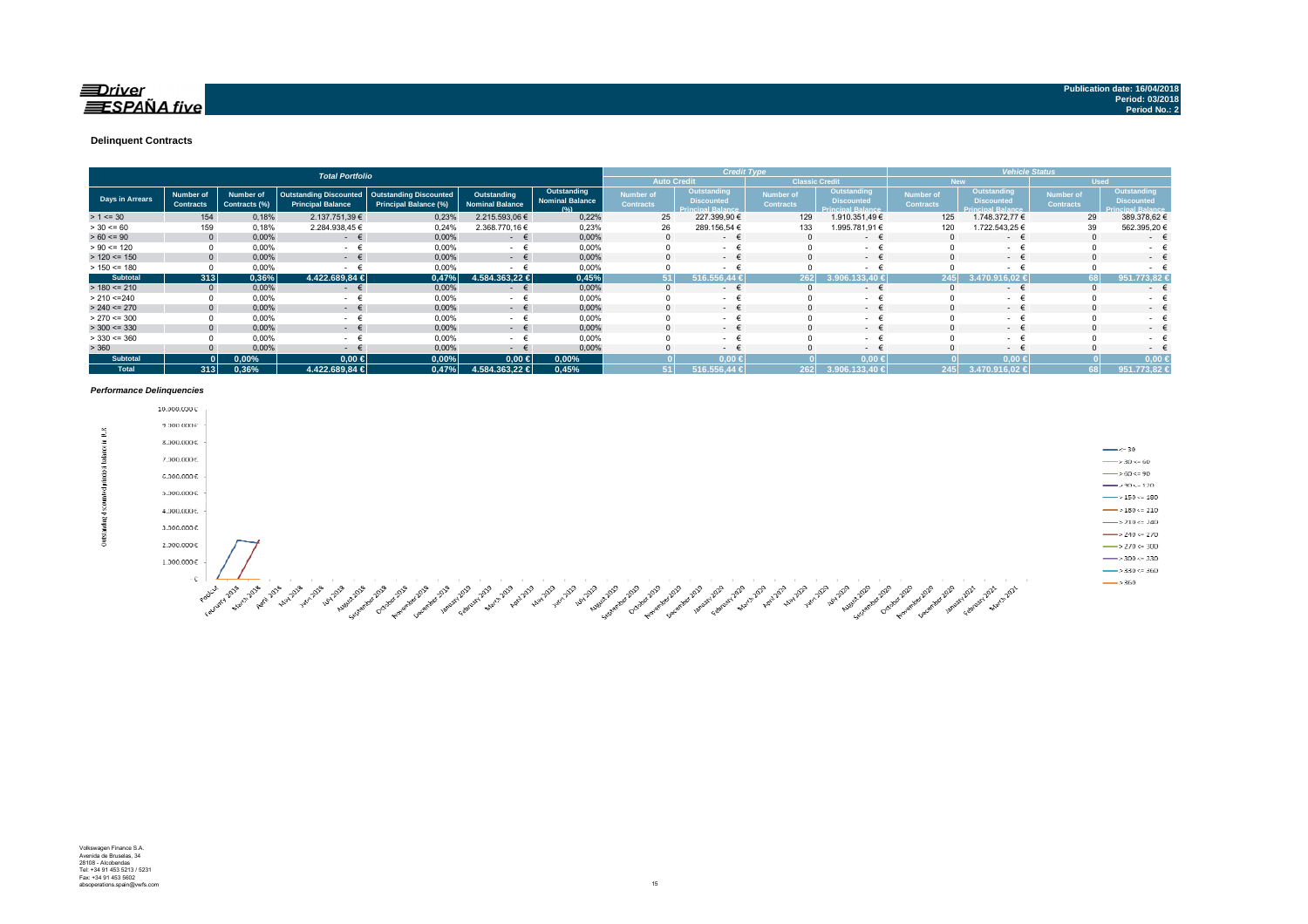### $\equiv$ Driver  $ESPA\tilde{N}A$  five

#### **Defaulted Contracts**

|                        |                                      |                                   | <b>Defaulted Profile Total Portfolio</b>                     |                                                        |                                       |                                              |                               |                                                              | <b>Credit Type</b>            |                                                              | <b>Vehicle Status</b>         |                                                                    |                                      |                                                             |
|------------------------|--------------------------------------|-----------------------------------|--------------------------------------------------------------|--------------------------------------------------------|---------------------------------------|----------------------------------------------|-------------------------------|--------------------------------------------------------------|-------------------------------|--------------------------------------------------------------|-------------------------------|--------------------------------------------------------------------|--------------------------------------|-------------------------------------------------------------|
|                        |                                      |                                   |                                                              |                                                        |                                       |                                              |                               | <b>Auto Credit</b>                                           |                               | <b>Classic Credit</b>                                        |                               | <b>New</b>                                                         |                                      | <b>Used</b>                                                 |
| <b>Days in Arrears</b> | <b>Number of</b><br><b>Contracts</b> | <b>Number of</b><br>Contracts (%) | Outstanding<br><b>Discounted Principal</b><br><b>Balance</b> | Outstanding Discounted<br><b>Principal Balance (%)</b> | Outstanding<br><b>Nominal Balance</b> | Outstanding<br><b>Nominal</b><br>Balance (%) | Number of<br><b>Contracts</b> | Outstanding<br><b>Discounted Principal</b><br><b>Balance</b> | Number of<br><b>Contracts</b> | Outstanding<br><b>Discounted Principal</b><br><b>Balance</b> | Number of<br><b>Contracts</b> | <b>Outstanding</b><br><b>Discounted Principa</b><br><b>Balance</b> | <b>Number of</b><br><b>Contracts</b> | Outstanding<br><b>Discounted Principa</b><br><b>Balance</b> |
| $= 30$                 |                                      | 0,00%                             | $0,00 \in$                                                   | 0,00%                                                  | $ \epsilon$                           | 0,00%                                        |                               | $0,00 \in$                                                   |                               | $0,00 \in$                                                   |                               | $0,00 \in$                                                         |                                      | 0,00€                                                       |
| $> 30 \le 60$          |                                      | 0,00%                             | $0,00$ €                                                     | 0,00%                                                  | $0,00 \in$                            | 0.00%                                        |                               | $0,00 \in$                                                   |                               | $0,00 \in$                                                   |                               | $0,00 \in$                                                         |                                      | $0,00 \in$                                                  |
| $> 60 \le 90$          |                                      | 0,00%                             | $0,00$ €                                                     | 0,00%                                                  | $ \epsilon$                           | 0,00%                                        |                               | $0,00 \in$                                                   |                               | $0,00 \in$                                                   |                               | $0,00 \in$                                                         |                                      | $0,00 \in$                                                  |
| $> 90 \le 120$         |                                      | 0,00%                             | $0,00 \in$                                                   | 0,00%                                                  | $ \epsilon$                           | 0.00%                                        |                               | $0,00 \in$                                                   |                               | $0,00 \in$                                                   |                               | $0,00 \in$                                                         |                                      | $0,00$ €                                                    |
| $> 120 \le 150$        |                                      | 0.00%                             | $0,00$ €                                                     | 0.00%                                                  | $ \epsilon$                           | 0.00%                                        |                               | $0,00 \in$                                                   |                               | $0.00 \in$                                                   |                               | $0.00 \in$                                                         |                                      | $0,00 \in$                                                  |
| $> 150 \le 180$        |                                      | 0.00%                             | $0.00 \in$                                                   | 0.00%                                                  | $ \epsilon$                           | 0.00%                                        |                               | $0,00 \in$                                                   |                               | $0,00 \in$                                                   |                               | $0,00 \in$                                                         |                                      | $0,00 \in$                                                  |
| <b>Subtotal</b>        |                                      | 0,00%                             | $0,00 \in$                                                   | 0,00%                                                  | $0,00 \in$                            | 0,00%                                        |                               | $0.00 \in$                                                   |                               | $0,00 \in$                                                   |                               | 0.00 <sub>6</sub>                                                  |                                      | 0,00 <sub>6</sub>                                           |
| $> 180 \le 210$        |                                      | 0,00%                             | $0,00$ €                                                     | 0,00%                                                  | $ \epsilon$                           | 0.00%                                        |                               | $0,00 \in$                                                   |                               | $0.00 \in$                                                   |                               | $0,00 \in$                                                         |                                      | $0,00 \in$                                                  |
| $> 210 \le 240$        |                                      | 0,00%                             | $0,00$ €                                                     | 0,00%                                                  | $ \pm$                                | 0,00%                                        |                               | $0,00 \in$                                                   |                               | $0,00 \in$                                                   |                               | $0,00 \in$                                                         |                                      | 0,00€                                                       |
| $> 240 \le 270$        |                                      | 0,00%                             | $0,00$ €                                                     | 0,00%                                                  | $ \epsilon$                           | 0.00%                                        |                               | $0,00 \in$                                                   |                               | $0,00 \in$                                                   |                               | $0,00 \in$                                                         |                                      | 0,00€                                                       |
| $> 270 \le 300$        |                                      | 0,00%                             | $0,00$ €                                                     | 0,00%                                                  | $ \epsilon$                           | 0.00%                                        |                               | $0,00 \in$                                                   |                               | $0,00 \in$                                                   |                               | $0.00 \in$                                                         |                                      | $0,00 \in$                                                  |
| $>$ 300 <= 330         |                                      | 0,00%                             | $0,00$ €                                                     | 0,00%                                                  | $ \epsilon$                           | 0.00%                                        |                               | $0,00 \in$                                                   |                               | $0,00 \in$                                                   |                               | $0,00 \in$                                                         |                                      | $0,00 \in$                                                  |
| $>$ 330 <= 360         |                                      | 0,00%                             | $0,00$ €                                                     | 0.00%                                                  | 0.00€                                 | 0.00%                                        |                               | $0,00 \in$                                                   |                               | $0.00 \in$                                                   |                               | $0.00 \in$                                                         |                                      | $0,00 \in$                                                  |
| > 360                  |                                      | 0,00%                             | $0,00$ €                                                     | 0,00%                                                  | $0,00 \in$                            | 0,00%                                        |                               | $0,00 \in$                                                   |                               | $0,00 \in$                                                   |                               | $0,00 \in$                                                         |                                      | $0,00 \in$                                                  |
| <b>Subtotal</b>        |                                      | 0,00%                             | $0,00 \in$                                                   | 0,00%                                                  | $0,00 \in$                            | 0,00%                                        |                               | $0,00 \in$                                                   |                               | $0,00 \in$                                                   |                               | $0,00 \in$                                                         |                                      | 0,00                                                        |
| <b>Total</b>           |                                      | 0,00%                             | $0,00 \in$                                                   | 0,00%                                                  | $0,00 \in$                            | 0,00%                                        |                               | $0,00 \in$                                                   |                               | $0,00 \in$                                                   |                               | $0,00 \in$                                                         |                                      | 0,00                                                        |

#### **Performance Defaults**

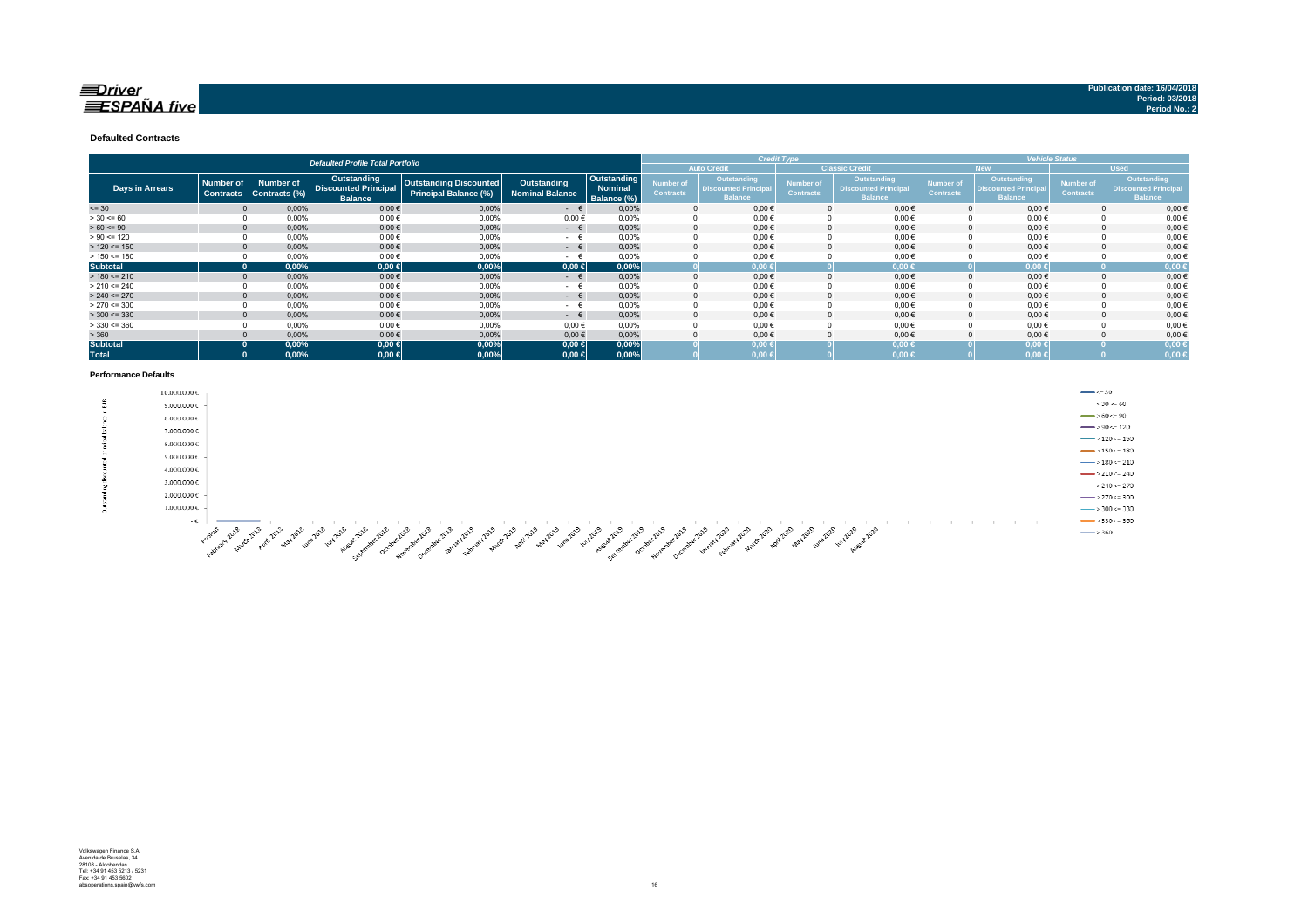



### **Prepayments**

| <b>Unscheduled Prepayments</b>                                                       | <b>Number of Contracts</b> |                                      | <b>Outstanding Discounted</b><br><b>Balance as of the Beginning</b><br>of the Period | <b>Unscheduled</b><br><b>Prepayments</b> | <b>Outstanding Discounted</b><br>Balance as of the End of the<br>Period        |  |
|--------------------------------------------------------------------------------------|----------------------------|--------------------------------------|--------------------------------------------------------------------------------------|------------------------------------------|--------------------------------------------------------------------------------|--|
| <b>Full and Partial Prepayments</b>                                                  | 135                        |                                      | 2.152.870.58€                                                                        | 2.095.898,10€                            | 39.320.33 €                                                                    |  |
| Full and Partial Prepayments<br>with another status at the end of<br>the month $(*)$ | $\mathbf{1}$               |                                      | 11.620.56 €                                                                          | 11.349.66€                               | 0.00€                                                                          |  |
| <b>Total</b>                                                                         | 136                        |                                      | 2.164.491,14 €                                                                       | 2.107.247,76€                            | 39.320.33 €                                                                    |  |
| <b>Partial Prepayments</b>                                                           |                            |                                      |                                                                                      |                                          |                                                                                |  |
| <b>Credit type</b>                                                                   | <b>Type of vehicle</b>     | <b>Number of</b><br><b>Contracts</b> | <b>Outstanding Discounted</b><br><b>Balance as of the Beginning</b><br>of the Period | <b>Unscheduled</b><br><b>Prepayments</b> | <b>Outstanding Discounted</b><br>Balance as of the End of the<br><b>Period</b> |  |
| AutoCredit                                                                           | New Car                    | 3                                    | 31.487.27 €                                                                          | 663.38€                                  | 29.990.08€                                                                     |  |
|                                                                                      | <b>Used Car</b>            | $\mathbf 0$                          | $0,00 \in$                                                                           | 0,00€                                    | $0,00 \in$                                                                     |  |
|                                                                                      | <b>Subtotal AC</b>         | $\overline{\mathbf{3}}$              | 31.487.27 €                                                                          | 663.38 €                                 | 29.990.08 €                                                                    |  |
| <b>Classic Credit</b>                                                                | New Car                    | $\overline{2}$                       | 17.224.04 €                                                                          | 10.988.89€                               | 5.557.18€                                                                      |  |
|                                                                                      | <b>Used Car</b>            | $\mathbf{1}$                         | 14.661.92€                                                                           | 10.530.73€                               | 3.773,07€                                                                      |  |
|                                                                                      | <b>Subtotal CC</b>         | 3                                    | 31.885,96 €                                                                          | 21.519,62 €                              | 9.330,25 $\in$                                                                 |  |
| <b>Total</b>                                                                         |                            | $6\phantom{a}$                       | 63.373,23 €                                                                          | 22.183.00 €                              | 39.320.33 €                                                                    |  |
| <b>Full Prepayments</b>                                                              |                            |                                      |                                                                                      |                                          |                                                                                |  |
| <b>Credit type</b>                                                                   | Type of vehicle            | <b>Number of</b><br><b>Contracts</b> | <b>Outstanding Discounted</b><br><b>Principal Balance</b>                            | <b>Unscheduled</b><br><b>Prepayments</b> | <b>Outstanding Discounted</b><br>Balance as of the End of the<br><b>Period</b> |  |
| AutoCredit                                                                           | New Car                    | 12                                   | 88.455,77€                                                                           | 85.285,66€                               | $0.00 \in$                                                                     |  |
|                                                                                      | Used Car                   | $\overline{2}$                       | 5.763,13€                                                                            | 5.763,13€                                | $0,00 \in$                                                                     |  |
|                                                                                      | <b>Subtotal AC</b>         | 14                                   | 94.218,90 €                                                                          | 91.048,79 €                              | $0,00$ €                                                                       |  |
| <b>Classic Credit</b>                                                                | New Car                    | 90                                   | 1.693.963,61€                                                                        | 1.683.017,86€                            | $0,00 \in$                                                                     |  |
|                                                                                      | Used Car                   | 25                                   | 301.314,84€                                                                          | 299.648,45€                              | $0,00 \in$                                                                     |  |
|                                                                                      | <b>Subtotal CC</b>         | 115                                  | 1.995.278,45 €                                                                       | 1.982.666,31 €                           | $0,00 \in$                                                                     |  |
| <b>Total</b>                                                                         |                            | 129                                  | 2.089.497,35 €                                                                       | 2.073.715,10 €                           | $0.00 \in$                                                                     |  |
| <b>Full and Partial Prepayments</b>                                                  |                            |                                      |                                                                                      |                                          |                                                                                |  |
| <b>Credit type</b>                                                                   | Type of vehicle            | <b>Number of</b><br><b>Contracts</b> | <b>Outstanding Discounted</b><br><b>Balance as of the Beginning</b><br>of the Period | <b>Unscheduled</b><br><b>Prepayments</b> | <b>Outstanding Discounted</b><br>Balance as of the End of the<br>Period        |  |
| AutoCredit                                                                           | New Car                    | 15                                   | 119.943,04€                                                                          | 85.949,04€                               | 29.990.08€                                                                     |  |
|                                                                                      | <b>Used Car</b>            | $\overline{2}$                       | 5.763,13€                                                                            | 5.763,13€                                | $0.00 \in$                                                                     |  |
|                                                                                      | <b>Subtotal AC</b>         | 17                                   | 125.706.17 €                                                                         | 91.712.17 €                              | 29.990.08 €                                                                    |  |
| <b>Classic Credit</b>                                                                | New Car                    | 92                                   | 1.711.187,65€                                                                        | 1.694.006,75€                            | 5.557,18€                                                                      |  |
|                                                                                      | Used Car                   | 26                                   | 315.976.76€                                                                          | 310.179.18€                              | 3.773.07€                                                                      |  |
|                                                                                      | <b>Subtotal CC</b>         | 118                                  | 2.027.164.41 €                                                                       | 2.004.185.93 €                           | $9.330,25 \in$                                                                 |  |
| <b>Total</b>                                                                         |                            | 135                                  | 2.152.870,58 €                                                                       | 2.095.898,10 €                           | 39.320,33 €                                                                    |  |

(\*) Contracts with unscheduled payment during the period but classified as delinquent, default or write off as of the end of the month.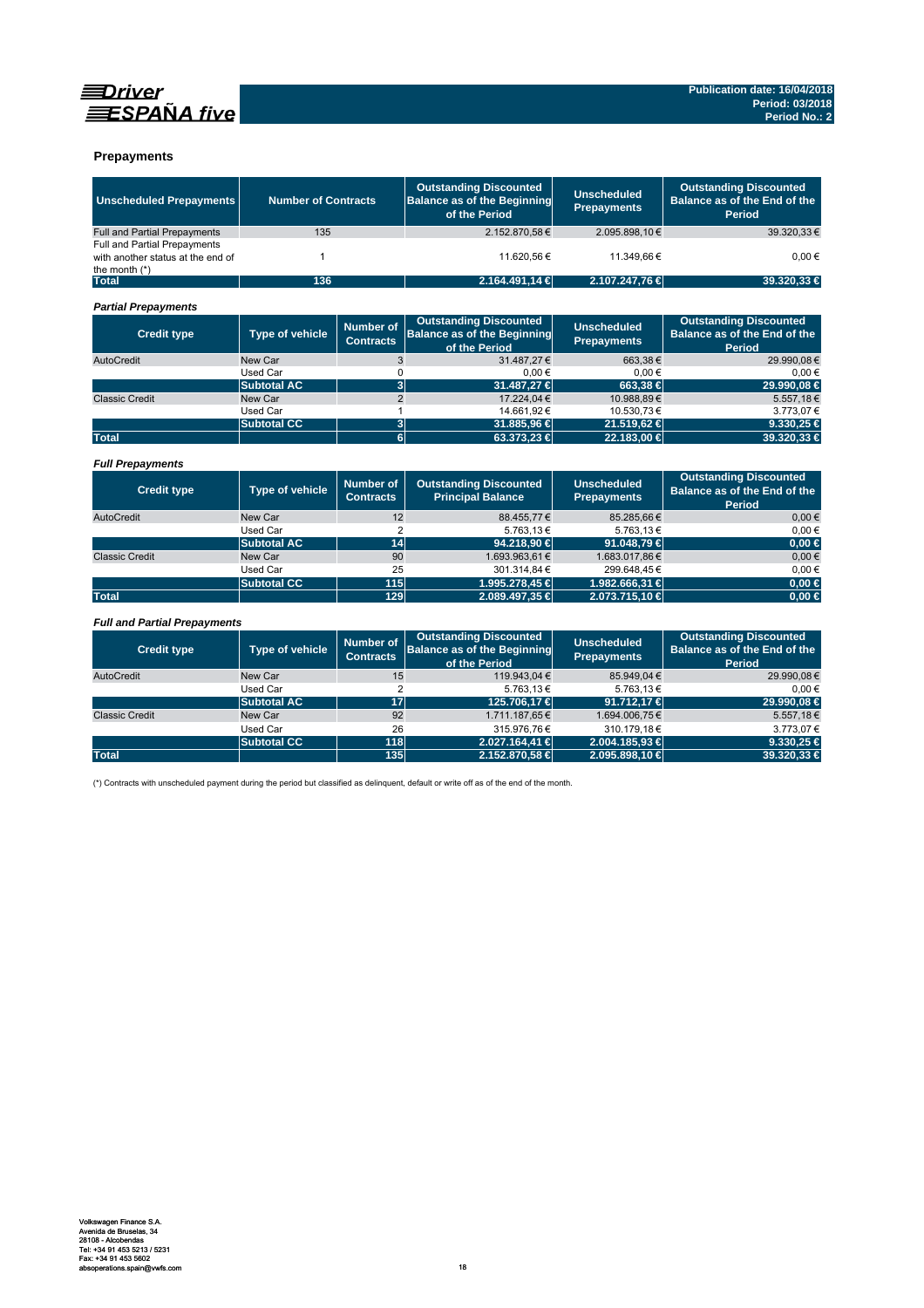

#### **Recovery Contracts**

*Recoveries - after Default before Write Off* 

| <b>Credit Type</b>    | <b>Vehicle Status</b> | Number of<br><b>Contracts</b> | Outstanding<br>Nominal Balance at   Total Recoveries<br><b>Dav of Default</b> |            | <b>Total Write</b><br>Down | <b>Outstanding Nominal</b><br><b>Balance End of</b><br><b>Reporting Period</b> |
|-----------------------|-----------------------|-------------------------------|-------------------------------------------------------------------------------|------------|----------------------------|--------------------------------------------------------------------------------|
| AutoCredit            | <b>New</b>            |                               | 0.00€                                                                         | $0.00 \in$ | $0.00 \in$                 | 0.00€                                                                          |
|                       | Used                  |                               | 0.00€                                                                         | 0.00€      | 0.00€                      | 0,00€                                                                          |
|                       | <b>Subtotal AC</b>    | ΩI                            | $0.00 \in$                                                                    | $0.00 \in$ | $0.00 \in$                 | 0,00 ∈                                                                         |
| <b>Classic Credit</b> | <b>New</b>            |                               | $0.00 \in$                                                                    | $0.00 \in$ | $0.00 \in$                 | $0,00 \in$                                                                     |
|                       | Used                  |                               | 0.00€                                                                         | $0.00 \in$ | 0.00€                      | 0,00€                                                                          |
|                       | <b>Subtotal CC</b>    | ΩI                            | $0.00 \in$                                                                    | $0.00 \in$ | $0.00 \in$                 | 0,00 ∈                                                                         |
| <b>Total</b>          |                       |                               | $0.00 \in$                                                                    | $0,00 \in$ | $0.00 \in$                 | $0.00 \in$                                                                     |

*Recoveries - after Write Off \*\**

| <b>Credit Type</b> | <b>Vehicle Status</b> | Number of<br><b>Contracts</b> | <b>Outstanding</b><br>Nominal Balance at   Total Recoveries<br>Day of Write Off |            | <b>Total Write</b><br><b>Down</b> | <b>Outstanding Nominal</b><br><b>Balance End of</b><br><b>Reporting Period</b> |
|--------------------|-----------------------|-------------------------------|---------------------------------------------------------------------------------|------------|-----------------------------------|--------------------------------------------------------------------------------|
| AutoCredit         | <b>New</b>            | $\Omega$                      | $0,00 \in$                                                                      | 0.00€      | $0,00 \in$                        | $0,00 \in$                                                                     |
|                    | Used                  |                               | 0.00€                                                                           | 0.00€      | 0.00€                             | $0.00 \in$                                                                     |
|                    | <b>Subtotal AC</b>    |                               | $0.00 \in$                                                                      | $0.00 \in$ | $0.00 \in$                        | $0,00 \in$                                                                     |
| Classic Credit     | <b>New</b>            |                               | $0.00 \in$                                                                      | $0.00 \in$ | $0,00 \in$                        | $0,00 \in$                                                                     |
|                    | Used                  |                               | 0.00€                                                                           | 0.00€      | 0.00€                             | 0,00€                                                                          |
|                    | <b>Subtotal AC</b>    |                               | $0.00 \in$                                                                      | $0.00 \in$ | $0.00 \in$                        | $0,00 \in$                                                                     |
| <b>Total</b>       |                       |                               | $0.00 \in$                                                                      | $0,00 \in$ | $0.00 \in$                        | $0,00 \in$                                                                     |

**Classification by end of term & defaulted write off:**

*Recoveries - after Write Off (contracts previously defaulted) \*\**

| <b>Credit Type</b> | <b>Vehicle Status</b> | Number of<br><b>Contracts</b> | <b>Outstanding</b><br>Nominal Balance at   Total Recoveries<br>Day of Write Off |            | <b>Total Write</b><br><b>Down</b> | <b>Outstanding Nominal</b><br><b>Balance End of</b><br><b>Reporting Period</b> |
|--------------------|-----------------------|-------------------------------|---------------------------------------------------------------------------------|------------|-----------------------------------|--------------------------------------------------------------------------------|
| AutoCredit         | <b>New</b>            |                               | 0.00€                                                                           | 0.00€      | $0.00 \in$                        | $0,00 \in$                                                                     |
|                    | Used                  |                               | 0.00€                                                                           | $0.00 \in$ | 0.00€                             | $0.00 \in$                                                                     |
|                    | <b>Subtotal AC</b>    |                               | $0.00 \in$                                                                      | $0,00 \in$ | $0.00 \in$                        | $0,00 \in$                                                                     |
| Classic Credit     | <b>New</b>            |                               | 0.00€                                                                           | 0.00€      | $0.00 \in$                        | $0,00 \in$                                                                     |
|                    | Used                  |                               | 0.00€                                                                           | $0.00 \in$ | 0.00€                             | $0.00 \in$                                                                     |
|                    | <b>Subtotal CC</b>    |                               | $0.00 \in$                                                                      | $0,00 \in$ | $0.00 \in$                        | $0,00 \in$                                                                     |
| <b>Total</b>       |                       |                               | $0.00 \in$                                                                      | $0,00 \in$ | $0.00 \in$                        | $0,00 \in$                                                                     |

*Recoveries - after Write Off (contracts directly written off) \*\**

| <b>Credit Type</b> | <b>Vehicle Status</b> | Number of<br><b>Contracts</b> | Outstanding<br>Nominal Balance at   Total Recoveries<br>Day of Write Off |            | <b>Total Write</b><br><b>Down</b> | <b>Outstanding Nominal</b><br><b>Balance End of</b><br><b>Reporting Period</b> |
|--------------------|-----------------------|-------------------------------|--------------------------------------------------------------------------|------------|-----------------------------------|--------------------------------------------------------------------------------|
| AutoCredit         | <b>New</b>            |                               | 0.00€                                                                    | $0.00 \in$ | 0.00€                             | $0.00 \in$                                                                     |
|                    | Used                  |                               | 0.00€                                                                    | 0.00€      | 0.00€                             | 0,00€                                                                          |
|                    | <b>Subtotal AC</b>    |                               | $0.00 \in$                                                               | $0,00 \in$ | $0.00 \in$                        | $0,00 \in$                                                                     |
| Classic Credit     | <b>New</b>            |                               | 0.00€                                                                    | $0.00 \in$ | 0.00€                             | $0,00 \in$                                                                     |
|                    | Used                  |                               | 0.00€                                                                    | 0.00€      | 0.00€                             | 0,00€                                                                          |
|                    | <b>Subtotal CC</b>    | 01                            | $0.00 \in$                                                               | $0.00 \in$ | $0.00 \in$                        | $0,00 \in$                                                                     |
| <b>Total</b>       |                       | ЮI                            | $0.00 \in$                                                               | $0,00 \in$ | $0.00 \in$                        | $0,00 \in$                                                                     |

\*\* This table exclusively covers contracts with the Status Write off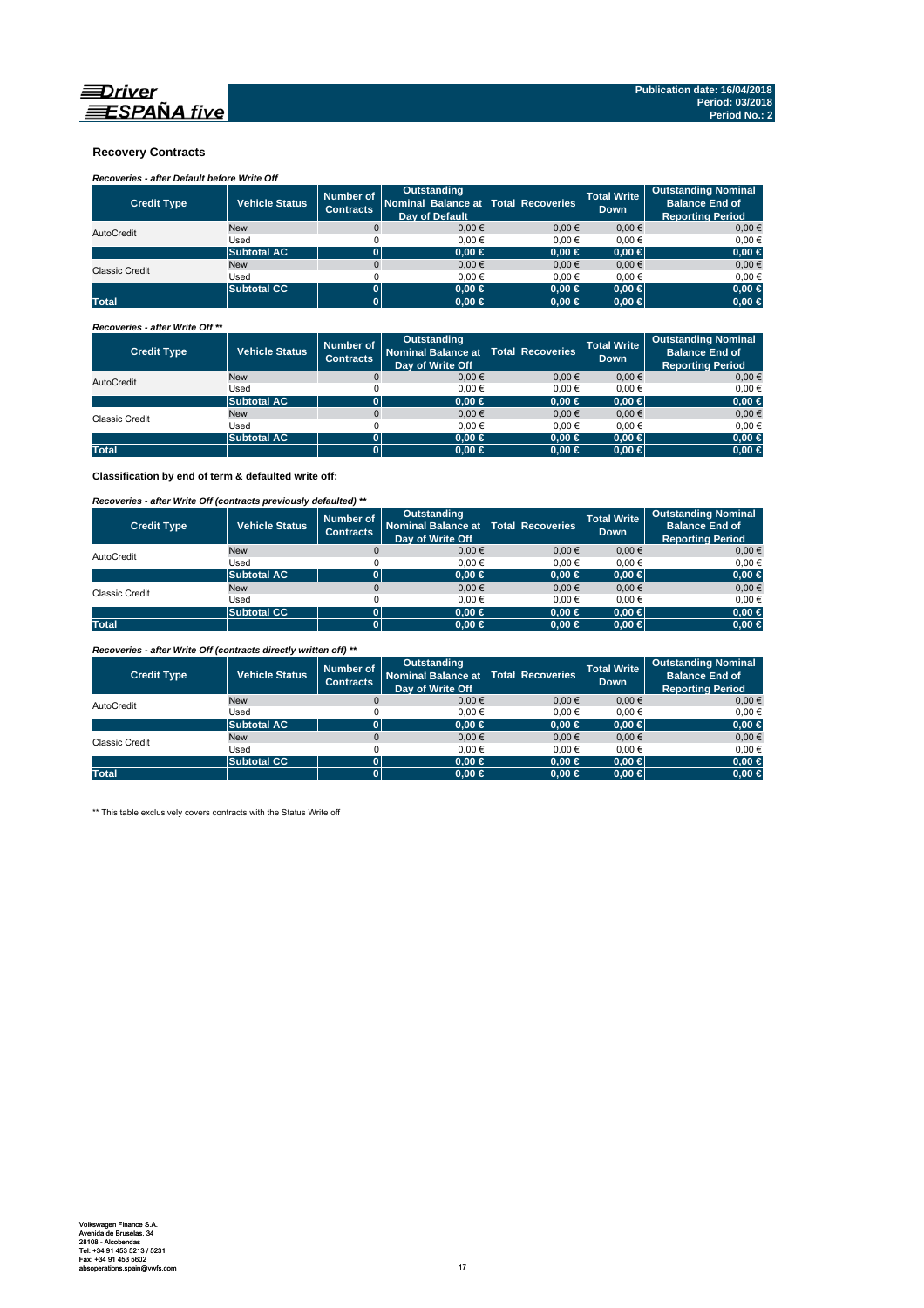#### <u>=Driver</u> ESPAÑA five

**Publication date: 16/04/20** 

#### **Poolinformation I. - Down Payments**

|                       | <b>Down Payments Total Porfolio</b> |                            |                                                           |                               |                                      |        |                                   |        |                  |                        |        |                  |                        |        |             |                  |        |
|-----------------------|-------------------------------------|----------------------------|-----------------------------------------------------------|-------------------------------|--------------------------------------|--------|-----------------------------------|--------|------------------|------------------------|--------|------------------|------------------------|--------|-------------|------------------|--------|
|                       |                                     |                            |                                                           |                               |                                      |        | <b>Auto Credit</b>                |        |                  | <b>Classic Credita</b> |        |                  | <b>RW</b>              |        | <b>Head</b> |                  |        |
| <b>Down Payment</b>   | umber of Loan                       | Percentage of<br>Loang (%) | <b>Outstanding Discounted</b><br><b>Princingl Relance</b> | Percentage of<br>3alance (%). | Down Payment/<br>Purchase Price in % |        | umber of   Outstanding Discounted |        | <b>Jumber of</b> | Outstanding Discounted |        | mber of Contract | Outstanding Discounted |        |             |                  |        |
| No downpayment        | 3.353                               | 3.90%                      | 50.446.927.87 €                                           | 5.32%                         | 0.00%                                | 299    | 2.855.567.20 €                    | 0.00%  | 3.054            | 47.591.360.67 €        | 0.00%  | 2.687            | 40.834.817.74 €        | 0.00%  | 666         | 9.612.110.13 €   | 0.00%  |
| $0.01 - 1.000.00$     | 5.597                               | 6.50%                      | 70.365.924.36 €                                           | 7.42%                         | 4.38%                                | 476    | 3.959.176.27 €                    | 4.12%  | 5.121            | 66.406.748.09 €        | 4 4 1% | 4.386            | 54.023.683.16 €        | 4.34%  | 1.211       | 16.342.241.20 €  | 4,55%  |
| $1.000.01 - 2.000.00$ | 6.746                               | 7.84%                      | 78.802.370.70 €                                           | 8.31%                         | 11.17%                               | 758    | 5.955.849.97 €                    | 9.90%  | 5.988            | 72.846.520.73 €        | 11.37% | 4.930            | 57.730.856.87 €        | 11.02% | 1.816       | 21.071.513.83 €  | 11.62% |
| 2.000.01 - 3.000.00   | 7.176                               | 8.34%                      | 80.757.018.04 €                                           | 8.52%                         | 16.75%                               | 1.211  | 8.971.133.52 €                    | 15.06% | 5.965            | 71.785.884.52 €        | 17.15% | 5,806            | 64.344.806.81 €        | 16.75% | 1.370       | 16.412.211.23 €  | 16,73% |
| $3.000.01 - 4.000.00$ | 6.742                               | 7.83%                      | 72.986.906.46 €                                           | 7.70%                         | 21.49%                               | 1.190  | 8.441.031.11 €                    | 18.96% | 5.552            | 64.545.875.35 €        | 22.13% | 5.558            | 58.979.273.66 €        | 21.46% | 1.184       | 14.007.632.80 €  | 21,63% |
| 4.000.01 - 5.000.00   | 6.281                               | 7.30%                      | 68.939.626.33 €                                           | 7.27%                         | 25.26%                               | 1.137  | 8.869.915.29 €                    | 21.40% | 5.144            | 60.069.711.04 €        | 26.34% | 5.182            | 56.182.388.09 €        | 25.06% | 1.099       | 12.757.238.24 €  | 26,279 |
| $5.000.01 - 6.000.00$ | 5.782                               | 6.72%                      | 62.862.454.32 €                                           | 6.63%                         | 28.96%                               | 1.078  | 8.234.739.94 €                    | 24.37% | 4.704            | 54.627.714.38 €        | 30.30% | 4.757            | 51.252.294.51 €        | 28.67% | 1.025       | 11.610.159.81 €  | 30,38% |
| 6.000.01 - 7.000.00   | 4.944                               | 5.74%                      | 52.351.960.65 €                                           | 5.52%                         | 32.64%                               | 837    | 6.045.547.98 €                    | 27.59% | 4.107            | 46.306.412.67 €        | 33.93% | 4.166            | 44.092.870.50 €        | 32.35% | 778         | 8.259.090.15 €   | 34,29% |
| 7.000.01 - 8.000.00   | 4.629                               | 5.38%                      | 47,808,081,89 €                                           | 5.04%                         | 35.70%                               | 806    | 5.716.466.93 €                    | 29.71% | 3.823            | 42.091.614.96 €        | 37.30% | 3.904            | 40.397.117.19 €        | 35.31% | 725         | 7.410.964.70 €   | 37,98% |
| 8.000.01 - 9.000.00   | 4.019                               | 4.67%                      | 40.374.627.25 €                                           | 4.26%                         | 39.22%                               | 584    | 3.932.138.37 €                    | 32.61% | 3.435            | 36.442.488.88 €        | 40.64% | 3.348            | 33.765.888.82 €        | 38.83% | 671         | 6.608.738.43 €   | 41.29% |
| 9.000.01 - 10.000.00  | 4.238                               | 4.92%                      | 44.744.623.82 €                                           | 4.72%                         | 40.40%                               | 755    | 5.806.613.17 €                    | 32.72% | 3.483            | 38.938.010.65 €        | 42.60% | 3.603            | 38.049.488.67 €        | 39.99% | 635         | 6.695.135.15 €   | 42.86% |
| 10.000.01 - 11.000.00 | 3.230                               | 3.75%                      | 34.126.986.30 €                                           | 3.60%                         | 43.97%                               | 364    | 2.440.963.33 €                    | 36.38% | 2.866            | 31.686.022.97 €        | 45.17% | 2.755            | 29.087.474.77 €        | 43.75% | 475         | 5.039.511.53 €   | 45.24% |
| 11.000.01 - 12.000.00 | 3.166                               | 3.68%                      | 33.443.619.14 €                                           | 3.53%                         | 45.74%                               | 387    | 3.045.763.77 €                    | 36.00% | 2.779            | 30.397.855.37 €        | 47.56% | 2.729            | 28.579.645.79 €        | 45.62% | 437         | 4.863.973.35 €   | 46.51% |
| 12.000.01 - 13.000.00 | 2.769                               | 3.22%                      | 28.656.158.44 €                                           | 3.02%                         | 48.86%                               | 230    | 1.679.608.30 €                    | 38.55% | 2.539            | 26.976.550.14 €        | 50.08% | 2.369            | 24.402.312.31 €        | 48.80% | 400         | 4.253.846.13 €   | 49.19% |
| 13.000.01 - 14.000.00 | 2.527                               | 2.94%                      | 26.276.071.76 €                                           | 2.77%                         | 50.84%                               | 201    | 1.377.870.22 €                    | 40.95% | 2.326            | 24.898.201.54 €        | 51.93% | 2.200            | 22.835.452.58 €        | 50.78% | 327         | 3.440.619.18 €   | 51.22% |
| 14.000.01 - 15.000.00 | 2.462                               | 2.86%                      | 26.298.264.94 €                                           | 2.77%                         | 51.22%                               | 263    | 1.831.493.00 €                    | 40.93% | 2.199            | 24.466.771.94 €        | 52.83% | 2.155            | 22.875.225.43 €        | 51.07% | 307         | 3.423.039.51 €   | 52.27% |
| >15.000,00            | 12,408                              | 14.42%                     | 128.813.988.22 €                                          | 13.59%                        | 61.83%                               | 56     | 4.394.237.78 €                    | 45.65% | 11.847           | 124.419.750.44 €       | 62.83% | 10.968           | 113.352.098.79 €       | 61.92% | 1.440       | 15.461.889.43 €  | 61.24% |
| <b>Total</b>          | 86.069                              | 100%                       | 948.055.610.49€                                           | 100%                          |                                      | 11.137 | 83.558.116.15€                    |        | 74.932           | $864.497.494.34 \in$   |        | 71.503           | 780.785.695.69€        |        | 14.566      | 167.269.914.80 € |        |

| <b>Statistics</b>                                              |              |
|----------------------------------------------------------------|--------------|
| Minimum Down Payment                                           | $0.00 \in$   |
| Maximum Down Payment                                           | 100 422 31 6 |
| Weighted Average Down Payment (Customers who did Down Payment) | 8.202.00 €   |
| Weighted Average Down Payment                                  | 7 765 56 €   |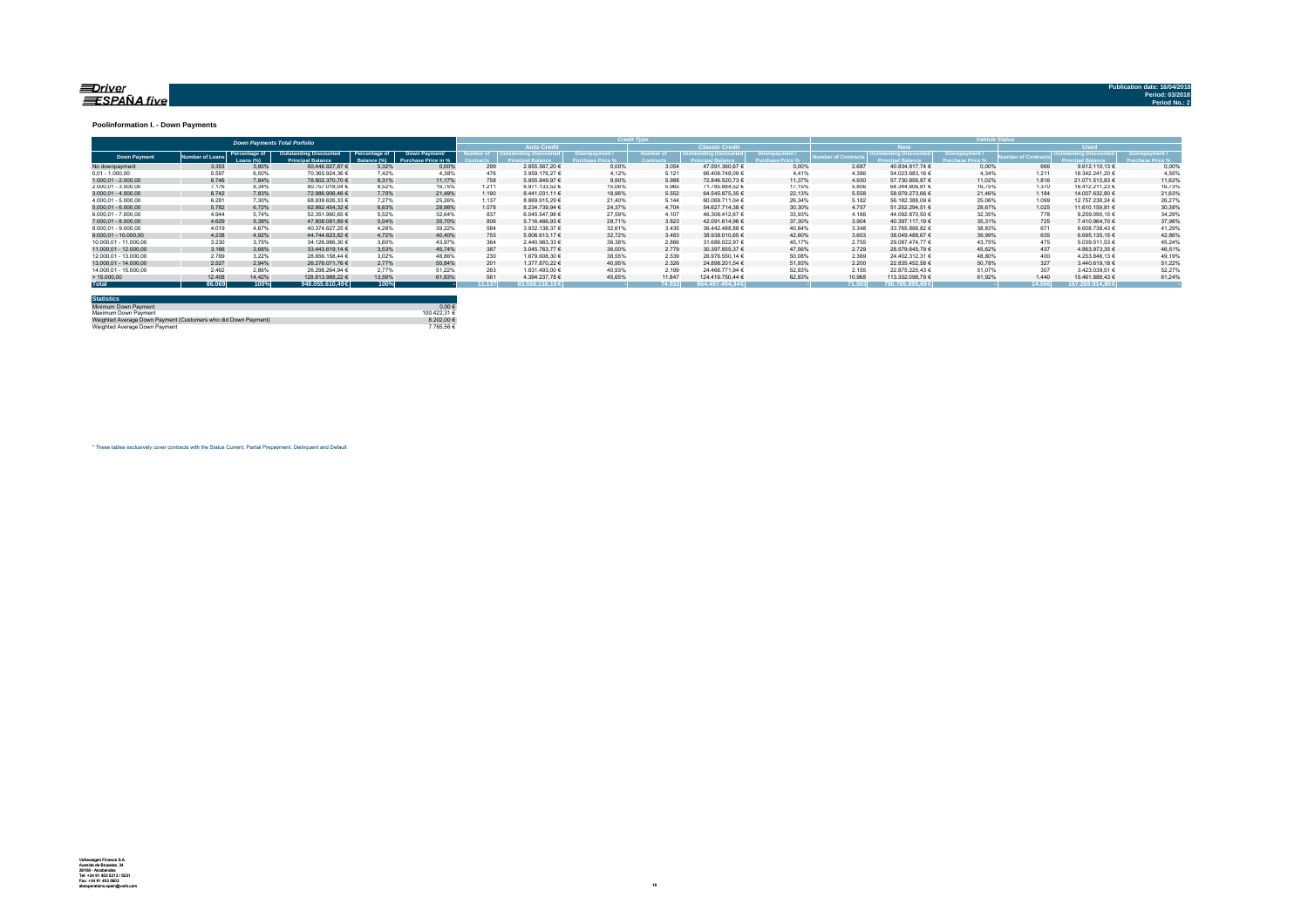

#### **Poolinformation II. - Customer Type\_Type of Payment**

|                      |                                      |           |                                                                                    |             |                               | Credit Type                                                  |                                      |                                                                    | <b>Vehicle Status</b> |                                                                          |                                |                                                           |  |
|----------------------|--------------------------------------|-----------|------------------------------------------------------------------------------------|-------------|-------------------------------|--------------------------------------------------------------|--------------------------------------|--------------------------------------------------------------------|-----------------------|--------------------------------------------------------------------------|--------------------------------|-----------------------------------------------------------|--|
|                      | <b>Customer Type Total Portfolio</b> |           |                                                                                    |             |                               |                                                              | Classic Credit                       |                                                                    | <b>New</b>            |                                                                          | <b>Used</b>                    |                                                           |  |
| <b>Customer Type</b> | Number of<br>Loans.                  | Loans (%) | Percentage of   Outstanding Discounted   Percentage of<br><b>Principal Balance</b> | Balance (%) | Number of<br><b>Contracts</b> | Outstanding<br><b>Discounted Principal</b><br><b>Balance</b> | <b>Number of</b><br><b>Contracts</b> | <b>Outstanding</b><br><b>Discounted Principa</b><br><b>Balance</b> |                       | Outstanding<br>umber of Contracts丨 Discounted Principa<br><b>Balance</b> | <b>All Number of Contracts</b> | <b>Quistanding Discounted</b><br><b>Principal Balance</b> |  |
| Private              | 73.153                               | 84.99%    | 795.901.948.15€                                                                    | 83.95%      | 9.121                         | 66.950.058.52€                                               | 64.032                               | 728.951.889.63€                                                    | 60.565                | 652.536.534.49€                                                          | 12.588                         | 143.365.413,66€                                           |  |
| Company              | 12.916                               | 15,01%    | 152.153.662.34€                                                                    | 16,05%      | 2.016                         | 16.608.057.63€                                               | 10.900                               | 135.545.604.71€                                                    | 10.938                | 128.249.161.20€                                                          | 1.978                          | 23.904.501.14€                                            |  |
| <b>Total</b>         | 86.069                               | 100%      | 948.055.610,49 €                                                                   | 100%        | 1.137                         | 83.558.116,15 €                                              | 74.932                               | 864.497.494,34 €                                                   | 71.503                | 780.785.695,69 €                                                         | 14.566                         | 167.269.914,80 €                                          |  |

|                              |                                        |           |                                                                                          |             |                                      | <b>Credit Type</b>                                          |                               |                                                              | <b>Vehicle Status</b> |                                                            |                              |                                                           |  |
|------------------------------|----------------------------------------|-----------|------------------------------------------------------------------------------------------|-------------|--------------------------------------|-------------------------------------------------------------|-------------------------------|--------------------------------------------------------------|-----------------------|------------------------------------------------------------|------------------------------|-----------------------------------------------------------|--|
|                              | <b>Type of Payment Total Portfolio</b> |           |                                                                                          |             |                                      |                                                             | Classic Credit                |                                                              |                       | New                                                        | <b>Used</b>                  |                                                           |  |
| <b>Type of Payment</b>       | Loans                                  | Loans (%) | Number of Percentage of Outstanding Discounted Percentage of<br><b>Principal Balance</b> | Balance (%) | <b>Number of</b><br><b>Contracts</b> | Outstanding<br><b>Discounted Principa</b><br><b>Balance</b> | Number of<br><b>Contracts</b> | Outstanding<br><b>Discounted Principan</b><br><b>Balance</b> | A Number of Contracts | Outstanding<br><b>Discounted Princip</b><br><b>Balance</b> | <b>I</b> Number of Contracts | <b>Outstanding Discounted</b><br><b>Principal Balance</b> |  |
| Direct Borrower Account DeUt | 86.069                                 | 100,00%   | 948.055.610.49€                                                                          | 100,00%     | 11.137                               | 83.558.116,15€                                              | 74.932                        | 864.497.494.34€                                              | 71.503                | 780.785.695.69€                                            | 14.566                       | 167.269.914,80€                                           |  |
| Other                        |                                        | $0.00\%$  |                                                                                          | $0.00\%$    |                                      | $0.00 \in$                                                  |                               | 0.006                                                        |                       | $0.00 \in$                                                 |                              | $0.00 \in$                                                |  |
| <b>Total</b>                 | 86.069                                 | 100%      | 948.055.610.49 €                                                                         | 100%        |                                      | 83.558.116.15 €                                             | 74.932                        | 864.497.494.34 €                                             | 71.503                | 780.785.695.69 €                                           | 14.566                       | 167.269.914.80 €                                          |  |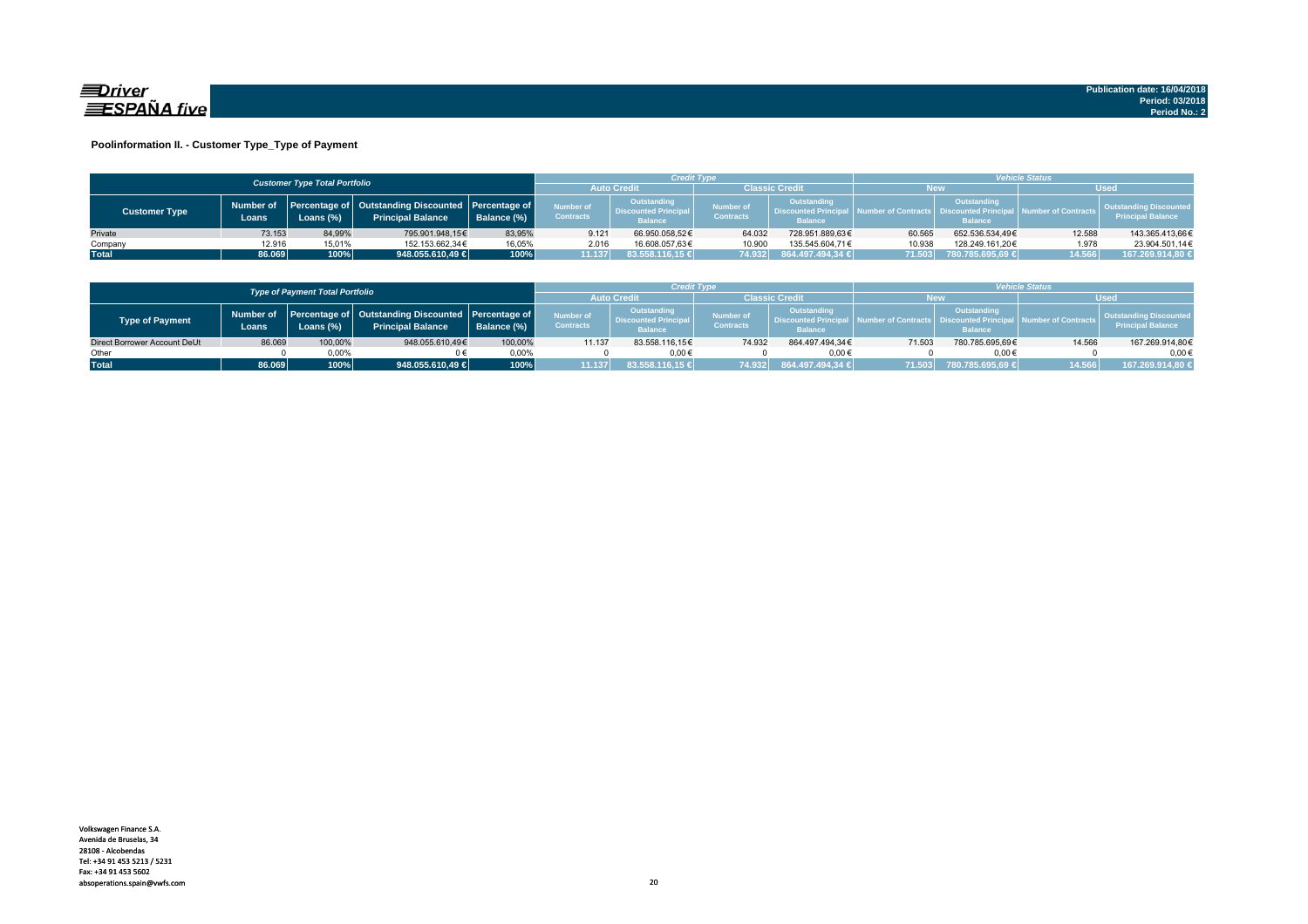

# **Poolinformation III. - Obligor Concentration**

# *Top 20 Borrower*

| <b>Number</b>   | <b>Number of</b><br><b>Loans</b> | <b>Percentage of</b><br>Contracts (%) | <b>Outstanding</b><br><b>Discounted Principal</b><br><b>Balance</b> | Percentage of<br>Balance (%) |
|-----------------|----------------------------------|---------------------------------------|---------------------------------------------------------------------|------------------------------|
| 1               | 2                                | 0,0023%                               | 101.759,01 €                                                        | 0,0107% *                    |
| 2               |                                  | 0,0012%                               | 81.621,61 €                                                         | 0,0086%                      |
| 3               | $\overline{2}$                   | 0.0023%                               | 69.915,82 €                                                         | 0,0074%                      |
| 4               | $\overline{2}$                   | 0,0023%                               | 63.909.39 €                                                         | 0,0067% *                    |
| 5               | 3                                | 0,0035%                               | 63.437,09 €                                                         | 0,0067%                      |
| 6               | 2                                | 0,0023%                               | 61.640,88 €                                                         | 0,0065%                      |
| $\overline{7}$  | $\overline{2}$                   | 0,0023%                               | 60.054,73 €                                                         | 0,0063%                      |
| 8               | 1                                | 0,0012%                               | 59.021,44 €                                                         | 0,0062%                      |
| 9               | $\mathbf{1}$                     | 0,0012%                               | 58.548,95 €                                                         | 0,0062%                      |
| 10              | 1                                | 0.0012%                               | 57.721,25 €                                                         | 0,0061%                      |
| 11              | $\mathbf{1}$                     | 0,0012%                               | 57.075,73 €                                                         | 0,0060%                      |
| 12              | 1                                | 0,0012%                               | 55.127,31 €                                                         | 0,0058% *                    |
| 13              | $\mathbf{1}$                     | 0,0012%                               | 53.709,40 €                                                         | 0,0057%                      |
| 14              | 3                                | 0,0035%                               | 53.631,99 €                                                         | 0,0057% *                    |
| 15              | $\mathbf{1}$                     | 0,0012%                               | 51.959,36 €                                                         | 0,0055%                      |
| 16              | 1                                | 0,0012%                               | 51.498,77 €                                                         | 0,0054%                      |
| 17              | $\mathbf{1}$                     | 0,0012%                               | 50.150,08 €                                                         | 0,0053%                      |
| 18              | 1                                | 0.0012%                               | 49.975,40 €                                                         | 0.0053%                      |
| 19              | $\mathbf{1}$                     | 0,0012%                               | 49.551,65 €                                                         | 0,0052%                      |
| 20              | 1                                | 0,0012%                               | 49.506,44 €                                                         | 0,0052%                      |
| <b>Subtotal</b> | 29                               | 0,03%                                 | 1.199.816,30 €                                                      | 0,13%                        |
| >20             | 86.040                           | 99,97%                                | 946.855.794                                                         | 99,87%                       |
| <b>Total</b>    | 86.069                           | 100%                                  | 948.055.610,49 €                                                    | 100%                         |

\* The calculation of borrower exposure is based on the first titular/customer per contract exclusively This table exclusively covers contracts with the Status Current, Partial Prepayment, Delinquent and Default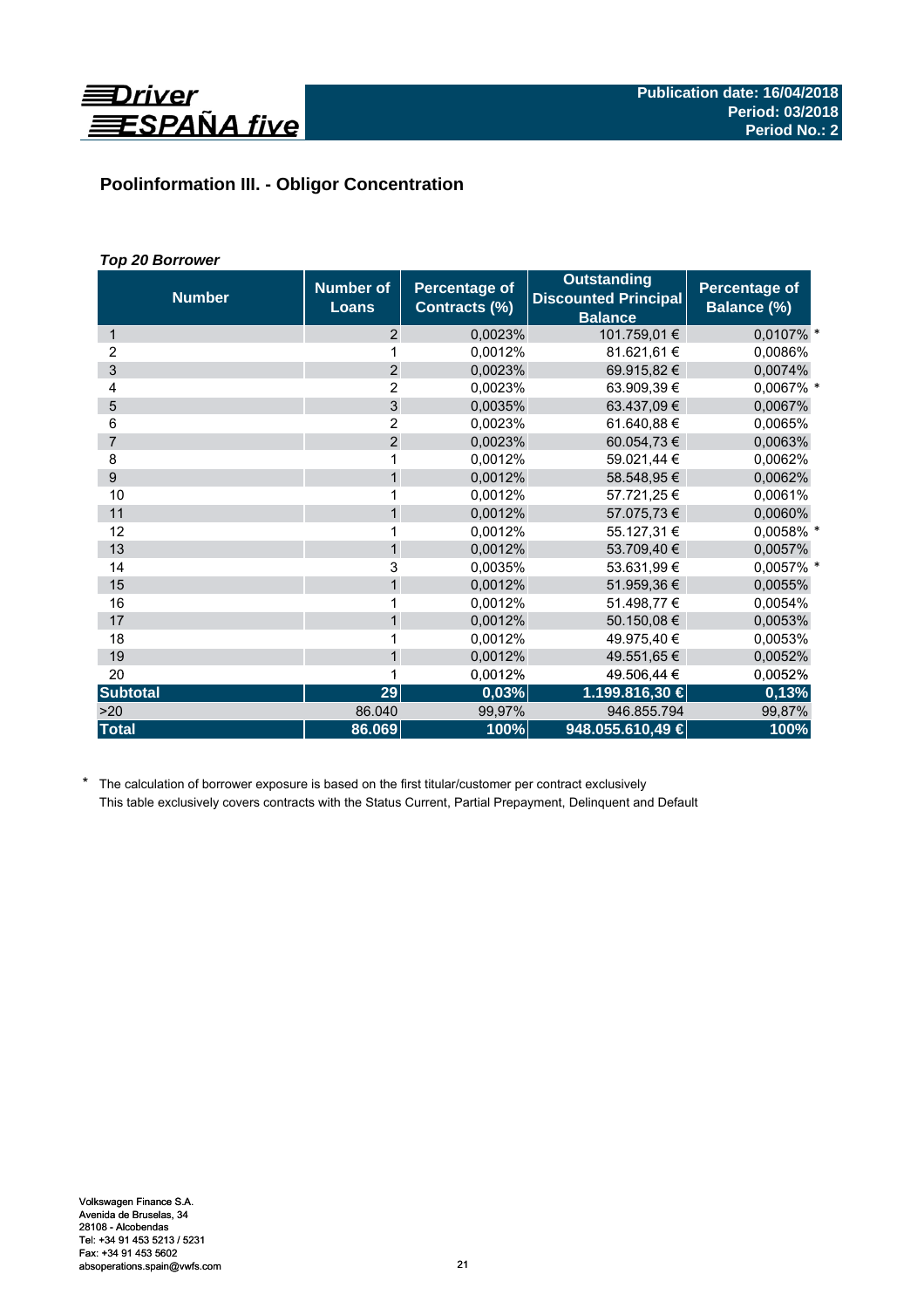

#### **Poolinformation IV. - Distribution by Outstanding Discounted Balance and Original**

|                                                                              | Distribution by Outstanding Discounted Principal Balance |                               |                                                              |                              |                               |                                                             |                                     |                                                                     | <b>Vehicle Status</b>                |                                                             |                                      |                                                             |
|------------------------------------------------------------------------------|----------------------------------------------------------|-------------------------------|--------------------------------------------------------------|------------------------------|-------------------------------|-------------------------------------------------------------|-------------------------------------|---------------------------------------------------------------------|--------------------------------------|-------------------------------------------------------------|--------------------------------------|-------------------------------------------------------------|
|                                                                              |                                                          |                               |                                                              |                              |                               |                                                             | <b>Classic Credit</b>               |                                                                     | <b>New</b>                           |                                                             | <b>Used</b>                          |                                                             |
| <b>Distribution by Outstanding Discounted</b><br><b>Principal Balance (€</b> | Number of<br>Loans                                       | Percentage of<br>Loans $(\%)$ | Outstanding<br><b>Discounted Principal</b><br><b>Balance</b> | Percentage of<br>Balance (%) | Number of<br><b>Contracts</b> | <b>Outstanding</b><br><b>Discounted Principa</b><br>Ralance | <b>Number</b> o<br><b>Contracts</b> | <b>Outstanding</b><br><b>Discounted Principal</b><br><b>Balance</b> | <b>Number of</b><br><b>Contracts</b> | Outstanding<br><b>Discounted Principa</b><br><b>Balance</b> | <b>Number of</b><br><b>Contracts</b> | Outstanding<br><b>Discounted Principa</b><br><b>Ralance</b> |
| $0.01 - 5000.00$                                                             | 8.894                                                    | 10,33%                        | 31.457.692.17 €                                              | 3.32%                        | 3.442                         | 11.529.973.90 €                                             | 5.452                               | 19.927.718.27 €                                                     | 7.909                                | 28.071.569.15 €                                             | 985                                  | 3.386.123.02 €                                              |
| 5.000.01 - 10.000.00                                                         | 32.149                                                   | 37,35%                        | 252.016.116.44 €                                             | 26,58%                       | 5.101                         | 36.794.971.13 €                                             | 27.048                              | 215.221.145.31 €                                                    | 26.796                               | 209.702.003.28 €                                            | 5.353                                | 42.314.113.16 €                                             |
| 10.000.01 - 15.000.00                                                        | 29.066                                                   | 33.77%                        | 351.827.710.93 €                                             | 37.11%                       | 1.941                         | 23.232.986.93 €                                             | 27.125                              | 328.594.724.00 €                                                    | 23.761                               | 287.101.043.62 €                                            | 5.305                                | 64.726.667.31 €                                             |
| 15.000.01 - 20.000.00                                                        | 10.496                                                   | 12,19%                        | 178.794.256.38 €                                             | 18,86%                       | 517                           | 8.765.065.53 €                                              | 9.979                               | 170.029.190.85 €                                                    | 8.510                                | 144.979.920.64 €                                            | 1.986                                | 33.814.335.74 €                                             |
| 20.000.01 - 25.000.00                                                        | 3.689                                                    | 4,29%                         | 81.556.662.44 €                                              | 8,60%                        | 111                           | 2.453.926.50 €                                              | 3.578                               | 79.102.735.94 €                                                     | 3.058                                | 67.645.281.38 €                                             | 631                                  | 13.911.381.06 €                                             |
| 25.000,01 - 30.000,00                                                        | 1.192                                                    | 1,38%                         | 32.240.769.68 €                                              | 3,40%                        | 12                            | 315.815.71 €                                                | 1.180                               | 31.924.953.97 €                                                     | 988                                  | 26.726.975.48 €                                             | 204                                  | 5.513.794.20 €                                              |
| > 30.000,00                                                                  | 583                                                      | 0,68%                         | 20.162.402.45 €                                              | 2.13%                        | 13                            | 465.376.45 €                                                | 570                                 | 19.697.026.00 €                                                     | 481                                  | 16.558.902.14 €                                             | 102                                  | 3.603.500,31 €                                              |
| <b>Total</b>                                                                 | 86.069                                                   | 100%                          | 948.055.610.49                                               | 100%                         | 11.137                        | 183.558.116.15 €                                            | 74.932                              | 864.497.494.34 €                                                    | 71.503                               | 780.785.695.69 €                                            | 14.566                               | 167.269.914.80 €                                            |

| <b>Statistics</b>                                |             |
|--------------------------------------------------|-------------|
| Minimum Outstanding Discounted Principal Balance | 89.59€      |
| Maximum Outstanding Discounted Principal Balance | 81.621.61 € |
| Average Outstanding Discounted Principal Balance | 11.015.06 € |

|                                             | <b>Distribution by Original Nominal Balance</b> |                               |                                                              |                              |                               |                                                             | <b>Credit Type</b>            |                                                              | <b>Vehicle Status</b>         |                                                                     |                                      |                                                             |  |
|---------------------------------------------|-------------------------------------------------|-------------------------------|--------------------------------------------------------------|------------------------------|-------------------------------|-------------------------------------------------------------|-------------------------------|--------------------------------------------------------------|-------------------------------|---------------------------------------------------------------------|--------------------------------------|-------------------------------------------------------------|--|
|                                             |                                                 |                               |                                                              |                              |                               | <b>Auto Credit</b>                                          | <b>Classic Credit</b>         |                                                              | <b>New</b>                    |                                                                     | <b>Used</b>                          |                                                             |  |
| Distribution by Original Nominal Balance (O | <b>Number of</b><br>Loans                       | Percentage of<br>Loans $(\%)$ | Outstanding<br><b>Discounted Principal</b><br><b>Balance</b> | Percentage of<br>Balance (%) | Number of<br><b>Contracts</b> | Outstanding<br><b>Discounted Principa</b><br><b>Balance</b> | Number of<br><b>Contracts</b> | Outstanding<br><b>Discounted Principal</b><br><b>Balance</b> | Number of<br><b>Contracts</b> | <b>Outstanding</b><br><b>Discounted Principal</b><br><b>Balance</b> | <b>Number of</b><br><b>Contracts</b> | Outstanding<br><b>Discounted Principa</b><br><b>Balance</b> |  |
| $0.01 - 5.000.00$                           | 727                                             | 0,84%                         | 1.787.046.99 €                                               | 0,19%                        | 714                           | 1.751.733.95 €                                              | 13                            | 35.313.04 €                                                  | 689                           | 1.690.169.80 €                                                      | 38                                   | 96.877.19 €                                                 |  |
| 5.000,01 - 10.000,00                        | 9.866                                           | 11,46%                        | 51.825.129,88 €                                              | 5,47%                        | 4.883                         | 24.344.316.99 €                                             | 4.983                         | 27.480.812.89 €                                              | 9.105                         | 48.082.389.53 €                                                     | 761                                  | 3.742.740.35 €                                              |  |
| 10.000.01 - 15.000.00                       | 38.917                                          | 45,22%                        | 338.670.529.71 €                                             | 35,72%                       | 3.535                         | 29.865.738.11 €                                             | 35.382                        | 308.804.791.60 €                                             | 31.854                        | 277.396.093.49 €                                                    | 7.063                                | 61.274.436.22 €                                             |  |
| 15.000.01 - 20.000.00                       | 22.103                                          | 25,68%                        | 275.985.184.76 €                                             | 29.11%                       | 1.398                         | 16.971.135.56 €                                             | 20.705                        | 259.014.049.20 €                                             | 17.810                        | 221.491.053.99 €                                                    | 4.293                                | 54.494.130.77 €                                             |  |
| 20.000.01 - 25.000.00                       | 8.927                                           | 10,37%                        | 148.845.083.87 €                                             | 15.70%                       | 440                           | 7.051.142.76 €                                              | 8.487                         | 141.793.941.11 €                                             | 7.427                         | 123.023.617.66 €                                                    | 1.500                                | 25.821.466.21 €                                             |  |
| 25.000.01 - 30.000.00                       | 3.533                                           | 4,10%                         | 75.285.159.80 €                                              | 7.94%                        | 110                           | 2.191.157.04 €                                              | 3.423                         | 73.094.002.76 €                                              | 2.953                         | 62.889.808.60 €                                                     | 580                                  | 12.395.351.20 €                                             |  |
| >30.000,00                                  | 1.996                                           | 2,32%                         | 55.657.475.48 €                                              | 5,87%                        | 57                            | 1.382.891.74 €                                              | 1.939                         | 54.274.583.74 €                                              | 1.665                         | 46.212.562.62 €                                                     | 331                                  | 9.444.912.86 €                                              |  |
| <b>Total</b>                                | 86.069                                          | 100%                          | 948.055.610.49 €                                             | 100%                         | 11.137                        | 83.558.116,15 €                                             | 74.932                        | 864.497.494,34 €                                             | 71.503                        | 780.785.695.69 €                                                    | 14.566                               | 167.269.914.80 €                                            |  |

| <b>Statistics</b>                |             |
|----------------------------------|-------------|
| Minimum Original Nominal Balance | 2.185.05 €  |
| Maximum Original Nominal Balance | 95.682.72€  |
| Average Original Nominal Balance | 15.250.11 € |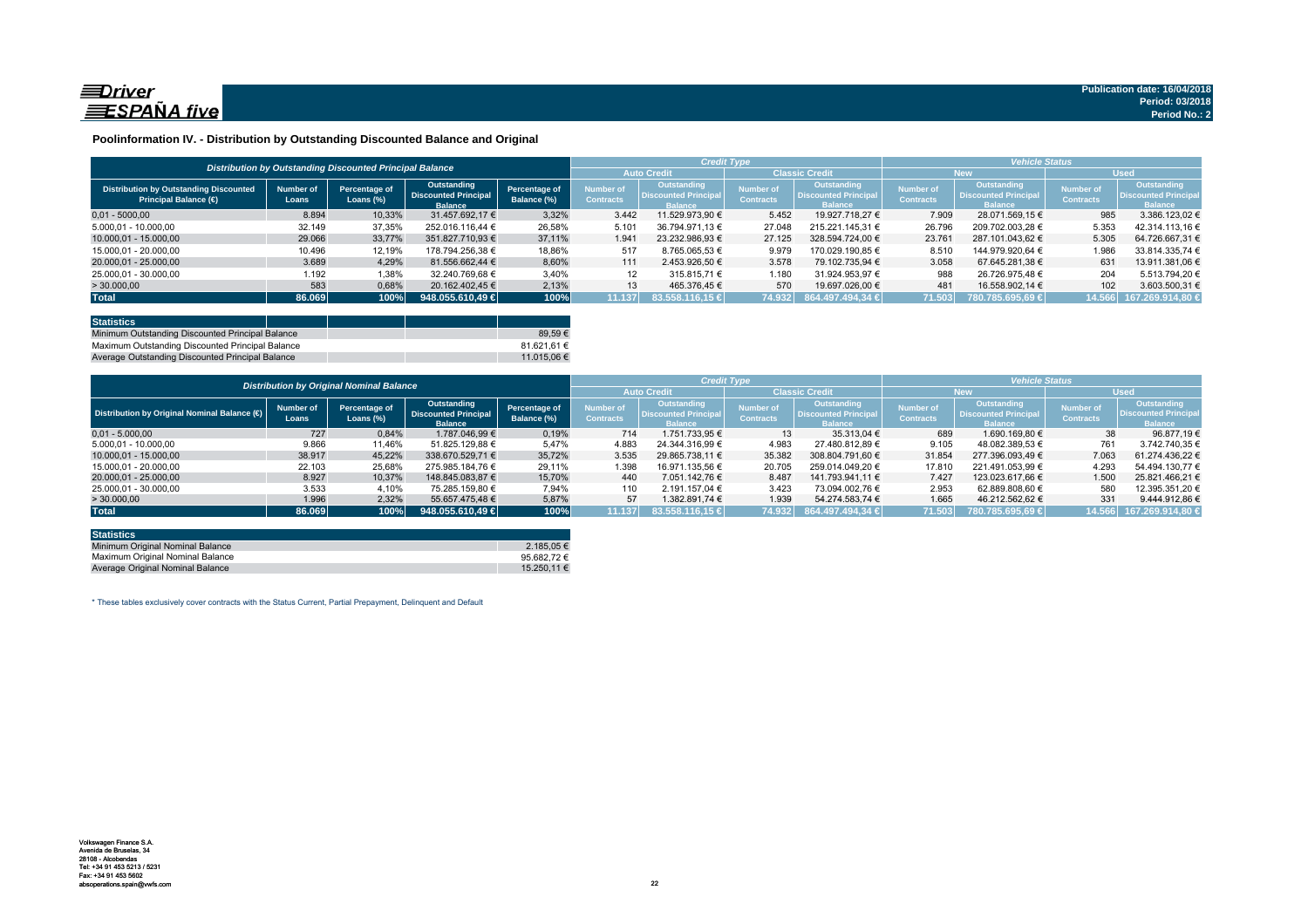

#### **Poolinformation V. - Interest Rate paid by the Receivable Debtor**

|                                                       |                           | <b>Credit Type</b>                          |                                                           |                                     |                                                                                                   | <b>Vehicle Status</b> |                               |                                           |                        |                                                  |                               |                                                          |
|-------------------------------------------------------|---------------------------|---------------------------------------------|-----------------------------------------------------------|-------------------------------------|---------------------------------------------------------------------------------------------------|-----------------------|-------------------------------|-------------------------------------------|------------------------|--------------------------------------------------|-------------------------------|----------------------------------------------------------|
|                                                       |                           | Interest Rate paid by the Receivable Debtor |                                                           |                                     |                                                                                                   | <b>Auto Credit</b>    |                               | <b>Classic Credit</b>                     |                        | <b>New</b>                                       | <b>Used</b>                   |                                                          |
| Interest Rate paid by the Receivable<br><b>Debtor</b> | <b>Number of</b><br>Loans | <b>Percentage of Loans</b><br>$(\%)$        | <b>Outstanding Discounted</b><br><b>Principal Balance</b> | <b>Percentage of</b><br>Balance (%) | <b>Number of</b><br><b>Outstanding Discounted</b><br><b>Contracts</b><br><b>Principal Balance</b> |                       | Number of<br><b>Contracts</b> | Outstanding<br><b>Discounted Principa</b> | Number of<br>Contracts | <b>Outstanding</b><br><b>Discounted Principa</b> | Number of<br><b>Contracts</b> | Outstanding<br><b>Discounted Princip</b><br><b>Ralar</b> |
| $0\% \leq -\leq 0.5\%$                                | 55                        | 0.06%                                       | 269.553.07€                                               | 0.03%                               |                                                                                                   | $0.00 \in$            | 55                            | 269.553.07€                               | 55                     | 269.553.07€                                      | $\Omega$                      | $0.00 \in$                                               |
| $0.5\% < -5.1\%$                                      | $\Omega$                  | 0.00%                                       | $0.00 \in$                                                | 0.00%                               |                                                                                                   | $0.00 \in$            |                               | $0.00 \in$                                | $\Omega$               | $0.00 \in$                                       |                               | $0.00 \in$                                               |
| $1\% < - \leq 1.5\%$                                  |                           | 0,00%                                       | $0.00 \in$                                                | 0,00%                               |                                                                                                   | $0,00 \in$            |                               | $0,00 \in$                                | $\Omega$               | $0,00 \in$                                       |                               | $0,00 \in$                                               |
| $1.5\% < -5.2\%$                                      |                           | 0.01%                                       | 18.847.03€                                                | 0.00%                               |                                                                                                   | $0,00 \in$            |                               | 18.847.03€                                | 5                      | 18.847.03€                                       |                               | $0,00 \in$                                               |
| $2\% < - \leq 2.5\%$                                  |                           | 0,00%                                       | 16.017.82€                                                | 0,00%                               |                                                                                                   | $0.00 \in$            |                               | 16.017.82€                                |                        | 16.017.82€                                       |                               | $0.00 \in$                                               |
| $2.5\% < -5.3\%$                                      | $\Omega$                  | 0.00%                                       | $0.00 \in$                                                | 0.00%                               |                                                                                                   | $0.00 \in$            |                               | $0.00 \in$                                | $\Omega$               | $0.00 \in$                                       |                               | $0.00 \in$                                               |
| $3\% < - \leq 3.5\%$                                  | $\Omega$                  | 0,00%                                       | $0.00 \in$                                                | 0,00%                               |                                                                                                   | $0.00 \in$            |                               | $0.00 \in$                                | $\Omega$               | $0,00 \in$                                       |                               | $0.00 \in$                                               |
| $3.5\% < -5.4\%$                                      | $\overline{2}$            | 0.00%                                       | 14.217.58€                                                | 0.00%                               |                                                                                                   | $0.00 \in$            | $\overline{2}$                | 14.217.58€                                | $\overline{2}$         | 14.217.58€                                       |                               | $0.00 \in$                                               |
| $4\% < - \leq 4.5\%$                                  |                           | 0,00%                                       | 28.052.61€                                                | 0.00%                               |                                                                                                   | $0.00 \in$            |                               | 28.052.61€                                |                        | 28.052.61€                                       |                               | $0,00 \in$                                               |
| $4.5\% < -5\%$                                        | 416                       | 0.48%                                       | 6.968.054.85€                                             | 0.74%                               |                                                                                                   | 5.163.29€             | 415                           | 6.962.891.56€                             | 408                    | 6.868.371.27€                                    |                               | 99.683.58€                                               |
| $5\% < - \leq 5.5\%$                                  | 25                        | 0,03%                                       | 356.854.16€                                               | 0,04%                               |                                                                                                   | 40.308,34€            | 19                            | 316.545.82€                               | 25                     | 356.854.16€                                      | $\Omega$                      | $0,00 \in$                                               |
| $5.5\% < -5.6\%$                                      | 293                       | 0,34%                                       | 5.861.375,25€                                             | 0,62%                               |                                                                                                   | 11.172,82€            | 291                           | 5.850.202,43€                             | 172                    | 4.360.173.70€                                    | 121                           | 1.501.201,55€                                            |
| $6\% < - \leq 6.5\%$                                  | 167                       | 0,19%                                       | 2.268.127.90€                                             | 0,24%                               | 50                                                                                                | 640.704.50€           | 117                           | 1.627.423.40€                             | 139                    | 1.991.494,59€                                    | 28                            | 276.633,31€                                              |
| $6.5\% < -5.7\%$                                      | 116                       | 0.13%                                       | 1.615.546.46€                                             | 0.17%                               |                                                                                                   | 56.464.97€            | 108                           | 1.559.081.49€                             | 78                     | 1.337.001.04 €                                   | 38                            | 278.545.42€                                              |
| $7\% < - \leq 7.5\%$                                  | 303                       | 0,35%                                       | 4.111.637,77€                                             | 0,43%                               | 25                                                                                                | 178.347.30€           | 278                           | 3.933.290,47€                             | 257                    | 3.554.008.34 €                                   | 46                            | 557.629,43€                                              |
| $7.5\% < -5.8\%$                                      | 558                       | 0.65%                                       | 4.922.792.87€                                             | 0.52%                               |                                                                                                   | 12.410.14€            | 553                           | 4.910.382.73€                             | 515                    | 4.596.031.22€                                    | 43                            | 326.761.65€                                              |
| $8\% < - \leq 8.5\%$                                  | 4.159                     | 4,83%                                       | 31.236.371.68€                                            | 3,29%                               | 301                                                                                               | 3.012.759.21€         | 3.858                         | 28.223.612.47€                            | 4.069                  | 30.616.672.40€                                   | 90                            | 619,699.28€                                              |
| $8.5\% < -5.9\%$                                      | 1.579                     | 1.83%                                       | 15.937.072.57€                                            | 1.68%                               | 533                                                                                               | 3.120.591.14€         | 1.046                         | 12.816.481.43€                            | 1.351                  | 13.564.936.24€                                   | 228                           | 2.372.136.33€                                            |
| $9\% < - \leq 9.5\%$                                  | 8.613                     | 10.01%                                      | 89.499.733.51€                                            | 9.44%                               | 5.835                                                                                             | 49.272.486.17€        | 2.778                         | 40.227.247.34€                            | 8.555                  | 88.959.627.61€                                   | 58                            | 540.105,90€                                              |
| $9.5\% < -5.10\%$                                     | 13.035                    | 15.14%                                      | 171.668.907.25€                                           | 18.11%                              | 2.861                                                                                             | 15.642.687.02€        | 10.174                        | 156.026.220.23€                           | 11.069                 | 138.202.104.32€                                  | 1.966                         | 33.466.802.93€                                           |
| $10\% < -\leq 10.5\%$                                 | 20.518                    | 23,84%                                      | 249.672.856.49€                                           | 26,34%                              | 668                                                                                               | 5.477.893,67€         | 19,850                        | 244.194.962.82€                           | 14,617                 | 176.154.615.37€                                  | 5.901                         | 73.518.241.12€                                           |
| $10.5\% < -5.11\%$                                    | 20.227                    | 23,50%                                      | 215.894.930.42€                                           | 22,77%                              | 665                                                                                               | 5.030.356,65€         | 19.562                        | 210.864.573,77€                           | 15.228                 | 170.861.526,98€                                  | 4.999                         | 45.033.403,44€                                           |
| $11\% < - \leq 11.5\%$                                | 13.708                    | 15,93%                                      | 132.674.748.99€                                           | 13,99%                              | 174                                                                                               | 1.046.356,66€         | 13.534                        | 131.628.392.33€                           | 12.714                 | 124.227.945.29€                                  | 994                           | 8.446.803,70€                                            |
| $11.5\% < -5.12\%$                                    | 2.111                     | 2.45%                                       | 14.433.482.72€                                            | 1.52%                               |                                                                                                   | 10.414.27€            | 2.108                         | 14.423.068.45€                            | 2.072                  | 14.227.082.49€                                   | 39                            | 206.400,23€                                              |
| $12\% < -512.5\%$                                     | 79                        | 0,09%                                       | 358.517.35€                                               | 0,04%                               |                                                                                                   | $0,00 \in$            | 79                            | 358.517.35€                               | 74                     | 335.323,55€                                      |                               | 23.193,80€                                               |
| $12.5\% < -5.13\%$                                    | 94                        | 0.11%                                       | 226.048.68€                                               | 0.02%                               |                                                                                                   | $0.00 \in$            | 94                            | 226.048.68€                               | 93                     | 225.239,01€                                      |                               | 809,67€                                                  |
| $13\% < -513.5\%$                                     |                           | 0,00%                                       | $0,00 \in$                                                | 0,00%                               |                                                                                                   | $0,00 \in$            |                               | $0,00 \in$                                | $\mathbf{0}$           | $0,00 \in$                                       |                               | $0,00 \in$                                               |
| $13.5\% < -5.14\%$                                    |                           | 0.00%                                       | 1.863.46€                                                 | 0.00%                               |                                                                                                   | $0.00 \in$            |                               | 1.863,46€                                 | $\Omega$               | $0.00 \in$                                       |                               | 1.863,46€                                                |
| $14\% < -5.14.5\%$                                    |                           | 0.00%                                       | $0.00 \in$                                                | 0,00%                               |                                                                                                   | $0.00 \in$            |                               | $0.00 \in$                                | $\Omega$               | $0.00 \in$                                       |                               | $0.00 \in$                                               |
| $14.5\% < -5.15\%$                                    |                           | 0.00%                                       | $0.00 \in$                                                | 0.00%                               |                                                                                                   | $0.00 \in$            |                               | $0.00 \in$                                | $\Omega$               | $0.00 \in$                                       |                               | $0.00 \in$                                               |
| >15%                                                  |                           | 0,00%                                       | $0.00 \in$                                                | 0,00%                               |                                                                                                   | $0,00 \in$            |                               | $0,00 \in$                                |                        | $0.00 \in$                                       |                               | $0,00 \in$                                               |
| <b>Total</b>                                          | 86.069                    | 100%                                        | 948.055.610.49 €                                          | 100%                                | 11.137                                                                                            | 83.558.116,15 €       | 74.932                        | 864.497.494.34 €                          | 71.503                 | 780.785.695.69 €                                 |                               | 14.566 167.269.914.80 €                                  |

| <b>Statistics</b>                     |        |
|---------------------------------------|--------|
| Minimum Interest Rate Debtor          | 0.00%  |
| Maximum Interest Rate Debtor          | 13.91% |
| Weighted Average Interest Rate Debtor | 10.19% |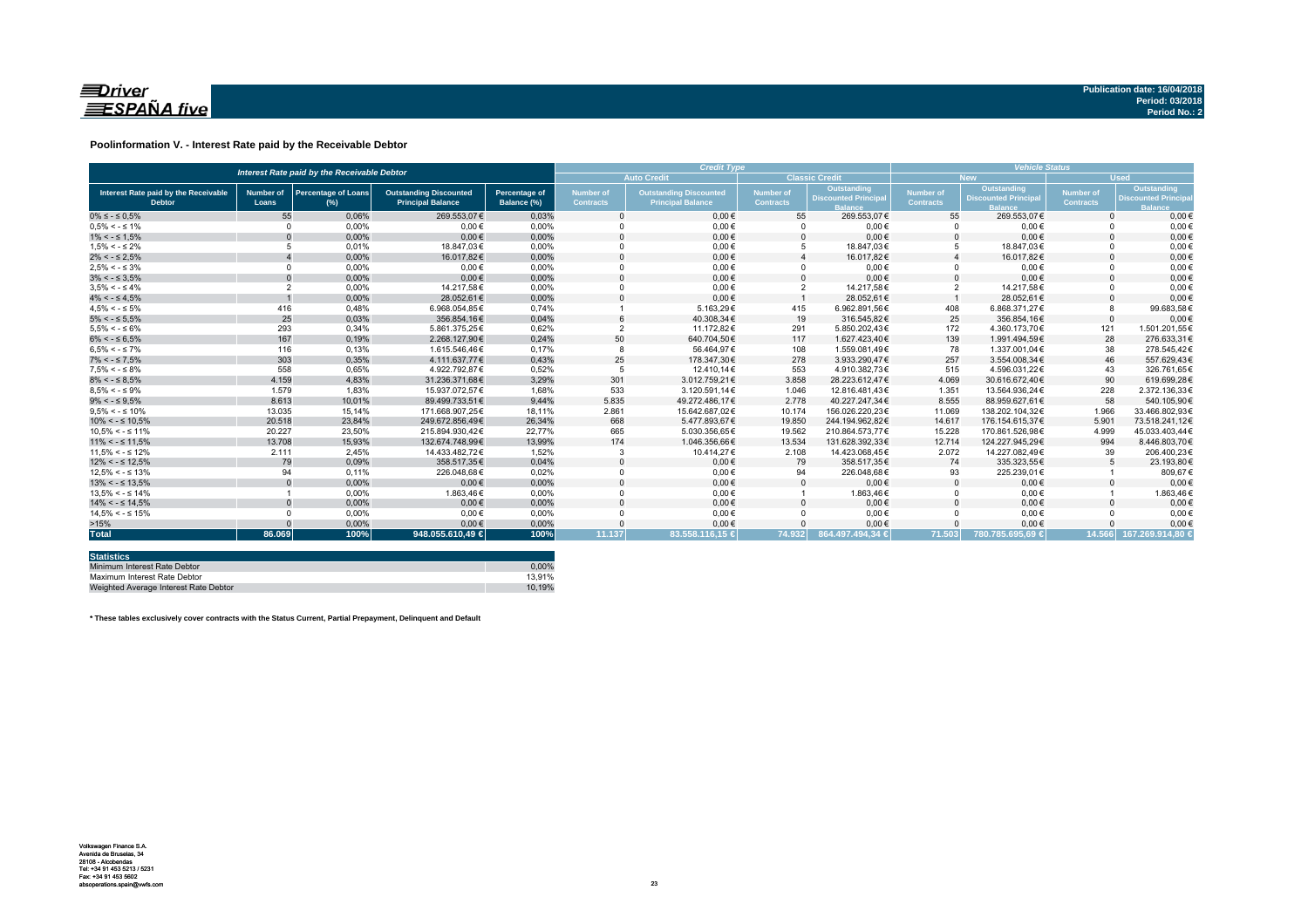

#### **Poolinformation VI. - Distribution by Original Term, Remaining Term and Seasoning**

|                                                  |                 | <b>Distribution by Original Term</b> |                                                           |                              |                                      | <b>Credit Type</b>                                          |                               |                                                             | <b>Vehicle Status</b>                |                                                                    |                                      |                                                             |
|--------------------------------------------------|-----------------|--------------------------------------|-----------------------------------------------------------|------------------------------|--------------------------------------|-------------------------------------------------------------|-------------------------------|-------------------------------------------------------------|--------------------------------------|--------------------------------------------------------------------|--------------------------------------|-------------------------------------------------------------|
|                                                  |                 |                                      |                                                           |                              |                                      | <b>Auto Credit</b>                                          |                               | <b>Classic Credit</b>                                       | <b>New</b>                           |                                                                    | <b>Used</b>                          |                                                             |
| Length of Original Term (monthly<br>instalments) | Number of Loans | Percentage of Loans (%)              | <b>Outstanding Discounted</b><br><b>Principal Balance</b> | Percentage of Balance<br>(%) | <b>Number of</b><br><b>Contracts</b> | Outstanding<br><b>Discounted Principa</b><br><b>Balance</b> | Number of<br><b>Contracts</b> | Outstanding<br><b>Discounted Principa</b><br><b>Balance</b> | <b>Number of</b><br><b>Contracts</b> | <b>Outstanding</b><br><b>Discounted Principa</b><br><b>Balance</b> | <b>Number of</b><br><b>Contracts</b> | Outstanding<br><b>Discounted Principa</b><br><b>Balance</b> |
| $01 - 12$                                        |                 | 0.00%                                | 18.647.33 €                                               | 0.00%                        |                                      | $0.00 \in$                                                  |                               | 18.647.33 €                                                 |                                      | 15.974.20 €                                                        |                                      | 2.673.13 €                                                  |
| $13 - 24$                                        | 35              | 0,04%                                | 148.837.56 €                                              | 0.02%                        | 10                                   | 18.054.70 €                                                 | 25                            | 130.782.86 €                                                |                                      | 73.369.51 €                                                        | 23                                   | 75.468.05 €                                                 |
| $25 - 36$                                        | 19.192          | 22.30%                               | 133.307.671.15 €                                          | 14.06%                       | 3.673                                | 17.221.022.06 €                                             | 15.519                        | 116.086.649.09 €                                            | 17.190                               | 120.879.703.83 €                                                   | 2.002                                | 12.427.967.32 €                                             |
| $37 - 48$                                        | 36.272          | 42.14%                               | 356.869.687.31 €                                          | 37,64%                       | 6.770                                | 55.972.966.42 €                                             | 29.502                        | 300.896.720.89 €                                            | 30.638                               | 300.467.981.10 €                                                   | 5.634                                | 56.401.706.21 €                                             |
| $49 - 60$                                        | 13.536          | 15.73%                               | 178.633.989.98 €                                          | 18.84%                       | 684                                  | 10.346.072.97 €                                             | 12.852                        | 168.287.917.01 €                                            | 10.587                               | 142.446.541.94 €                                                   | 2.949                                | 36.187.448.04 €                                             |
| $61 - 72$                                        | 7.670           | 8,91%                                | 115.496.816.27 €                                          | 12,18%                       |                                      | $0.00 \in$                                                  | 7.670                         | 115.496.816.27 €                                            | 5.963                                | 91.032.034.17 €                                                    | 1.707                                | 24.464.782.10 €                                             |
| $73 - 84$                                        | 6.257           | 7.27%                                | 107.236.375.81 €                                          | 11.31%                       |                                      | $0.00 \in$                                                  | 6.257                         | 107.236.375.81 €                                            | 4.318                                | 76.662.944.65 €                                                    | 1.939                                | 30.573.431.16 €                                             |
| $85 - 96$                                        | 3.103           | 3,61%                                | 56.343.585.08 €                                           | 5,94%                        |                                      | $0,00 \in$                                                  | 3.103                         | 56.343.585.08 €                                             | 2.793                                | 49.207.146.29 €                                                    | 310                                  | 7.136.438.79 €                                              |
| <b>Total</b>                                     | 86.069          | 100%                                 | 948.055.610,49                                            | 100%                         | 11.137                               | 83.558.116.15 €                                             | 74.932                        | 864.497.494.34 €                                            | 71.503                               | 780.785.695.69 €                                                   | 14.566                               | 167.269.914,80 €                                            |

| <b>Statistics</b>                                     |       |
|-------------------------------------------------------|-------|
| Minimum Original Term in monthly instalments          |       |
| Maximum Original Term in monthly instalments          | 96    |
| Weighted Average Original Term in monthly instalments | 58.30 |

Weighted Average Original Term in monthly insta

|                                                          |                        | <b>Distribution by Remaining Term</b> |                                                           |                                        |                               | <b>Credit Type</b>                                           |                               |                                                             | <b>Vehicle Status</b>                |                                                             |                                      |                                                             |  |
|----------------------------------------------------------|------------------------|---------------------------------------|-----------------------------------------------------------|----------------------------------------|-------------------------------|--------------------------------------------------------------|-------------------------------|-------------------------------------------------------------|--------------------------------------|-------------------------------------------------------------|--------------------------------------|-------------------------------------------------------------|--|
|                                                          |                        |                                       |                                                           |                                        |                               | <b>Auto Credit</b>                                           |                               | <b>Classic Credit</b>                                       | <b>New</b>                           |                                                             | <b>Used</b>                          |                                                             |  |
| <b>Lenght of Remaining Term</b><br>(monthly instalments) | <b>Number of Loans</b> | Percentage of Loans (%)               | <b>Outstanding Discounted</b><br><b>Principal Balance</b> | <b>Percentage of Balance</b><br>$(\%)$ | Number of<br><b>Contracts</b> | Outstanding<br><b>Discounted Principal</b><br><b>Ralance</b> | Number of<br><b>Contracts</b> | Outstanding<br><b>Discounted Principa</b><br><b>Balance</b> | <b>Number of</b><br><b>Contracts</b> | Outstanding<br><b>Discounted Principa</b><br><b>Balance</b> | <b>Number of</b><br><b>Contracts</b> | Outstanding<br><b>Discounted Principa</b><br><b>Balance</b> |  |
| $00 - 01$                                                |                        | 0,00%                                 | $0.00 \in$                                                | 0.00%                                  |                               | $0.00 \in$                                                   |                               | $0.00 \in$                                                  |                                      | $0.00 \in$                                                  |                                      | 0.00                                                        |  |
| $01 - 12$                                                | 3.179                  | 3,69%                                 | 8.362.294.69 €                                            | 0,88%                                  | 757                           | 1.453.449.82 €                                               | 2.422                         | 6.908.844.87 €                                              | 2.753                                | 7.326.733.04 €                                              | 426                                  | 1.035.561.65 €                                              |  |
| $13 - 24$                                                | 12.920                 | 15.01%                                | 77.972.055.54 €                                           | 8.22%                                  | 2.373                         | 11.506.470.87 €                                              | 10.547                        | 66.465.584.67 €                                             | 11.266                               | 67.714.843.12 €                                             | 1.654                                | 10.257.212.42 €                                             |  |
| $25 - 36$                                                | 21.565                 | 25,06%                                | 194.726.459.90 €                                          | 20,54%                                 | 4.167                         | 29.732.373.34 €                                              | 17.398                        | 164.994.086.56 €                                            | 18.978                               | 172.585.568.54 €                                            | 2.587                                | 22.140.891.36 €                                             |  |
| $37 - 48$                                                | 24.836                 | 28,86%                                | 286.019.666.04 €                                          | 30.17%                                 | 3.306                         | 32.785.316.36 €                                              | 21.530                        | 253.234.349.68 €                                            | 20.252                               | 234.081.537.97 €                                            | 4.584                                | 51.938.128.07 €                                             |  |
| $49 - 60$                                                | 10.987                 | 12.77%                                | 160.049.113.61 €                                          | 16,88%                                 | 534                           | 8.080.505,76 €                                               | 10.453                        | 151.968.607.85 €                                            | 8.559                                | 127.010.193.62 €                                            | 2.428                                | 33.038.919.99 €                                             |  |
| $61 - 72$                                                | 6.465                  | 7.51%                                 | 106.685.904.23 €                                          | 11.25%                                 |                               | $0.00 \in$                                                   | 6.465                         | 106.685.904.23 €                                            | 4.921                                | 82.757.946.73 €                                             | 1.544                                | 23.927.957.50 €                                             |  |
| $73 - 84$                                                | 4.427                  | 5,14%                                 | 81.038.202.36 €                                           | 8.55%                                  |                               | $0.00 \in$                                                   | 4.427                         | 81.038.202.36 €                                             | 3.269                                | 60.680.845.67 €                                             | 1.158                                | 20.357.356.69 €                                             |  |
| $85 - 94$                                                | 1.690                  | 1,96%                                 | 33.201.914.12 €                                           | 3,50%                                  |                               | $0.00 \in$                                                   | 1.690                         | 33.201.914.12 €                                             | 1.505                                | 28.628.027.00 €                                             | 185                                  | 4.573.887,12 €                                              |  |
| <b>Total</b>                                             | 86.069                 | 100%                                  | 948.055.610,49 €                                          | 100%                                   | 11.137                        | 83.558.116.15 €                                              | 74.932                        | 864.497.494.34 €                                            | 71.503                               | 780.785.695.69 €                                            | 14.566                               | 167.269.914,80                                              |  |

| <b>Statistics</b>                                      |       |
|--------------------------------------------------------|-------|
| Minimum Remaining Term in monthly instalments          |       |
| Maximum Remaining Term in monthly instalments          | 91    |
| Weighted Average Remaining Term in monthly instalments | 46.34 |

|                                        |                        | <b>Distribution by Seasoning</b> |                                                           |                                     | <b>Credit Type</b>            |                                                              |                                      | <b>Vehicle Status</b>                                        |                                      |                                                                     |                                      |                                                             |
|----------------------------------------|------------------------|----------------------------------|-----------------------------------------------------------|-------------------------------------|-------------------------------|--------------------------------------------------------------|--------------------------------------|--------------------------------------------------------------|--------------------------------------|---------------------------------------------------------------------|--------------------------------------|-------------------------------------------------------------|
|                                        |                        |                                  |                                                           |                                     |                               | <b>Auto Credit</b>                                           | <b>Classic Credit</b>                |                                                              | <b>New</b>                           |                                                                     | <b>Used</b>                          |                                                             |
| <b>Seasoning (monthly instalments)</b> | <b>Number of Loans</b> | Percentage of Loans (%)          | <b>Outstanding Discounted</b><br><b>Principal Balance</b> | <b>Percentage of Balance</b><br>(%) | Number of<br><b>Contracts</b> | Outstanding<br><b>Discounted Principal</b><br><b>Ralance</b> | <b>lumber</b> of<br><b>Contracts</b> | Outstanding<br><b>Discounted Principal</b><br><b>Balance</b> | <b>Number</b> of<br><b>Contracts</b> | <b>Outstanding</b><br><b>Discounted Principal</b><br><b>Balance</b> | <b>Number of</b><br><b>Contracts</b> | <b>Outstanding</b><br><b>Discounted Principal</b><br>alance |
| $01 - 12$                              | 51.590                 | 59,94%                           | 653.459.622.10 €                                          | 68,93%                              | 6.836                         | 60.291.807.20 €                                              | 44.754                               | 593.167.814.90 €                                             | 42.863                               | 538.988.832,09 €                                                    | 8.727                                | 114.470.790.01 €                                            |
| $13 - 24$                              | 25.333                 | 29,43%                           | 234.619.617.45 €                                          | 24,75%                              | 3.167                         | 19.242.864.59 €                                              | 22.166                               | 215.376.752.86 €                                             | 20.952                               | 191.953.727.81 €                                                    | 4.381                                | 42.665.889,64 €                                             |
| $25 - 36$                              | 8.319                  | 9,67%                            | 56.267.054.77 €                                           | 5,94%                               | 1.095                         | 3.968.749.08 €                                               | 7.224                                | 52.298.305,69 €                                              | 7.028                                | 46.978.858,85 €                                                     | 1.291                                | 9.288.195,92 €                                              |
| $37 - 48$                              | 568                    | 0,66%                            | 2.599.766.02 €                                            | 0,27%                               | 39                            | 54.695.28 €                                                  | 529                                  | 2.545.070.74 €                                               | 459                                  | 1.977.304.75 €                                                      | 109                                  | 622.461.27 €                                                |
| $49 - 60$                              | 184                    | 0.21%                            | 858.118.31 €                                              | 0,09%                               |                               | $0.00 \in$                                                   | 184                                  | 858.118.31 €                                                 | 144                                  | 697.309.29 €                                                        | 40                                   | 160.809.02 €                                                |
| $61 - 72$                              | 58                     | 0,07%                            | 215.989,01 €                                              | 0.02%                               |                               | $0.00 \in$                                                   | 58                                   | 215,989.01 €                                                 |                                      | 157.342.38 €                                                        | 16                                   | 58.646.636                                                  |
| > 72                                   | 17                     | 0.02%                            | 35.442.83 €                                               | 0,00%                               |                               | $0.00 \in$                                                   | 17                                   | 35.442.83 €                                                  | 15                                   | 32.320.52 €                                                         |                                      | 3.122,31                                                    |
| <b>Total</b>                           | 86.069                 | 100%                             | 948.055.610.49 €                                          | 100%                                | 11.137                        | 83.558.116.15 €                                              | 74.932                               | 864.497.494.34 €                                             | 71.503                               | 780.785.695.69 €                                                    | 14.566                               | 167.269.914.80 €                                            |

| <b>Statistics</b>                                      |       |
|--------------------------------------------------------|-------|
| Minimum Seasoning Term in monthly instalments          |       |
| Maximum Seasoning Term in monthly instalments          | 96    |
| Weighted Average Seasoning Term in monthly instalments | 11.96 |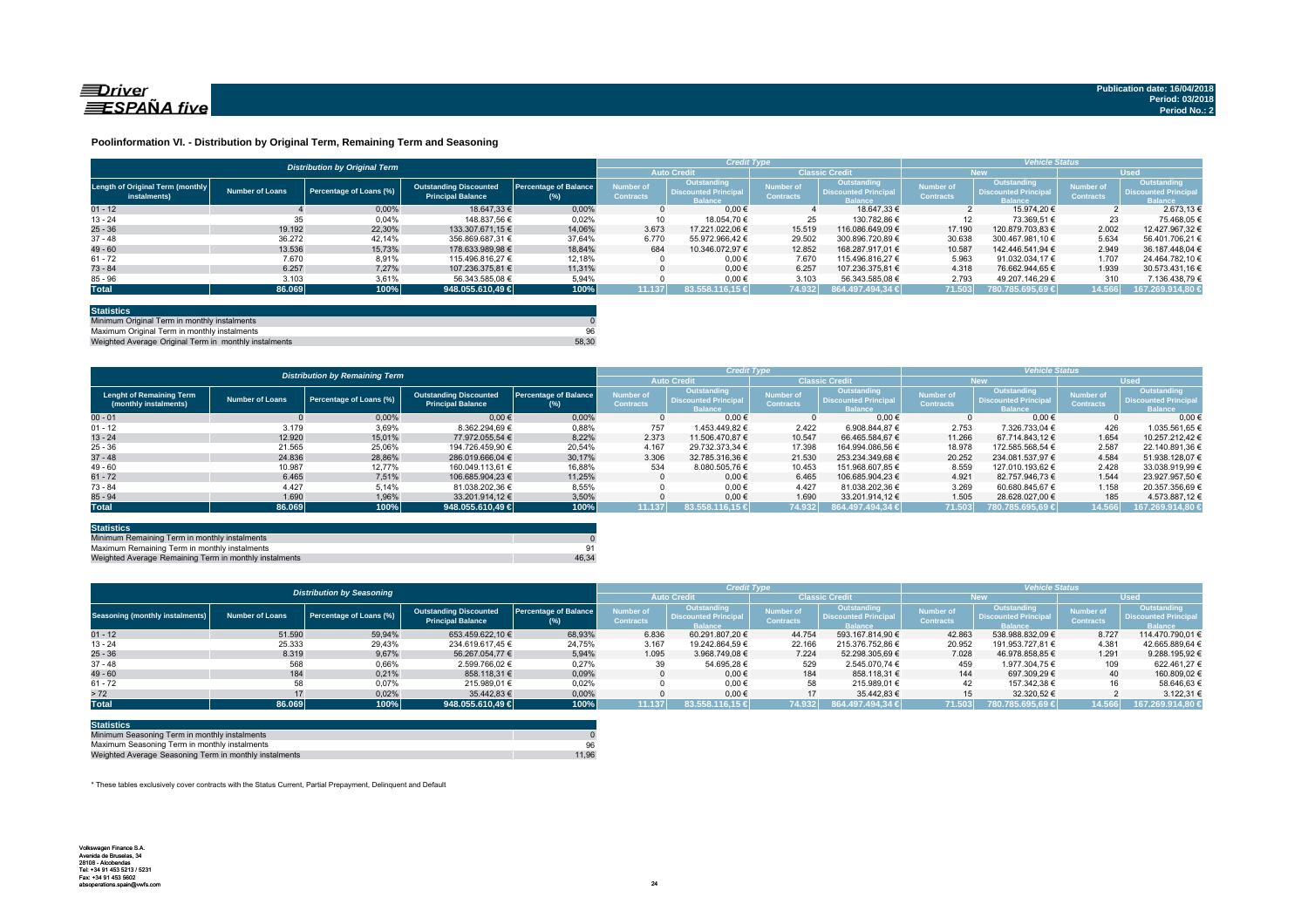

# **Poolinformation VII. - Credit Type and Type of Car**

# *Credit Type*

| <b>Credit Type</b>    | <b>Number of Loans</b> | (%)    | Percentage of Loans   Outstanding Discounted<br>l Principal Balance <sup>l</sup> | Percentage of<br>Balance (%) |
|-----------------------|------------------------|--------|----------------------------------------------------------------------------------|------------------------------|
| Auto Credit           | 11.137                 | 12.94% | 83.558.116.15 €                                                                  | 8,81%                        |
| <b>Classic Credit</b> | 74.932                 | 87.06% | 864.497.494.34 €                                                                 | 91.19%                       |
| <b>Total</b>          | 86.069                 | 100%   | 948.055.610,49 €                                                                 | 100%                         |

# *Type of Car*

| <b>Type of Car</b> | <b>Number of Loans</b> | (%)    | Percentage of Loans   Outstanding Discounted<br><b>Principal Balance</b> | Percentage of<br>Balance (%) |
|--------------------|------------------------|--------|--------------------------------------------------------------------------|------------------------------|
| New Cars           | 71.503                 | 83.08% | 780.785.695.69 €                                                         | 82,36%                       |
| Used Cars          | 14.566                 | 16.92% | 167.269.914,80 €                                                         | 17,64%                       |
| <b>Total</b>       | 86.069                 | 100%   | 948.055.610,49                                                           | 100%                         |

# *Type of Car: only Auto Credit*

| <b>Type of Car</b> | <b>Number of Loans</b> | (%)    | Percentage of Loans   Outstanding Discounted<br><b>Principal Balance</b> | Percentage of<br>Balance (%) |
|--------------------|------------------------|--------|--------------------------------------------------------------------------|------------------------------|
| New Cars           | 10.897                 | 97.85% | 81.988.912.35 €                                                          | 98,12%                       |
| Used Cars          | 240                    | 2.15%  | 1.569.203.80 €                                                           | 1,88%                        |
| <b>Total</b>       | 11.137                 | 100%   | $83.558.116.15 \in$                                                      | 100%                         |

# *Type of Car: only Classic Credit*

| <b>Type of Car</b> | <b>Number of Loans</b> | (%)    | Percentage of Loans   Outstanding Discounted<br><b>Principal Balance</b> | Percentage of<br>Balance (%) |
|--------------------|------------------------|--------|--------------------------------------------------------------------------|------------------------------|
| New Cars           | 60.606                 | 80.88% | 698.796.783.34 €                                                         | 80,83%                       |
| Used Cars          | 14.326                 | 19.12% | 165.700.711,00 €                                                         | 19.17%                       |
| <b>Total</b>       | 74.932                 | 100%   | 864.497.494,34 €                                                         | 100%                         |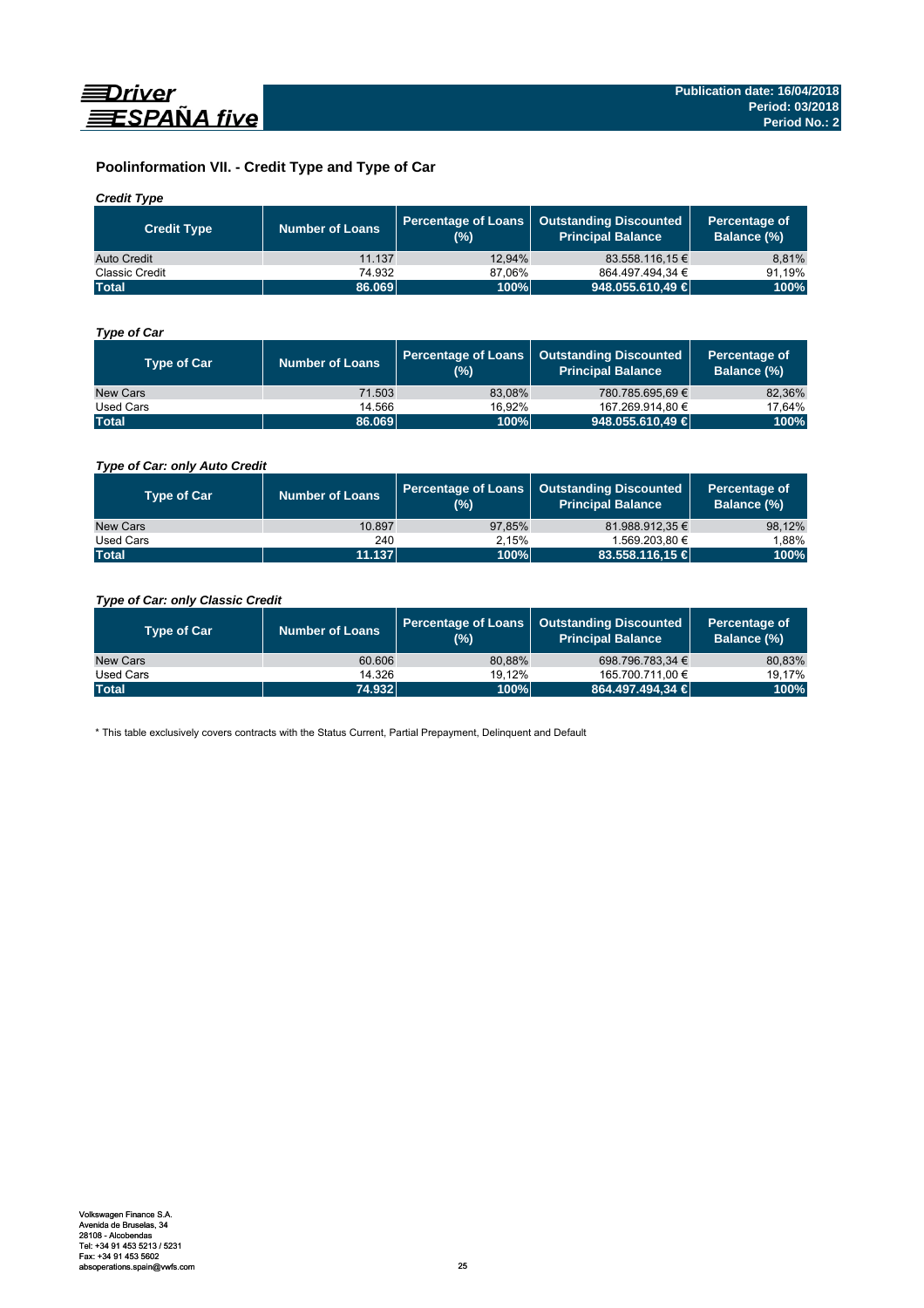# $\equiv$ Driver ESPAÑA five

**Poolinformation VIII. - Distribution by Vehicle Makes and Models**

|                              |                                     | <b>Make and Model Total Portfolio</b> |                |                                    |                |                    | <b>Credit Type</b>                         |                          |                                             | <b>Vehicle Status</b>           |                                           |                                            |                                           |  |  |
|------------------------------|-------------------------------------|---------------------------------------|----------------|------------------------------------|----------------|--------------------|--------------------------------------------|--------------------------|---------------------------------------------|---------------------------------|-------------------------------------------|--------------------------------------------|-------------------------------------------|--|--|
|                              |                                     |                                       |                |                                    |                |                    | <b>Auto Credit</b>                         |                          | <b>Classic Credit</b>                       |                                 | <b>New</b>                                |                                            | <b>Used</b>                               |  |  |
| <b>Make</b>                  | <b>Model</b>                        | <b>Number of Loans</b>                | Percentage of  | <b>Outstanding Discounted</b>      | Percentage of  | <b>Number of</b>   | <b>Outstanding<br/>Discounted Principa</b> | <b>Number of</b>         | <b>Outstanding<br/>Discounted Principal</b> | <b>Number of</b>                | Outstanding<br><b>Discounted Principa</b> | Number of                                  | Outstanding<br><b>Discounted Principa</b> |  |  |
|                              |                                     |                                       | Loans (%)      | <b>Principal Balance</b>           | Balance (%)    | <b>Contracts</b>   |                                            | <b>Contracts</b>         |                                             | <b>Contracts</b>                |                                           | <b>Contracts</b>                           |                                           |  |  |
| Audi                         | A1                                  | 2.677                                 | 3,11%          | 27.016.845,29 €                    | 2,85%          | 552                | 3.045.964,95 €                             | 2.125                    | 23.970.880,34 €                             | 1.782                           | 16.018.163,88 €                           | 895                                        | 10.998.681,41 €                           |  |  |
|                              | A3                                  | 4.278                                 | 4,97%          | 51.285.665,88 €                    | 5,41%          | 887                | 6.025.402,12 €                             | 3.391                    | 45.260.263,76 €                             | 2.670                           | 29.757.325,41 €                           | 1.608                                      | 21.528.340,47 €                           |  |  |
|                              | A4                                  | 2.513                                 | 2,92%          | 34.014.847,65 €                    | 3,59%          | 425                | 3.477.789,32 €                             | 2.088                    | 30.537.058,33 €                             | 1.659                           | 21.506.044,06 €                           | 854                                        | 12.508.803,59 €                           |  |  |
|                              | A5                                  | 663                                   | 0,77%          | 9.246.124,42 €                     | 0,98%          | 176                | 1.741.243,77 €                             | 487                      | 7.504.880,65 €                              | 561                             | 7.809.010,36 €                            | 102                                        | 1.437.114,06 €                            |  |  |
|                              | A <sub>6</sub>                      | 390                                   | 0,45%          | 5.871.392,74 €                     | 0,62%          | 73                 | 753.532,37 €                               | 317                      | 5.117.860,37 €                              | 225                             | 3.440.509,36 €                            | 165                                        | 2.430.883,38 €                            |  |  |
|                              | A7                                  | 43                                    | 0,05%          | 647.538,63 €                       | 0,07%          | 11                 | 135.621,46 €                               | 32                       | 511.917,17€                                 | 20                              | 304.819,65 €                              | 23                                         | 342.718,98 €                              |  |  |
|                              | A8                                  | 10                                    | 0,01%          | 215.117,87 €                       | 0,02%          | $\overline{0}$     | $0,00 \in$                                 | 10                       | 215.117,87 €                                | $\overline{0}$                  | $0,00 \in$                                | 10                                         | 215.117,87 €                              |  |  |
|                              | Q2<br>Q3                            | 1.035                                 | 1,20%          | 13.050.183,01 €                    | 1,38%          | 367                | 2.993.724,11 €                             | 668                      | 10.056.458,90 €                             | 914                             | 11.283.183,59 €                           | 121                                        | 1.766.999,42 €                            |  |  |
|                              | Q <sub>5</sub>                      | 2.221<br>1.551                        | 2,58%<br>1,80% | 27.265.938,67 €<br>21.910.495,86 € | 2,88%<br>2,31% | 464<br>330         | 3.595.139,69 €<br>3.221.535,63 €           | 1.757<br>1.221           | 23.670.798,98 €<br>18.688.960,23 €          | 1.795<br>1.372                  | 21.465.227,25 €<br>19.093.202,08 €        | 426<br>179                                 | 5.800.711,42 €<br>2.817.293,78 €          |  |  |
|                              | Q7                                  | 157                                   | 0,18%          | 2.644.962,00 €                     | 0,28%          | 53                 | 817.568,55 €                               | 104                      | 1.827.393,45 €                              | 111                             | 1.820.185,53 €                            | 46                                         | 824.776,47€                               |  |  |
|                              | <b>TT</b>                           | 43                                    | 0,05%          | 657.352,19€                        | 0,07%          | 11                 | 129.684,85 €                               | 32                       | 527.667,34 €                                | 14                              | 172.693,56 €                              | 29                                         | 484.658,63 €                              |  |  |
|                              | <b>OTHER AUDI</b>                   | 6                                     | 0,01%          | 111.363,24 €                       | 0,01%          | $\mathbf{0}$       | $0,00 \in$                                 | 6                        | 111.363,24 €                                | $\overline{1}$                  | 13.322,02 €                               | 5                                          | 98.041,22 €                               |  |  |
|                              | <b>Subtotal</b>                     | 15.587                                | 18,11%         | 193.937.827,45 €                   | 20,46%         | 3.349              | 25.937.206,82 €                            | 12.238                   | 168.000.620.63 €                            | 11.124                          | 132.683.686,75 €                          | 4.463                                      | 61.254.140,70 €                           |  |  |
| <b>Seat</b>                  | MII                                 | 293                                   | 0,34%          | 2.067.016,78 €                     | 0,22%          | 11                 | 53.258,70 €                                | 282                      | 2.013.758,08 €                              | 247                             | 1.723.365,19 €                            | 46                                         | 343.651,59 €                              |  |  |
|                              | ALHAMBRA                            | 396                                   | 0,46%          | 4.265.115,80 €                     | 0,45%          | 10                 | 72.860,65 €                                | 386                      | 4.192.255,15 €                              | 301                             | 3.256.080,03 €                            | 95                                         | 1.009.035,77 €                            |  |  |
|                              | ALTEA                               | 128                                   | 0,15%          | 868.965,58€                        | 0,09%          | $\mathbf{0}$       | $0,00 \in$                                 | 128                      | 868.965,58€                                 | 76                              | 418.045,39 €                              | 52                                         | 450.920,19€                               |  |  |
|                              | <b>AROSA</b>                        | $\mathbf 0$                           | 0,00%          | $0,00 \in$                         | 0,00%          | $\mathbf 0$        | $0,00 \in$                                 | $\mathbf 0$              | $0,00 \in$                                  | $\overline{0}$                  | $0,00 \in$                                | $\circ$                                    | $0,00 \in$                                |  |  |
|                              | <b>ATECA</b>                        | 5.796                                 | 6,73%          | 70.419.807,51 €                    | 7,43%          | 277                | 3.089.461,10 €                             | 5.519                    | 67.330.346,41 €                             | 5.616                           | 68.084.699,01 €                           | 180                                        | 2.335.108,50 €                            |  |  |
|                              | CORDOBA                             | $\mathbf 0$                           | 0,00%          | $0,00 \in$                         | 0,00%          | $\mathsf 0$        | $0,00 \in$                                 | $\mathbf 0$              | $0,00 \in$                                  | $\overline{\mathbf{0}}$         | $0,00 \in$                                | $\circ$                                    | $0,00 \in$                                |  |  |
|                              | <b>EXEO</b>                         | 5                                     | 0,01%          | 23.677,61 €                        | 0,00%          | $\Omega$           | $0,00 \in$                                 | 5                        | 23.677,61 €                                 |                                 | 3.813,55 €                                | $\overline{4}$                             | 19.864,06 €                               |  |  |
|                              | <b>IBIZA</b>                        | 13.064                                | 15,18%         | 131.398.191,21 €                   | 13,86%         | 313                | 2.183.875,17 €                             | 12.751                   | 129.214.316,04 €                            | 10.914                          | 110.820.895,58 €                          | 2.150                                      | 20.577.295,63 €                           |  |  |
|                              | <b>LEON</b>                         | 11.464                                | 13,32%         | 126.614.414,33 €                   | 13,36%         | 340                | 2.707.976,09 €                             | 11.124                   | 123.906.438,24 €                            | 9.457                           | 104.979.054,38 €                          | 2.007                                      | 21.635.359,95 €                           |  |  |
|                              | <b>TOLEDO</b>                       | 1.319                                 | 1,53%          | 13.476.154,72 €                    | 1,42%          | 20                 | 141.408,01 €                               | 1.299                    | 13.334.746,71 €                             | 1.188                           | 12.126.543,79 €                           | 131                                        | 1.349.610,93 €                            |  |  |
|                              | OTHER SEAT                          | 17                                    | 0,02%          | 228.852,09 €                       | 0,02%          | $\overline{1}$     | 10.190,26 €                                | 16                       | 218.661,83 €                                | 14                              | 197.174,88 €                              | $\overline{\mathbf{3}}$                    | 31.677,21 €                               |  |  |
|                              | <b>Subtotal</b>                     | 32.482                                | 37,74%         | 349.362.195,63 €                   | 36,85%         | 972                | 8.259.029,98 €                             | 31.510                   | 341.103.165,65 €                            | 27.814                          | 301.609.671,80 €                          | 1.668                                      | 47.752.523,83 €                           |  |  |
| Skoda                        | <b>CITIGO</b>                       | 54                                    | 0,06%          | 342.193,12 €                       | 0,04%          | $\overline{1}$     | 4.770,37 €                                 | 53                       | 337.422,75 €                                | 46                              | 293.185,97 €                              | 8                                          | 49.007,15€                                |  |  |
|                              | FABIA                               | 3.021                                 | 3,51%          | 27.312.800,68 €                    | 2,88%          | 196                | 939.588,38 €                               | 2.825                    | 26.373.212,30 €                             | 2.779                           | 24.858.616,17 €                           | 242                                        | 2.454.184,51 €                            |  |  |
|                              | <b>RAPID</b>                        | 1.268                                 | 1,47%          | 13.134.099,92 €                    | 1,39%          | 42                 | 248.080,58 €                               | 1.226                    | 12.886.019,34 €                             | 1.137                           | 11.614.827,57 €                           | 131                                        | 1.519.272,35 €                            |  |  |
|                              | <b>OCTAVIA</b>                      | 1.685                                 | 1,96%          | 22.240.178,13 €                    | 2,35%          | 61                 | 467.268,81 €                               | 1.624                    | 21.772.909,32 €                             | 1.363                           | 18.466.823,17 €                           | 322                                        | 3.773.354,96 €                            |  |  |
|                              | <b>ROOMSTER</b><br><b>SPACEBACK</b> | $\overline{\phantom{0}}$<br>199       | 0,00%<br>0,23% | 1.140,21€<br>2.259.276,53 €        | 0,00%<br>0,24% | $\mathbf{1}$<br>12 | 1.140,21 €<br>62.182,48€                   | - 0<br>187               | $0,00 \in$<br>2.197.094,05 €                | $\overline{\phantom{0}}$<br>192 | 1.140,21 €<br>2.168.825,14 €              | $\overline{\phantom{0}}$<br>$\overline{7}$ | $0,00 \in$<br>90.451,39€                  |  |  |
|                              | <b>SUPERB</b>                       | 447                                   | 0,52%          | 6.091.019,51 €                     | 0,64%          | 28                 | 240.228,67€                                | 419                      | 5.850.790,84 €                              | 398                             | 5.519.514,26 €                            | 49                                         | 571.505,25 €                              |  |  |
|                              | <b>YETI</b>                         | 869                                   | 1,01%          | 11.002.295,70 €                    | 1,16%          | 44                 | 355.562,02€                                | 825                      | 10.646.733,68 €                             | 759                             | 9.716.075,96 €                            | 110                                        | 1.286.219,74 €                            |  |  |
|                              | OTHER SKODA                         | 470                                   | 0,55%          | 7.029.929,43 €                     | 0,74%          | 36                 | 434.128,17 €                               | 434                      | 6.595.801,26 €                              | 434                             | 6.604.295,06 €                            | 36                                         | 425.634,37 €                              |  |  |
|                              | <b>Subtotal</b>                     | 8.014                                 | 9,31%          | 89.412.933,23 €                    | 9,43%          | 421                | 2.752.949,69 €                             | 7.593                    | 6.659.983,54€                               | 7.109                           | 79.243.303,51 €                           | 905                                        | 10.169.629,72 €                           |  |  |
| <b>VW</b>                    | <b>UP</b>                           | 91                                    | 0,11%          | 658.982,43 €                       | 0,07%          | 30                 | 140.571,40 €                               | 61                       | 518.411,03 €                                | 68                              | 469.948,04 €                              | 23                                         | 189.034,39 €                              |  |  |
|                              | <b>FOX</b>                          | $\overline{0}$                        | 0,00%          | $0,00 \in$                         | 0,00%          | $^{\circ}$         | $0,00 \in$                                 | $\Omega$                 | $0,00 \in$                                  | $\overline{0}$                  | $0,00 \in$                                | $\overline{0}$                             | $0,00 \in$                                |  |  |
|                              | <b>POLO</b>                         | 6.222                                 | 7,23%          | 50.100.869,99 €                    | 5,28%          | 1.534              | 7.947.695,90 €                             | 4.688                    | 42.153.174,09 €                             | 5.289                           | 41.821.097,34 €                           | 933                                        | 8.279.772,65 €                            |  |  |
|                              | GOLF                                | 9.631                                 | 11,19%         | 98.174.163,79 €                    | 10,36%         | 2.273              | 16.014.461,83 €                            | 7.358                    | 82.159.701,96 €                             | 7.721                           | 78.237.471,09 €                           | 1.910                                      | 19.936.692,70 €                           |  |  |
|                              | <b>JETTA</b>                        | 64                                    | 0,07%          | 527.643,55 €                       | 0,06%          | 9                  | 50.530,30 €                                | 55                       | 477.113,25 €                                | 46                              | 364.838,15 €                              | 18                                         | 162.805,40 €                              |  |  |
|                              | PASSAT                              | 1.874                                 | 2,18%          | 21.469.598,64 €                    | 2,26%          | 361                | 3.094.262,34 €                             | 1.513                    | 18.375.336,30 €                             | 1.531                           | 17.492.446,90 €                           | 343                                        | 3.977.151,74 €                            |  |  |
|                              | <b>EOS</b>                          | $\overline{2}$                        | 0,00%          | 30.856,89 €                        | 0,00%          | $\mathbf{0}$       | $0,00 \in$                                 | $\overline{2}$           | 30.856,89€                                  | $\overline{0}$                  | $0,00 \in$                                | $\overline{2}$                             | 30.856,89 €                               |  |  |
|                              | NEW BEETLE                          | 195                                   | 0,23%          | 2.053.495,96 €                     | 0,22%          | 60                 | 433.973,97 €                               | 135                      | 1.619.521,99 €                              | 154                             | 1.537.001,56 €                            | 41                                         | 516.494,40 €                              |  |  |
|                              | <b>TOURAN</b>                       | 2.137                                 | 2,48%          | 23.250.422,43 €                    | 2,45%          | 431                | 3.265.221,43 €                             | 1.706                    | 19.985.201,00 €                             | 1.805                           | 19.129.832,55 €                           | 332                                        | 4.120.589,88 €                            |  |  |
|                              | SHARAN                              | 329                                   | 0,38%          | 3.800.542,85 €                     | 0,40%          | 59                 | 577.576,87 €                               | 270                      | 3.222.965,98 €                              | 282                             | 3.198.372,85 €                            | 47                                         | 602.170,00 €                              |  |  |
|                              | <b>TOUAREG</b>                      | 34                                    | 0,04%          | 619.025,73 €                       | 0,07%          | 9                  | 148.625,11 €                               | 25                       | 470.400,62 €                                | 25                              | 463.226,97 €                              | 9                                          | 155.798,76 €                              |  |  |
|                              | PHAETON                             | $\overline{1}$                        | 0,00%          | 22.443,73 €                        | 0,00%          | $\mathsf 0$        | $0,00 \in$                                 | $\overline{\phantom{0}}$ | 22.443,73 €                                 | $\overline{\mathbf{0}}$         | $0,00 \in$                                | $\overline{1}$                             | 22.443,73 €                               |  |  |
|                              | CADDY                               | 997                                   | 1,16%          | 11.880.673,72 €                    | 1,25%          | 10                 | 102.807,73 €                               | 987                      | 11.777.865,99 €                             | 792                             | 9.658.762,46 €                            | 205                                        | 2.221.911,26 €                            |  |  |
|                              | T4/T5                               | 1.337                                 | 1,55%          | 19.661.751,57 €                    | 2,07%          | 46                 | 415.774,18 €                               | 1.291                    | 19.245.977,39 €                             | 1.183                           | 17.716.087,02 €                           | 154                                        | 1.945.664,55 €                            |  |  |
|                              | CRAFTER/LT                          | 346                                   | 0,40%          | 5.461.122,71 €                     | 0,58%          | $\mathbf 0$        | $0,00 \in$                                 | 346                      | 5.461.122,71 €                              | 318                             | 5.113.681,88 €                            | 28                                         | 347.440,83 €                              |  |  |
|                              | AMAROK                              | 16                                    | 0,02%          | 202.290,19 €                       | 0,02%          | $\mathsf 0$        | $0,00 \in$                                 | 16                       | 202.290,19 €                                | 12                              | 161.716,66 €                              | $\overline{4}$                             | 40.573,53 €                               |  |  |
|                              | <b>SCIROCCO</b>                     | 935                                   | 1,09%          | 10.647.487,19 €                    | 1,12%          | 367                | 2.777.383,00 €                             | 568                      | 7.870.104,19 €                              | 911                             | 10.286.410,18 €                           | 24                                         | 361.077,01 €                              |  |  |
|                              | <b>TIGUAN</b>                       | 5.267                                 | 6,12%          | 61.743.155,51 €                    | 6,51%          | 1.079              | 10.742.270,40 €                            | 4.188                    | 51.000.885,11 €                             | 4.842                           | 56.873.045,45 €                           | 425                                        | 4.870.110,06 €                            |  |  |
|                              | <b>ARTEON</b>                       | 21                                    | 0,02%          | 470.396,14 €                       | 0,05%          | $\overline{4}$     | 72.406,73 €                                | 17                       | 397.989,41 €                                | 20                              | 457.166,02 €                              | $\overline{1}$                             | 13.230,12 €                               |  |  |
|                              | OTHER VW                            | 448                                   | 0,52%          | 4.173.879,49 €                     | 0,44%          | 123                | 825.368,47 €                               | 325                      | 3.348.511,02 €                              | 446                             | 4.152.976,82 €                            | 2                                          | 20.902,67 €                               |  |  |
|                              | Subtotal                            | 29.947                                | 34,79%         | 314.948.802,51 €                   | 33,22%         | 6.395              | 46.608.929.66 €                            |                          | 23.552 268.339.872,85 €                     | 25.445                          | 267.134.081,94 €                          | 4.502                                      | 47.814.720,57 €                           |  |  |
| <b>Non VW Group Vehicles</b> | <b>OTHER</b>                        | 39                                    | 0,05%          | 393.851,67 €                       | 0,04%          | $\mathbf{0}$       | $0,00 \in$                                 | 39                       | 393.851,67 €                                | 11                              | 114.951,69 €                              | 28                                         | 278.899,98 €                              |  |  |
|                              | <b>Total</b>                        | 86.069                                | 100,00%        | 948.055.610,49 €                   | 100,00%        | 11.137             | 83.558.116,15 €                            |                          | 74.932 864.497.494,34 €                     | 71.503                          | 780.785.695,69 €                          | 14.566                                     | 167.269.914,80 €                          |  |  |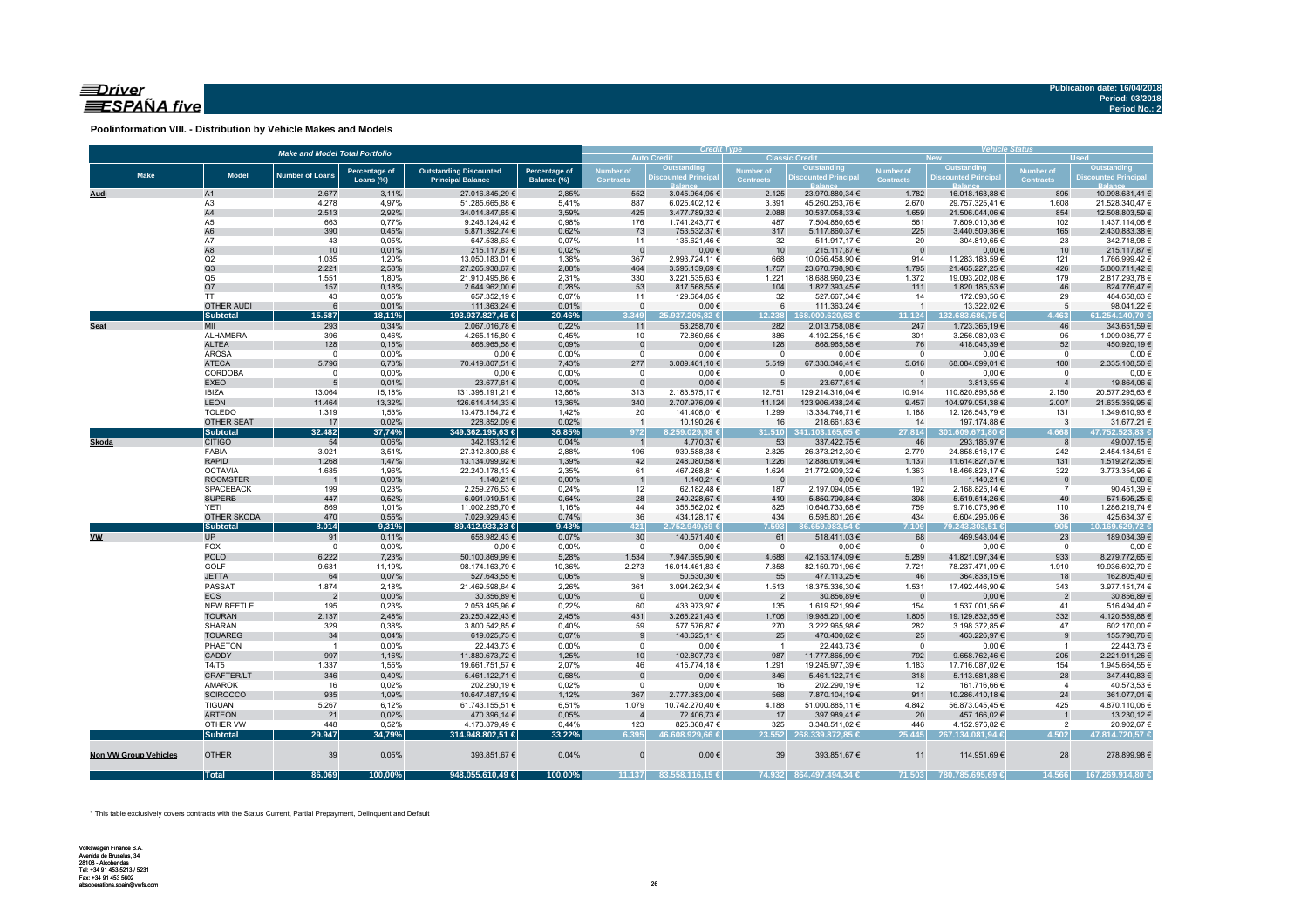

### **Poolinformation IX. - Geographic Distribution**

|                               |                        | <b>Geographic Distribution Total Portfolio</b> |                                                           |                              |                               | <b>Credit Type</b>                                           |                                      |                                                              | <b>Vehicle Status</b>                |                                                              |                               |                                                              |  |  |
|-------------------------------|------------------------|------------------------------------------------|-----------------------------------------------------------|------------------------------|-------------------------------|--------------------------------------------------------------|--------------------------------------|--------------------------------------------------------------|--------------------------------------|--------------------------------------------------------------|-------------------------------|--------------------------------------------------------------|--|--|
|                               |                        |                                                |                                                           |                              |                               | <b>Auto Credit</b>                                           |                                      | <b>Classic Credit</b>                                        |                                      | <b>New</b>                                                   |                               | <b>Used</b>                                                  |  |  |
| <b>Autonomous Communities</b> | <b>Number of Loans</b> | Percentage of<br>Loans $(\%)$                  | <b>Outstanding Discounted</b><br><b>Principal Balance</b> | Percentage of<br>Balance (%) | Number of<br><b>Contracts</b> | Outstanding<br><b>Discounted Principal</b><br><b>Balance</b> | <b>Number of</b><br><b>Contracts</b> | Outstanding<br><b>Discounted Principal</b><br><b>Balance</b> | <b>Number of</b><br><b>Contracts</b> | Outstanding<br><b>Discounted Principal</b><br><b>Balance</b> | Number of<br><b>Contracts</b> | Outstanding<br><b>Discounted Principal</b><br><b>Balance</b> |  |  |
| <b>GALICIA</b>                | 4.696                  | 5,46%                                          | 54.756.537,15 €                                           | 5,78%                        | 435                           | 3.058.433,75 €                                               | 4.261                                | 51.698.103,40 €                                              | 3.762                                | 43.139.746.18 €                                              | 934                           | 11.616.790,97 €                                              |  |  |
| <b>ASTURIAS</b>               | 1.488                  | 1,73%                                          | 16.516.739,66 €                                           | 1,74%                        | 158                           | 1.164.986,59 €                                               | 1.330                                | 15.351.753,07 €                                              | 1.241                                | 13.711.839,28 €                                              | 247                           | 2.804.900,38 €                                               |  |  |
| <b>CANTABRIA</b>              | 1.028                  | 1,19%                                          | 11.229.745.81 €                                           | 1,18%                        | 113                           | 782.968.35 €                                                 | 915                                  | 10.446.777.46 €                                              | 863                                  | 9.371.970.55 €                                               | 165                           | 1.857.775.26 €                                               |  |  |
| <b>LA RIOJA</b>               | 437                    | 0,51%                                          | 4.543.542.04 €                                            | 0,48%                        | 42                            | 298.046,24 €                                                 | 395                                  | 4.245.495,80 €                                               | 365                                  | 3.706.475.46 €                                               | 72                            | 837.066,58 €                                                 |  |  |
| <b>CASTILLA LEON</b>          | 3.518                  | 4,09%                                          | 37.725.783.54 €                                           | 3,98%                        | 266                           | 2.079.915.40 €                                               | 3.252                                | 35.645.868.14 €                                              | 2.788                                | 29.927.861.85 €                                              | 730                           | 7.797.921,69 €                                               |  |  |
| C.MADRID                      | 14.703                 | 17,08%                                         | 152.330.775.00 €                                          | 16,07%                       | 2.400                         | 17.785.621,58 €                                              | 12.303                               | 134.545.153.42 €                                             | 12.21'                               | 123.736.346.79 €                                             | 2.492                         | 28.594.428,21 €                                              |  |  |
| <b>PAIS VASCO</b>             | 3.516                  | 4,09%                                          | 36.243.966.13 €                                           | 3,82%                        | 202                           | 1.345.565.47 €                                               | 3.314                                | 34.898.400,66 €                                              | 2.906                                | 29.814.619,08 €                                              | 610                           | 6.429.347.05 €                                               |  |  |
| C.NAVARRA                     | 964                    | 1,12%                                          | 9.940.717.94 €                                            | 1,05%                        | 104                           | 650.699,38 €                                                 | 860                                  | 9.290.018,56 €                                               | 795                                  | 8.011.746,05 €                                               | 169                           | 1.928.971,89 €                                               |  |  |
| <b>CATALUÑA</b>               | 17.342                 | 20,15%                                         | 192.359.050.25 €                                          | 20,29%                       | 2.489                         | 19.120.309,55 €                                              | 14.853                               | 173.238.740.70 €                                             | 14.055                               | 153.987.919,35 €                                             | 3.287                         | 38.371.130,90 €                                              |  |  |
| ARAGÓN                        | 2.362                  | 2.74%                                          | 26.621.133.64 €                                           | 2,81%                        | 224                           | 1.900.197.40 €                                               | 2.138                                | 24.720.936,24 €                                              | 1.956                                | 22.017.426.43 €                                              | 406                           | 4.603.707.21 €                                               |  |  |
| C. VALENCIANA                 | 9.035                  | 10,50%                                         | 98.453.843.14 €                                           | 10,38%                       | 1.311                         | 9.665.011,25 €                                               | 7.724                                | 88.788.831.89 €                                              | 7.549                                | 81.471.890,81 €                                              | 1.486                         | 16.981.952.33 €                                              |  |  |
| <b>CASTILLA LA MANCHA</b>     | 3.491                  | 4,06%                                          | 38.309.323,62 €                                           | 4,04%                        | 419                           | 3.410.529,79 €                                               | 3.072                                | 34.898.793,83 €                                              | 2.897                                | 31.631.541,74 €                                              | 594                           | 6.677.781,88 €                                               |  |  |
| <b>EXTREMADURA</b>            | 1.348                  | 1,57%                                          | 15.391.397.41 €                                           | 1,62%                        | 180                           | 1.258.636.87 €                                               | 1.168                                | 14.132.760,54 €                                              | 1.072                                | 12.128.229.26 €                                              | 276                           | 3.263.168,15 €                                               |  |  |
| <b>ANDALUCIA</b>              | 14.414                 | 16,75%                                         | 163.459.864,09 €                                          | 17,24%                       | 2.149                         | 15.894.842,65 €                                              | 12.265                               | 147.565.021,44 €                                             | 12.011                               | 136.109.296,64 €                                             | 2.403                         | 27.350.567,45 €                                              |  |  |
| <b>ISLAS BALEARES</b>         | 2.268                  | 2,64%                                          | 24.709.954,77 €                                           | 2,61%                        | 278                           | 2.312.467,71 €                                               | 1.990                                | 22.397.487,06 €                                              | 1.999                                | 21.655.818,77 €                                              | 269                           | 3.054.136,00 €                                               |  |  |
| <b>MURCIA</b>                 | 2.418                  | 2,81%                                          | 28.757.526.68 €                                           | 3,03%                        | 262                           | 2.006.097.21 €                                               | 2.156                                | 26.751.429.47 €                                              | 2.032                                | 24.121.900.49 €                                              | 386                           | 4.635.626.19 €                                               |  |  |
| <b>ISLAS CANARIAS</b>         | 2.930                  | 3,40%                                          | 35.290.266.58 €                                           | 3,72%                        | 96                            | 767.950.28 €                                                 | 2.834                                | 34.522.316.30 €                                              | 2.897                                | 34.911.865.81 €                                              | 33                            | 378.400,77 €                                                 |  |  |
| CEUTA                         | 57                     | 0,07%                                          | 698.487,45 €                                              | 0,07%                        |                               | 28.920,48 €                                                  | 50                                   | 669.566,97 €                                                 | 53                                   | 658.088,78 €                                                 |                               | 40.398,67 €                                                  |  |  |
| <b>MELILLA</b>                | 54                     | 0,06%                                          | 716.955,59 €                                              | 0,08%                        |                               | 26.916,20 €                                                  | 52                                   | 690.039,39 €                                                 | 51                                   | 671.112,37 €                                                 |                               | 45.843,22 €                                                  |  |  |
| <b>Total</b>                  | 86.069                 | 100,00%                                        | 948.055.610.49                                            | 100,00%                      | 11.137                        | 83.558.116.15 €                                              |                                      | 74.932 864.497.494,34 €                                      | 71.503                               | 780.785.695,69 €                                             | 14.566                        | 167.269.914,80 €                                             |  |  |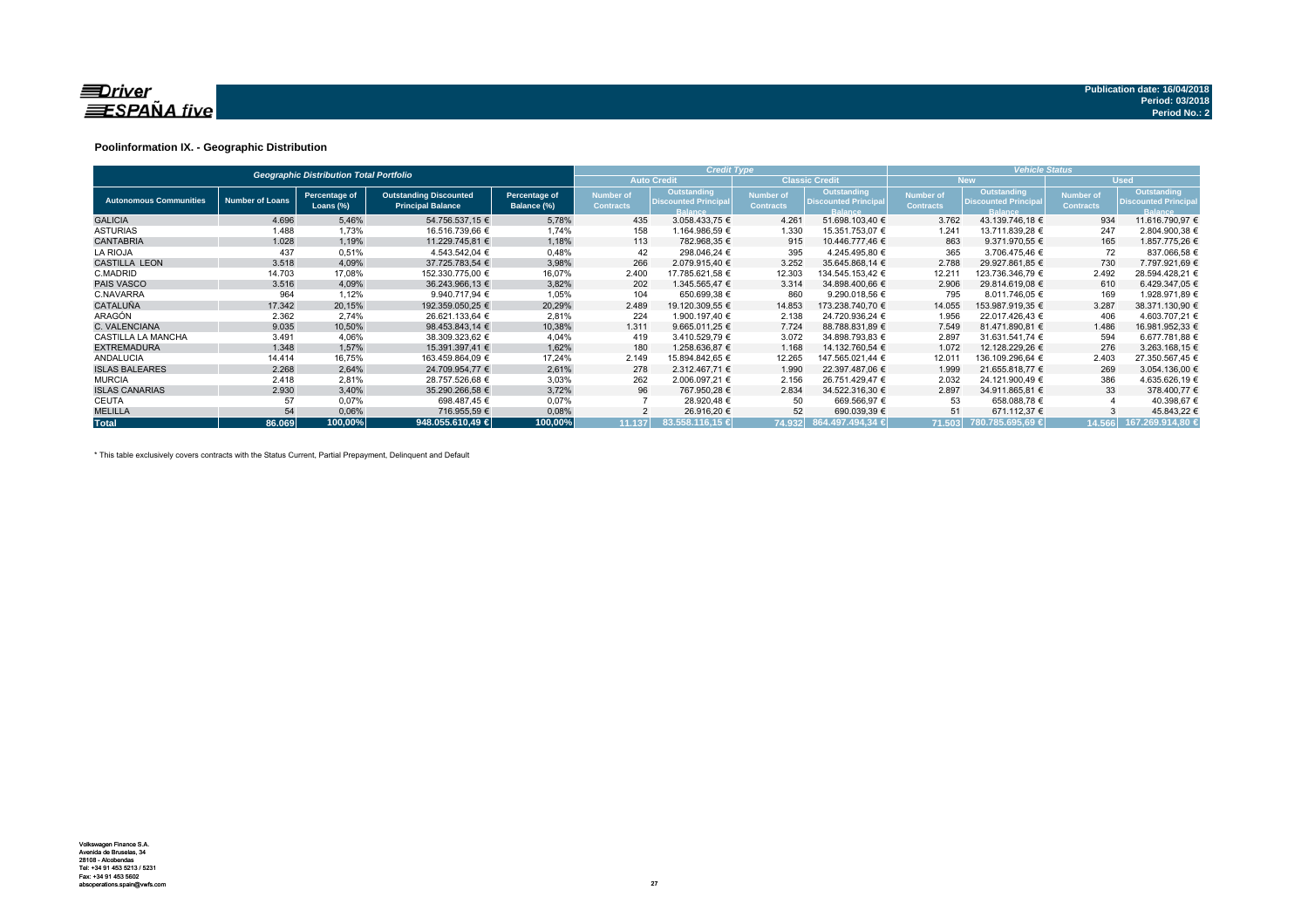

**Poolinformation X. - Motor Type**

|                                      |        |              |                                                                             |                                 |                  | <b>Credit Type</b>                                        |                                 |                                                              | <b>Vehicle Status</b>                |                                                              |                               |                                                              |  |  |
|--------------------------------------|--------|--------------|-----------------------------------------------------------------------------|---------------------------------|------------------|-----------------------------------------------------------|---------------------------------|--------------------------------------------------------------|--------------------------------------|--------------------------------------------------------------|-------------------------------|--------------------------------------------------------------|--|--|
| <b>Customer Type Total Portfolio</b> |        |              |                                                                             |                                 |                  | <b>Auto Credit</b>                                        |                                 | <b>Classic Credit</b>                                        |                                      | New                                                          | <b>Used</b>                   |                                                              |  |  |
| Motor type                           | Loans  | of Loans (%) | Number of Percentage   Outstanding Discounted  <br><b>Principal Balance</b> | Percentage<br>of Balance<br>(%) | <b>Contracts</b> | <b>Outstanding Discounted</b><br><b>Principal Balance</b> | d Number of<br><b>Contracts</b> | Outstanding<br><b>Discounted Principal</b><br><b>Balance</b> | <b>Number of</b><br><b>Contracts</b> | Outstanding<br><b>Discounted Principal</b><br><b>Balance</b> | Number of<br><b>Contracts</b> | Outstanding<br><b>Discounted Principal</b><br><b>Balance</b> |  |  |
| EA 189 (unfixed)                     | 205    | 0.24%        | 1.277.034.23 €                                                              | 0.13%                           | 32               | 212.481.30 €                                              | 173                             | 1.064.552.93 €                                               | 170                                  | 1.038.587.61 €                                               | 35                            | 238.446.62 €                                                 |  |  |
| Other                                | 85.864 | 99.76%       | 946.778.576.26 €                                                            | 99.87%                          | 11.098           | 122.579.194.94 €                                          | 74.766                          | 824.199.381.32 €                                             | 71.327                               | 785.787.214.26 €                                             | 14.537                        | 160.991.362.00 €                                             |  |  |
| <b>Total</b>                         | 86.069 | 100.00%      | 948.055.610.49 $\in$                                                        | 100.00%                         | 11.130           | 122.791.676.24 € '                                        | 74.939                          | 825.263.934.25 €                                             | 71.497                               | 786.825.801.87 €                                             | 14.572                        | 161.229.808.62 €                                             |  |  |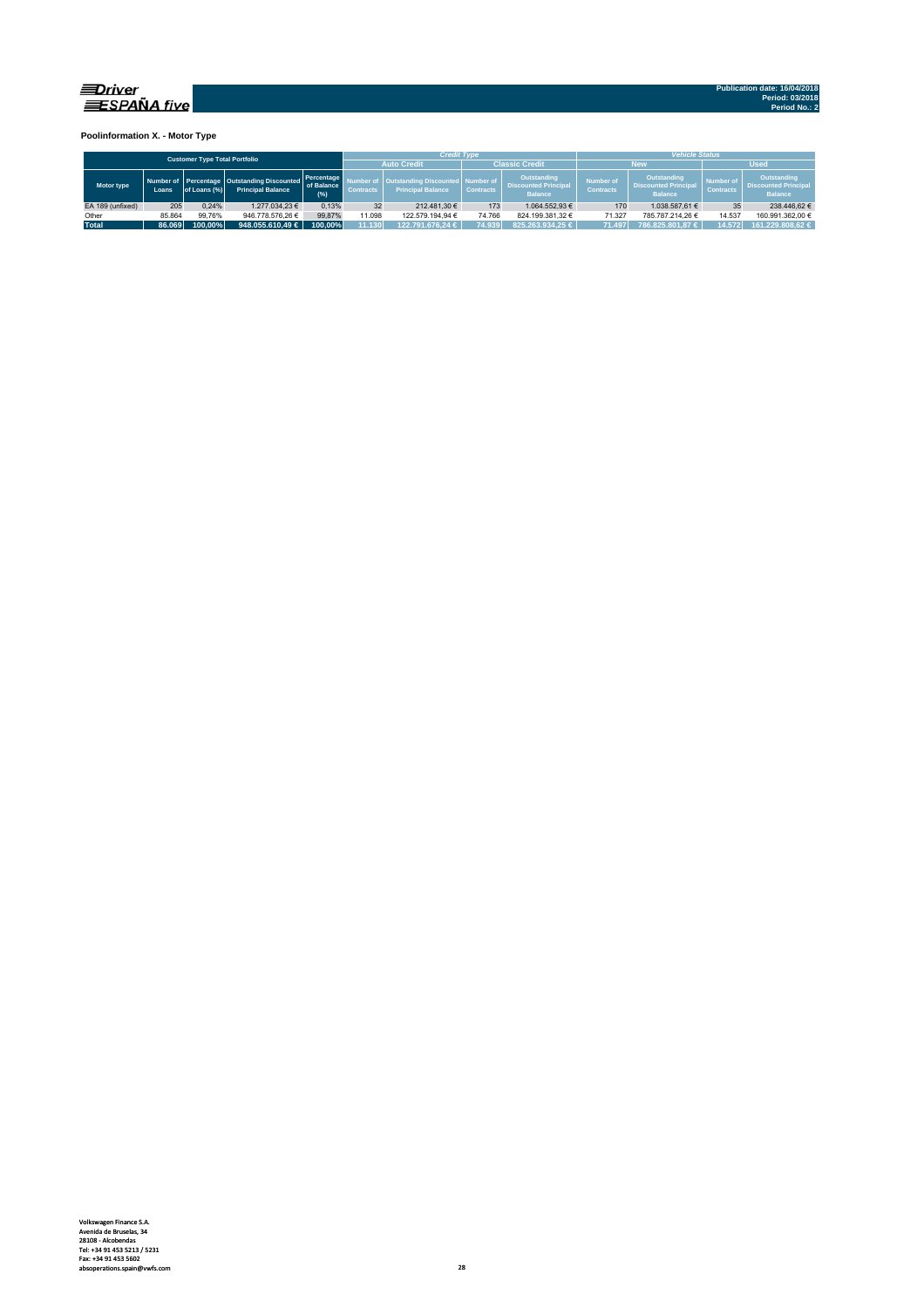| ≡Driver |     | ESPAÑA five                            |                                       |                                        |                                                     |                           |               |                                  |                              |                                             |               |                           |                            |                                                     |                                                 |                                                       |                      |        |                                                                           |                                            |                         | Publication date: 16/04/2018<br>Period: 03/2018<br>Period No.: 2 |
|---------|-----|----------------------------------------|---------------------------------------|----------------------------------------|-----------------------------------------------------|---------------------------|---------------|----------------------------------|------------------------------|---------------------------------------------|---------------|---------------------------|----------------------------|-----------------------------------------------------|-------------------------------------------------|-------------------------------------------------------|----------------------|--------|---------------------------------------------------------------------------|--------------------------------------------|-------------------------|------------------------------------------------------------------|
|         |     |                                        | Poolinformation XI. - Loan Level Data |                                        |                                                     |                           |               |                                  |                              |                                             |               |                           |                            |                                                     |                                                 |                                                       |                      |        |                                                                           |                                            |                         |                                                                  |
|         | No. | Month / Year<br>of Loan<br>Origination | of Default                            | : Original Principal<br><b>Balance</b> | Outstanding<br><b>Balance of Loan</b><br>at Default | Current<br><b>Balance</b> | <b>Rebate</b> | Month / Year of  <br><b>Loss</b> | Recovery<br>from sa<br>Asset | <b>Unsecured</b><br>$n.a.=not$<br>available | and write off | <b>Total</b><br>write off | Recovery after Loss Amount | Loss<br>Percentage<br>on Original<br><b>Ralance</b> | Loss<br>Percentage<br><b>Current</b><br>Ralance | Geographic<br>al Location<br>of Borrower <sup>\</sup> | $ $ (new / used) $ $ | / Make | Contract Type   Distribution  <br>lease/loan<br>amortising/ball<br>$\sim$ | <b>Channel</b><br>$n.a.= not$<br>available | Customer<br><b>Type</b> |                                                                  |